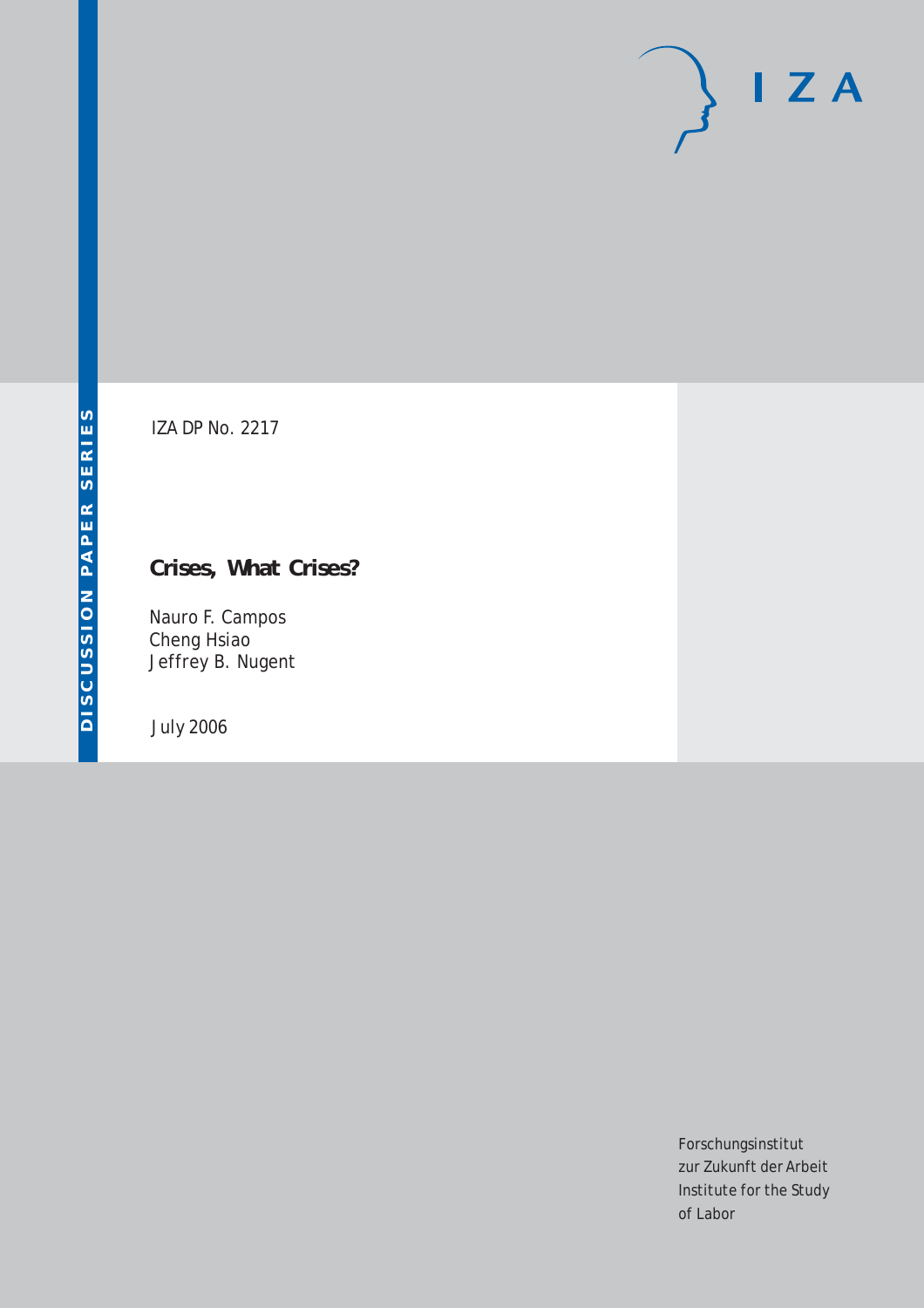# **Crises, What Crises?**

# **Nauro F. Campos**

*Brunel University, CEPR and IZA Bonn* 

# **Cheng Hsiao**

*University of Southern California* 

## **Jeffrey B. Nugent**

*University of Southern California* 

Discussion Paper No. 2217 July 2006

IZA

P.O. Box 7240 53072 Bonn Germany

Phone: +49-228-3894-0 Fax: +49-228-3894-180 Email: [iza@iza.org](mailto:iza@iza.org)

Any opinions expressed here are those of the author(s) and not those of the institute. Research disseminated by IZA may include views on policy, but the institute itself takes no institutional policy positions.

The Institute for the Study of Labor (IZA) in Bonn is a local and virtual international research center and a place of communication between science, politics and business. IZA is an independent nonprofit company supported by Deutsche Post World Net. The center is associated with the University of Bonn and offers a stimulating research environment through its research networks, research support, and visitors and doctoral programs. IZA engages in (i) original and internationally competitive research in all fields of labor economics, (ii) development of policy concepts, and (iii) dissemination of research results and concepts to the interested public.

IZA Discussion Papers often represent preliminary work and are circulated to encourage discussion. Citation of such a paper should account for its provisional character. A revised version may be available directly from the author.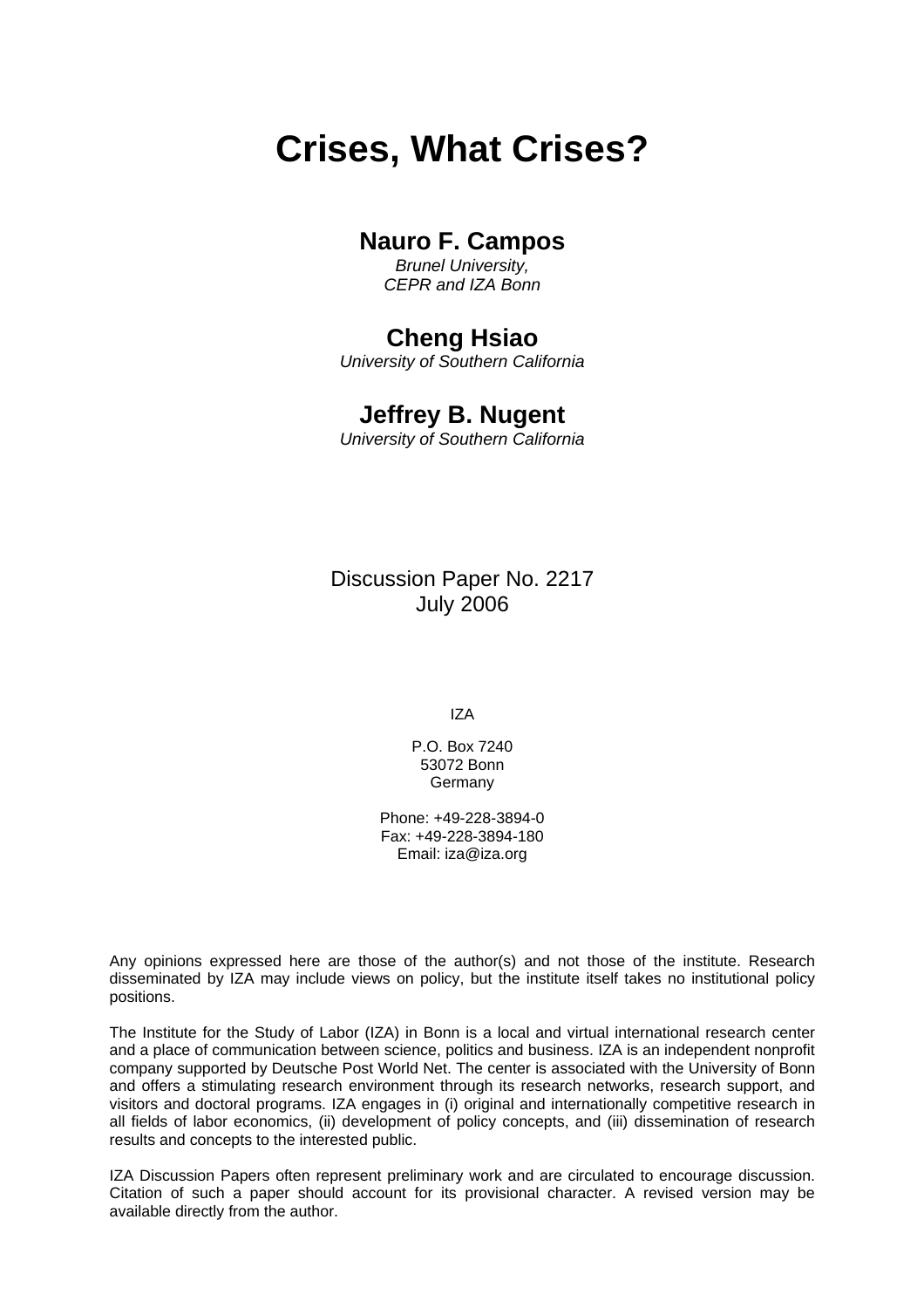IZA Discussion Paper No. 2217 July 2006

# **ABSTRACT**

# **Crises, What Crises?[\\*](#page-2-0)**

Recent research convincingly shows that crises beget reform. Although the consensus is that economic crises foster macroeconomic stabilization, it is silent on which types of crises cause which types of reform. Is it economic or political crises that are the most important drivers of structural reforms? To answer this question we put forward evidence on trade and labour market liberalization from panel data on more than 100 developed and developing countries from 1950 to 2000. We find important differences in the effects of the two types of crises on the two reforms across regions and even from one measure of crisis to another. Yet, in general, we consistently find that political considerations (political crises as well as political institutions) are more important determinants of these reforms than economic crises. This finding is robust to the inclusion of interdependencies between the two types of crises, feedbacks between the two types of reform, the use of alternative measures of political and economic crises and whether or not the data are pooled across all countries or only across regions.

JEL Classification: H11, K20, E32, 040

Keywords: economic reform, economic crisis, political crisis, trade liberalisation, labour market reform

Corresponding author:

 $\overline{a}$ 

Nauro F. Campos Department of Economics and Finance Brunel University Uxbridge, Middlesex UB8 3PH United Kingdom E-mail: [Nauro.Campos@brunel.ac.uk](mailto:Nauro.Campos@brunel.ac.uk) 

<span id="page-2-0"></span><sup>\*</sup> We thank Ari Aisen, Mustapha Nabli and seminar participants at the XIV Congress of the International Economic Association (Marrakech), the Pacific Development Conference (University of San Francisco), and the Eight Conference of the International Society for the New Institutional Economics (ISNIE) for valuable comments. Ladan Masoudie and Kannika Damrongplasit provided excellent research assistance. The dataset constructed for this paper is available from the authors upon request. All remaining errors are our own.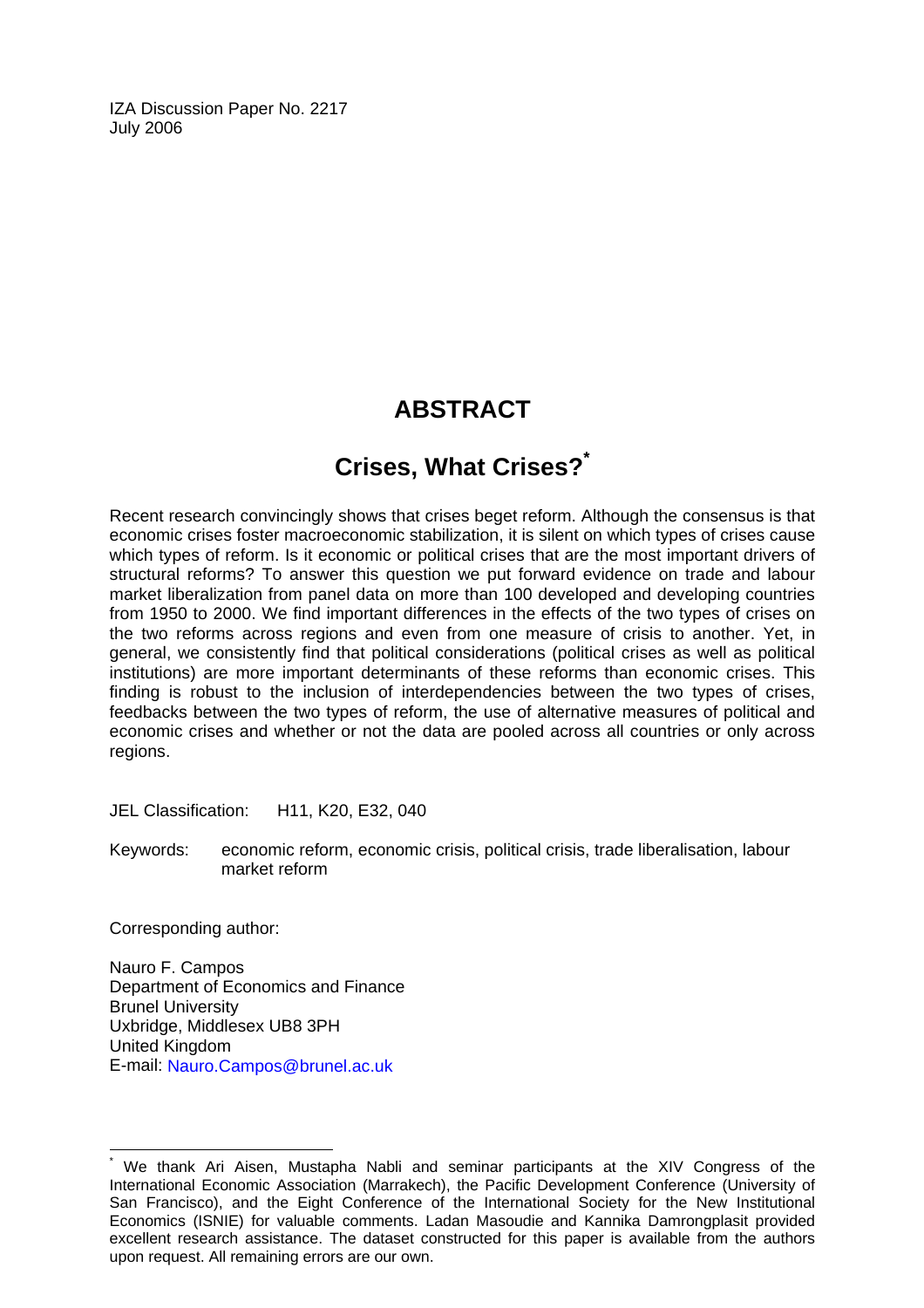### **1. Introduction**

 $\overline{1}$ 

In the last two decades or so, unprecedented changes in economic policy have been implemented the world around, key elements of which being stabilization, privatization, and trade and labour market reforms. The recent experience, however, has suggested (to some at least) that the benefits of these reforms may have been smaller and more concentrated than initially expected. It has also been shown that the implementation of these reforms has varied greatly across countries and over time, suggesting that their determinants differ in important and so far very imperfectly understood ways. In some countries, reforms have been rapid and comprehensive whereas in others they have been extremely slow, partial or even non-existent. Indeed, we lack a comprehensive assessment across a large number of countries of both the actual extent of those reforms and their main determinants.

Although the literature on political economy of reform is large, prominent and fastgrowing, most of it remains at the theoretical level. Despite some recent work on the subject, empirical testing of the various hypotheses remains rare. Two book-length authoritative reviews comment that the empirical evidence has yet to materialize (Drazen, 2000, and Persson and Tabellini, 2000), while Acemoglu, Johnson and Robinson (2005) show that the evidence on institutions (in this case, labour market liberalization) is also still scanty. Although one would have expected that research on developing countries to provide this empirical evidence at once, to date the most comprehensive studies of this type (e.g., International Monetary Fund, 2003) limit their investigation of the determinants and effects of reforms to industrial countries.

A seminal theoretical paper on reform determinants is that by Drazen and Grilli (1993) demonstrating the beneficial role of crises for reforms.<sup>1</sup> Tommasi and Velasco indicate how influential these results have been: "That economic crises seem either to facilitate or outright

<sup>&</sup>lt;sup>1</sup> Drazen and Grilli (1993) develops the normative implications of the Alesina and Drazen (1991) war-ofattrition model. See also Labán and Sturzenegger (1994), Acemoglu and Robinson (2001), Acemoglu et al. (2003), Persson (2002) and Giavazzi and Tabellini (2005).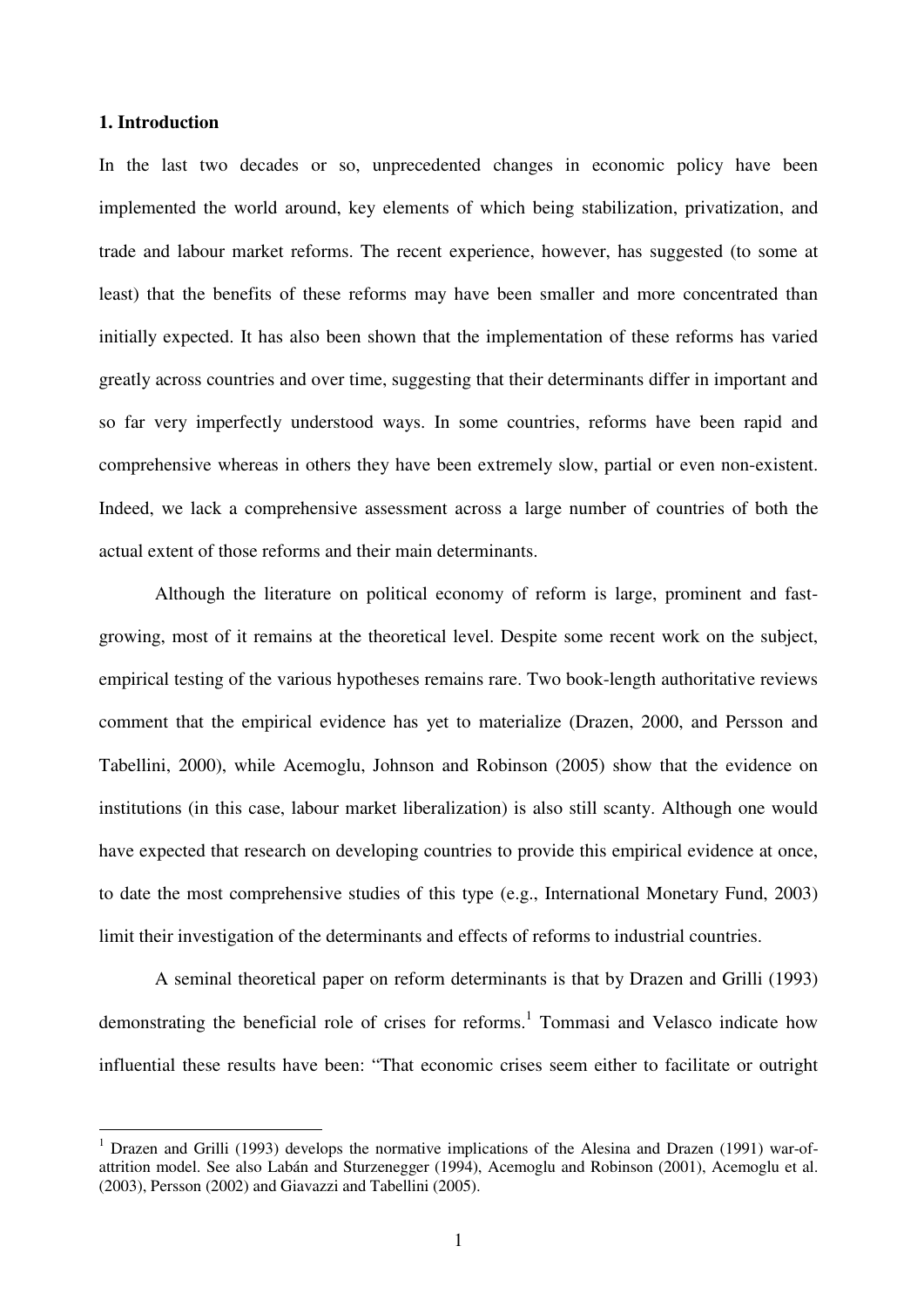cause economic reforms is part of the new conventional wisdom on reform" (1996 p. 197). The intuition is that a crisis increases the cost of waiting for (or inversely, decreases the implementation delay of) an agreement among the different groups in society on who will bear the larger share of the costs of reform:

"crises and emergencies may be welfare-enhancing and hence desirable. When ongoing social conflict implies that an economy has settled in a Pareto-inferior equilibrium, radical changes are often needed to break the stalemate and put the economy on a welfare-superior path. The necessary introduction of drastic measures  $(\ldots)$  is usually unpopular and forcibly resisted because of distributional concerns… The extreme welfare loss that each agent suffers in a crisis dwarfs the loss he may associate with an unfavourable distribution of the burden of a major policy change" (Drazen and Grilli, 1993, p. 598.)

It is important to highlight the centrality in these models of the need for an agreement among the different groups on who will bear the costs of reform. Indeed, it is the lack of such agreement that delays implementation and allows a war of attrition between the various groups in society to endure. Most of the discussion is phrased in terms of economic stabilization since Drazen and Grilli illustrate their model by showing that hyperinflation (in contrast to indexation) would support agreement on the implementation of tax reform. Yet, for this type of reform, internal agreement may be rendered less necessary by the strong conditionality of foreign loans, or even more fundamentally by the near absence of losers (Rodrik, 1996).

Following Rodrik's logic, one would think that inter-group agreement could be a more important determinant of *structural* reforms, like trade and labour market liberalization, in which typically there may be more losers, each with more immediate losses.<sup>2</sup> According to this view, by triggering a re-alignment of the different social groups, political considerations

<sup>&</sup>lt;sup>2</sup> Drazen notes that "it is useful to distinguish between those reforms which are expected to be of general benefit (for example, macroeconomic stabilization) from those for which there are clearly defined losers ex ante (for instance, breaking up a monopoly). (…) The former, associated with the launching of reform programs, have more immediate payoffs and widely distributed political costs; from an economic and political point of view, they are easier to implement. The latter are associated with the consolidation of a reform program and generally concern deeper structural reforms. Their benefits accrue only over the longer term and require the elimination of advantages of some special interests; from both a technical and a political point of view, they are more difficult" (2000, p. 405).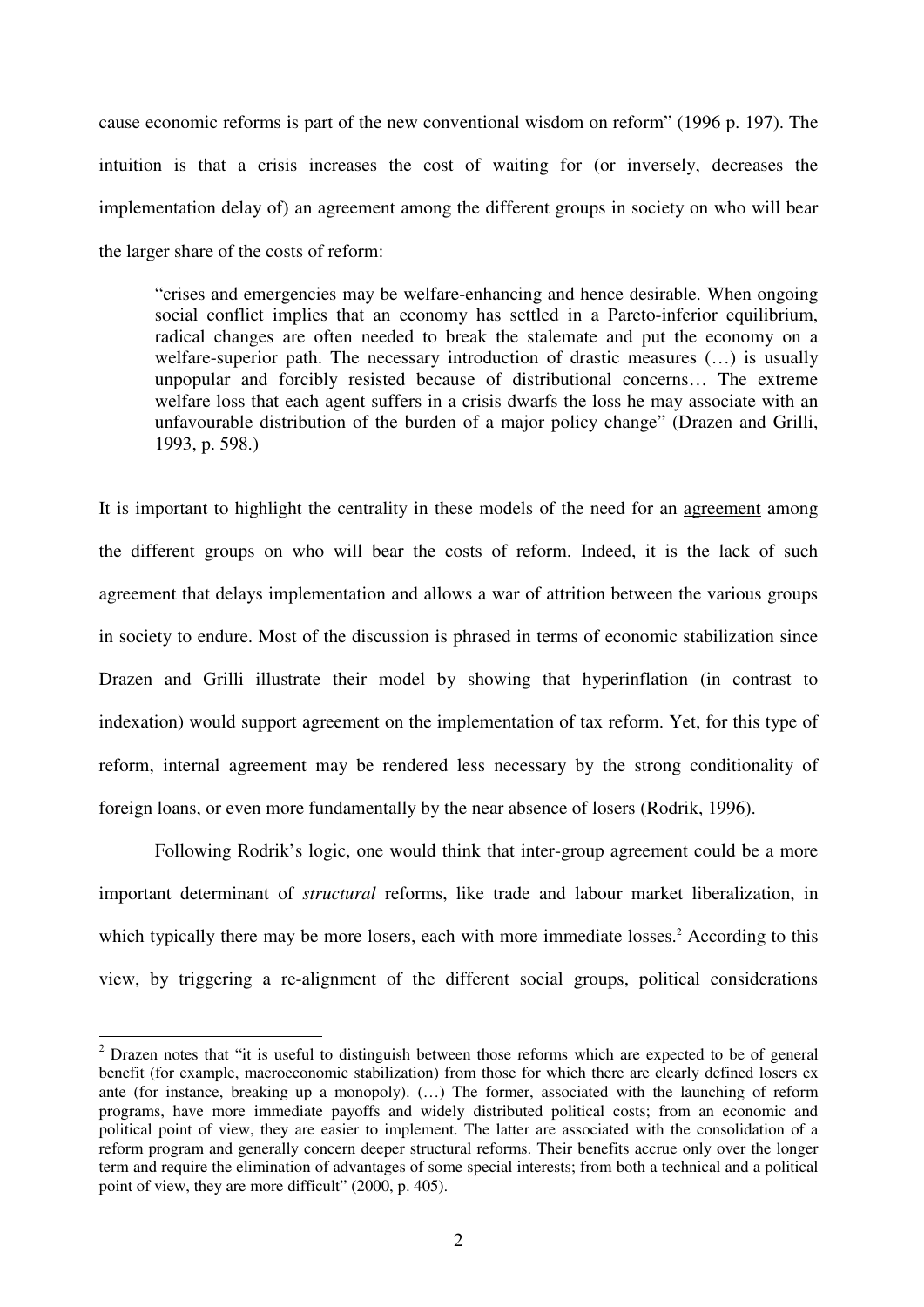(political crises as well as political institutions) can foster agreement and, consequently, may play an even more substantial role than economic crises in explaining the successful implementation of structural reforms.<sup>3</sup> This is the central hypothesis of our paper. Below, we present empirical support for it based on panel data of more than 100 countries over the years 1950-2000.

As noted above, tests of these theoretical models have been limited largely to examining the effects of economic crises on macroeconomic stabilization. One early empirical paper of this sort is Bruno and Easterly (1996) which shows that hyperinflation (or at least high inflation rates) is a more successful driver of macroeconomic stabilization than say indexation mechanisms (see also Bruno, 1996). Drazen and Easterly (2001) provide what is arguably the first direct test of the "'crisis begets reform'" hypothesis. Using data for more than 150 countries in the last 30 years or so and five year lags, they find only mixed evidence for the hypothesis. More specifically, although episodes of extremely high inflation or black market premiums are indeed followed by periods of better performance than episodes of only moderately high inflation or black market premiums, similar results do not obtain for high current account or budget deficits or negative rates of per capita growth.

A recent important development in the literature on the determinants of macroeconomic stabilization is that by Alesina, Ardagna and Trebbi (2006). Using yearly data on a large sample of developed and developing countries from 1960 to 2003, they find that successful macroeconomic stabilization (in terms of inflation and budget deficits) is more likely to occur not only following a crisis but also at the beginning of term of office of a new government, in countries with presidential systems and with large majorities, and when the executive faces less binding constraints. This suggests the relevance of political crises and institutions for economic

<sup>&</sup>lt;sup>3</sup> Another advantage of this hypothesis is that it somewhat mitigates Rodrik's critique that the relationship is tautological: "There is a strong element of tautology in the association of reform with crisis. Reform naturally becomes an issue only when current policies are perceived to be not working. A crisis is just an extreme instance of policy failure. That policy reform should follow crisis, then, is no more surprising than smoke following fire" (Rodrik, 1996, p. 26-27).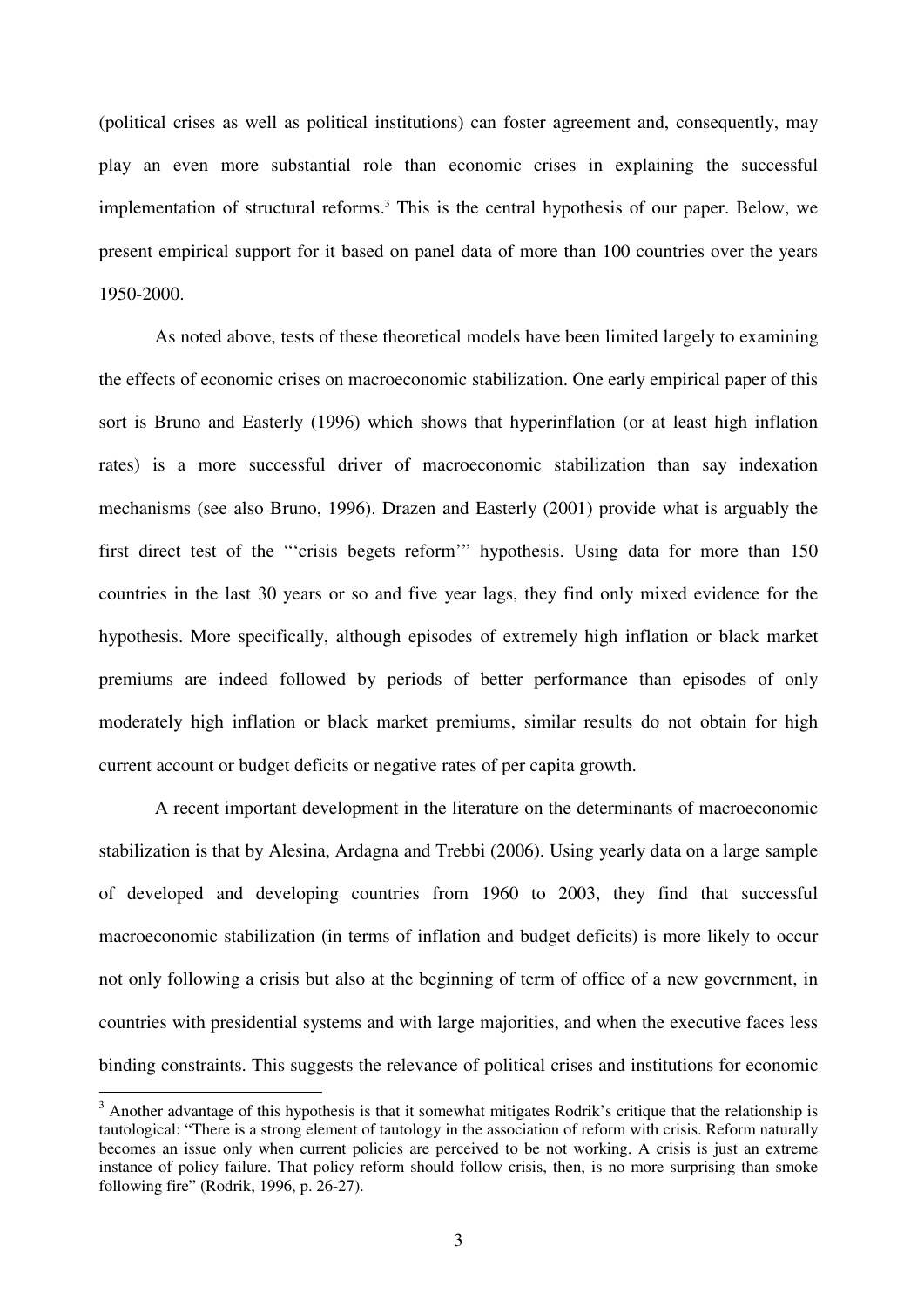reform. Note, however, that, for a sample of Latin American countries since the mid-1980s, Lora (1998) finds that economic (not political) crises have played an important role in the dynamics (and composition) of structural reform.<sup>4</sup>

One especially relevant paper is that of Tornell (1998). Although his main contribution is theoretical, Tornell presents empirical evidence on the relationships among: (a) drastic political change, (b) a major economic crisis and (c) trade liberalization. He estimates probit models for the start of trade liberalization in a large panel on annual data beginning in 1970 based on the occurrence of economic and political crises and controlling for a number of other factors. His main finding is that in those years in which both an economic crisis and a political crisis take place, the probability of launching trade liberalization is twice as high as from their individual occurrences. These ideas are operationalized through dummy variables for the two crises and the one reform, taking the value of 1 in the year the corresponding event occurs, and zero otherwise. The author recognizes two main risks in this strategy: one due to possible mistakes in identifying the exact year in which each of the events take place,<sup>5</sup> and the second, somewhat related, due to the possibility of reform reversals.<sup>6</sup> Our data shows that such reform reversals occur despite the fact that ours are 5-year averages (in which they would be less likely than in higher frequency (e.g., yearly) data).

The approach we adopt in this paper is rather different, *inter alia*, because we use continuous variables to measure political and economic crises, on the one hand, and reform on the other. Additional differences from both Tornell (1998) and Lora (1998) are that we (1) use

<sup>&</sup>lt;sup>4</sup> There is also an emerging literature on the broader economic effects of democratic transitions examining, inter alia, whether or not changes in the political regime (from dictatorship to democracy) generate economic crises. Notably, Rodrik and Wacziarg (2005) provide evidence suggesting that democratic transitions do not produce such crises. This is an important result for our argument as it suggests that the possibility of

endogeneity of economic crises vis-à-vis political crises is remote.<br><sup>5</sup> In other words, the year attributed to the trade liberalization may not correspond to the year of maximum severity of crisis or maximum implementation of the reform in question.

 $6$  These problems arise for any one or more of the following reasons: (1) that trade liberalization takes time to be fully implemented, (2) that governments often adopt only partial reforms, and (3) that governments may later decide to reverse the reforms.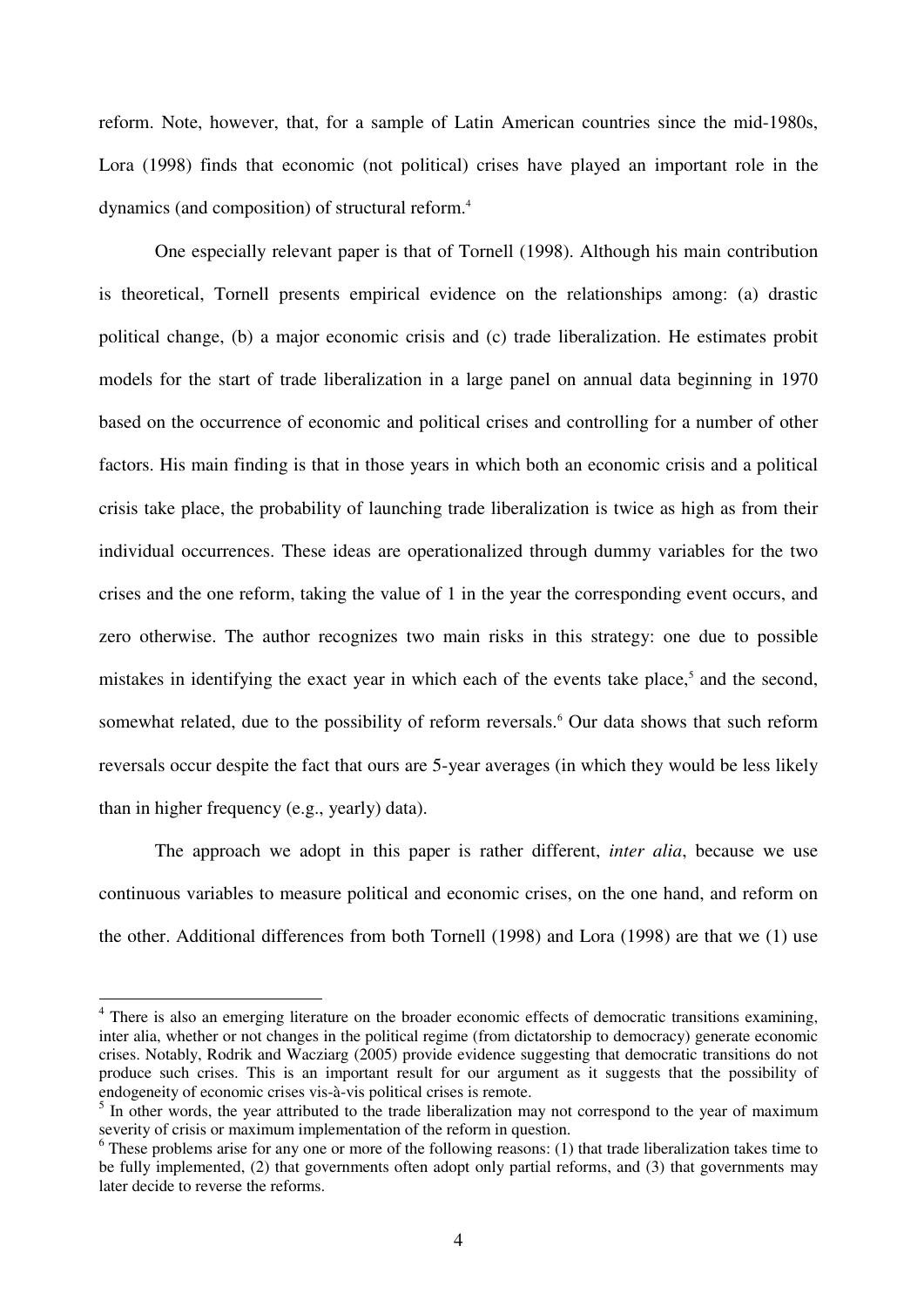various alternative measures to capture political and economic crises, (2) focus on both trade and labour market liberalization (and the interactions between the two), (3) consider various political and other institutional conditions and (4) cover a larger sample of countries and a longer period of time (which allow us to use homogeneity tests which reject the hypothesis that we can pool all the regions together).

In this paper, we focus on the following questions: What are the determinants of labour market deregulation on the one hand and trade liberalization on the other? Are these reforms related to each other in any way and, if so, how?<sup>7</sup> How do political institutions affect the extent of reform in a given country and how do their effects compare with those of political instability? Is it economic or political crises that are the most important drivers of structural reforms?

 After laying down the theoretical framework and discussing the construction of our measures and data set, we estimate the determinants of the reforms in two ways: first, as if the decisions to implement each type of reform are made independently, second, allowing for feedback effects between them. One important result (when we estimate the two reform indexes separately) is that homogeneity tests strongly reject pooling across regions. This highlights, what many certainly suspect, that reform efforts differ markedly across regions of the world because of the radically different institutional and political settings in which they are implemented. With respect to labour market deregulation, our fixed-effects panel estimates show its main determinants to be regime durability, political instability, and for the Asia region institutional constraints (in the form of party fractionalization). For trade reform, the main determinants are the level of per capita GDP, again party fractionalization, political instability and regime durability. On the other hand, the measures of economic crises (the maximum fall in GDP during a five year period (Max Fall GDP), currency crises and the current account balance

<sup>&</sup>lt;sup>7</sup> Huang and Temple (2005) is one of the first papers to look at this issue empirically, while Giavazzi and Tabellini (2005) is one of the first to study the relationship between political reforms and economic liberalization (the latter proxied by an index of trade liberalization similar to ours).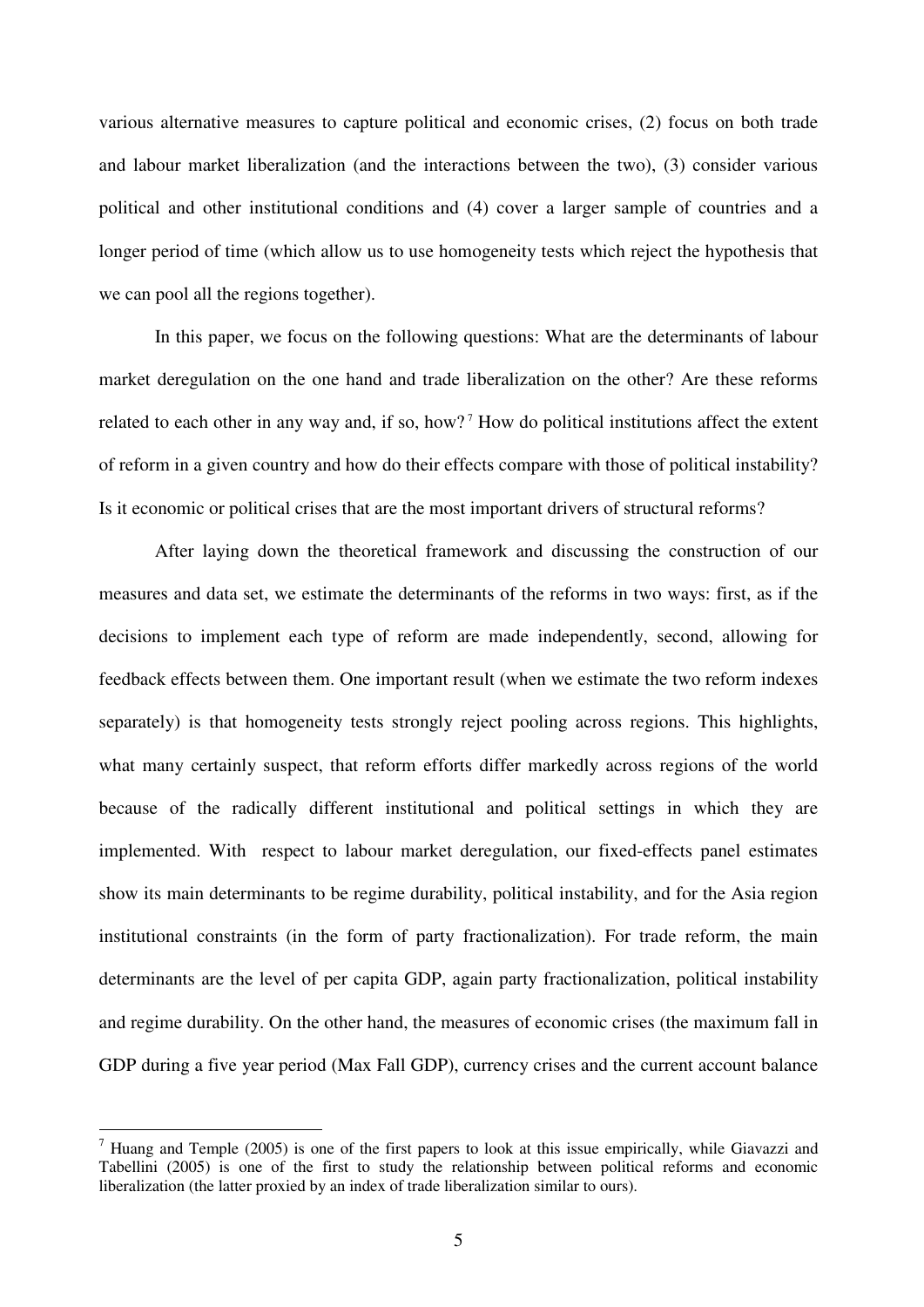(an inverse measure of crises)) do not appear to have any significant impact on the implementation of reforms. Neither do we find any evidence of simultaneity between the two reforms. But we do find that lagged labour market deregulation tends to promote trade reform and that lagged trade reform tends to discourage labour reform deregulation, thus suggesting that the sequencing of reforms matters. However, the basic results that economic crises do not beget reform and that the effects of political crises on reform are stronger and vary from one region to another and from one reform to another remain even if we estimate these two equations jointly or use lagged feedbacks from one reform to another. We therefore conclude that political crises, as well as political institutions, contribute more to structural reform efforts than economic crises.

 The paper is organized as follows. Section 2 briefly presents the Drazen-Grilli model and makes the case that political crisis may be a better way to understand its workings. Section 3 discusses how we measure trade and labour reforms and political and economic crises over time and across a large sample of countries. It also examines the relationship between these reforms and economic performance over time and across regions presenting basic statistics of the other variables used in our analysis. Section 4 discusses the main determinants of the various components of labour market liberalization and trade reform, including lags in these relationships and robustness tests. Section 5 concludes with suggestions for further research.

### **2. Theoretical framework**

In this section, we summarize the theoretical framework developed in Drazen and Grilli (1993) and make the case that political crises would provide a better (or at least, alternative) way to set the model in motion. As noted above, the Drazen and Grilli model develops the normative implications of Alesina and Drazen (1991). While the earlier model is framed in terms of a warof-attrition in which social groups disagree on the implementation of a tax reform or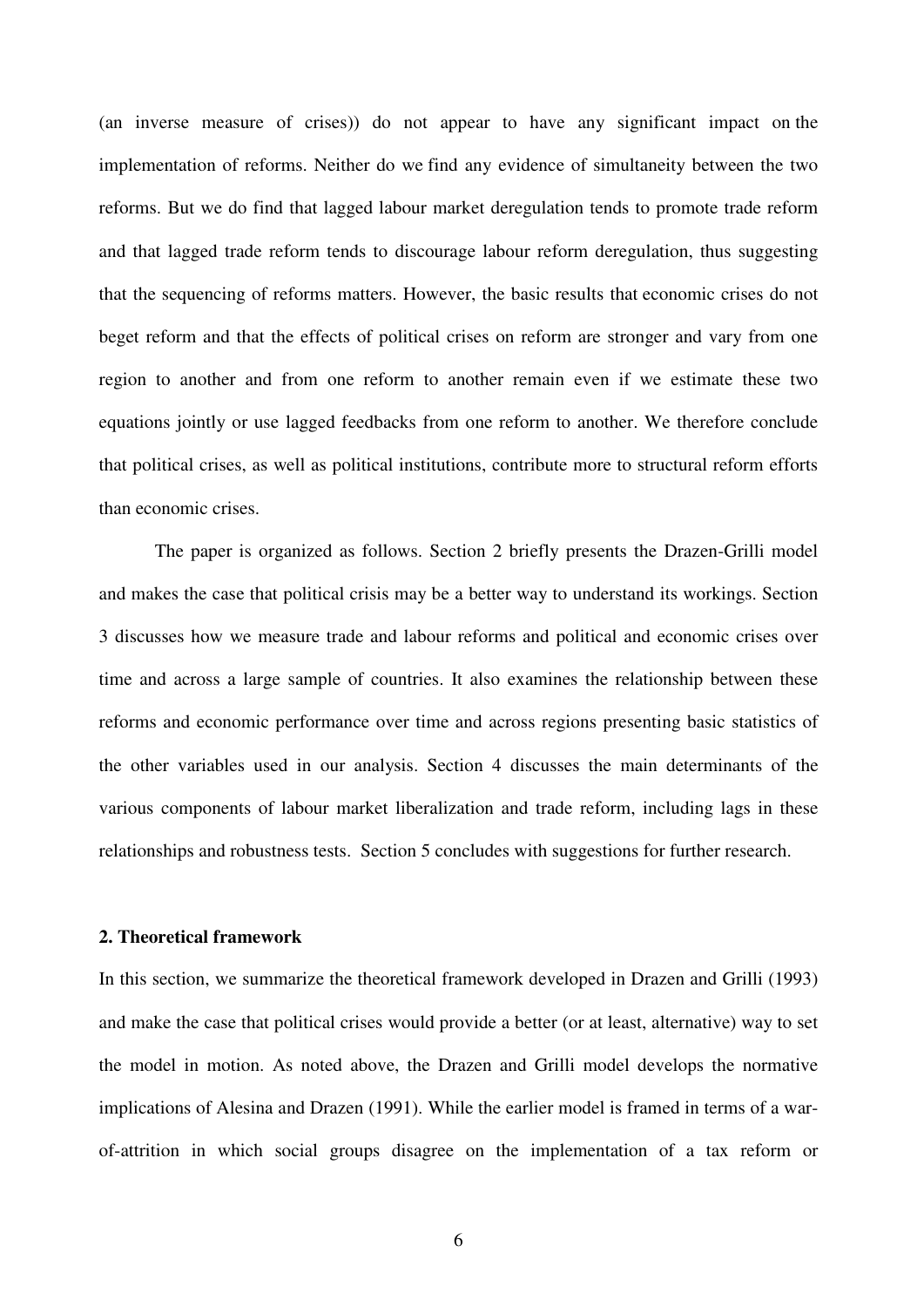macroeconomic stabilization (reducing both inflation and accumulation of government debt), in the more recent model government debt is assumed to be constant (indeed, zero for simplicity).

In Drazen and Grilli, therefore, government expenditures are covered by either monetization of the deficit or (non-distortionary) taxation. The monetization of a fraction γ of the government budget arises because social groups do not agree on which (group) will bear the costs of the tax reform. The delay in agreeing on the burden of reform propels inflation. It can be shown that before macroeconomic stabilization, the equilibrium rate of inflation is a function of the fraction of government expenditures financed by seigniorage.

The model assumes two groups which share equally the distortionary burden until stabilization happens at time *T.* The group that concedes must agree to pay a larger share of the costs than the other (non-conceding) group.<sup>8</sup> The utility functions of the individuals in each of the two groups increase with consumption and decrease with inflation, but differ on the losses each group attaches to inflation. The war-of-attrition is driven by asymmetric information: each group knows its own loss, but of the other group only the distribution of the loss. The representative individual chooses a time path of consumption as well as a date on which to bear a larger share of the cost of reform (the optimal time to concede depending on the groupspecific loss from inflation). Differentiating expected utility with respect to the optimal concession time, yields the following first-order condition:

$$
\left[ -\frac{f(\theta)}{F(\theta)} \frac{1}{T'(\theta)} \right] (2\alpha - 1) \frac{g}{r} = w(\theta, \pi) - \left( \alpha - \frac{1}{2} \right) g \tag{1}
$$

where  $F(\theta)$  is the cumulative distribution of  $\theta$  (the loss each group assigns to inflation),  $f(\theta)$  is the associated density function, *r* is the discount rate, *g* is government expenditures,  $\alpha$  is the share of the burden paid by the group that conceded first, and  $\pi$  is inflation.

<sup>&</sup>lt;sup>8</sup> Drazen and Grilli recognize that this is an important assumption: "If the policymaker is biased in favour of one of the two groups, he could use distortionary taxes not just to induce agreement, but also to produce an outcome in favour of its constituency. The social desirability of crises in this case becomes questionable" (1993, p. 606). Note that in this case crises refer exclusively to economic (not political) crises.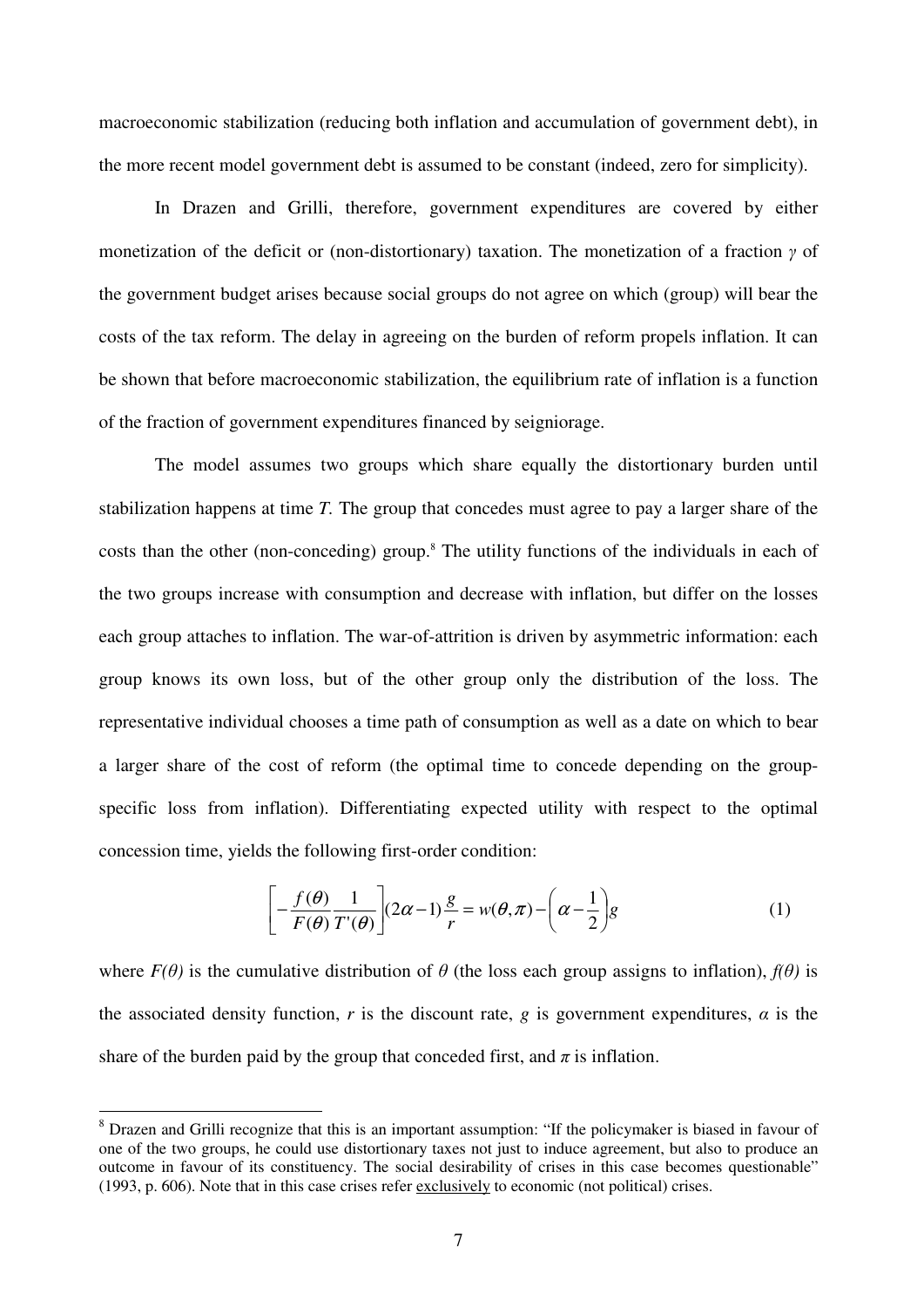The term in brackets on the left-hand side is the probability that the other group concedes at time  $T(\theta)$  (conditional on its being the first to concede), while the second term is the present (discounted) value of  $T(\theta)$ . The left-hand side therefore shows the expected benefit the social group enjoys from waiting to concede. The right-hand side shows the associated costs, where the first term is the loss from inflation in the absence of a reform package and the second term reflects the inflow of taxes generated once the group concedes.<sup>9</sup>

 Equation (1) can be rearranged to give an expression for the optimal concession time as a differential equation, which in turn can be solved for the optimal concession time for each representative agent in each group. The solution supports the war-of-attrition interpretation of delays in adopting a welfare-enhancing change in policies (a "reform"): the group that benefits from reform tries to "wait the other group out" in the expectation that the other group would benefit even more from the reform. Put differently, in this framework one group tries to learn about the costs that the other group suffers (or believes it suffers) from the continuation of the distortions associated with the delay in implementing the reform at hand.<sup>10</sup> The war-of-attrition ends when one of the groups agrees to bear a larger share of the burden of reform.

It is important to stress that one implication from the Drazen and Grilli (1993) model is that the higher the rate of inflation (that is, the greater the distortions in the economy or the larger the scope for reform), the larger will be the losses each group assigns to the perpetuation of the *status quo* and the faster one group will concede (by agreeing to pay a larger share of the costs). The comparative statics is straightforward: a deterioration of the *status quo* (a crisis) shortens the implementation delay in the reform. Drazen and Grilli show that crises can be welfare-enhancing because they speed up reforms, accelerating agreement among the social groups on who will bear the larger share of the costs of reform. A crisis fosters reform because

<sup>&</sup>lt;sup>9</sup> The impossibility of ex-post compensation is crucial in this case as it would imply equal sharing of the burden of reform and therefore that the reform would be implemented without delay (that is, without the two groups need to endure a war-of-attrition).

 $\frac{10}{10}$  An associated boundary condition makes the group that knows for sure that it assigns a heavier weight than all other groups to the losses from inflation, to concede at the outset.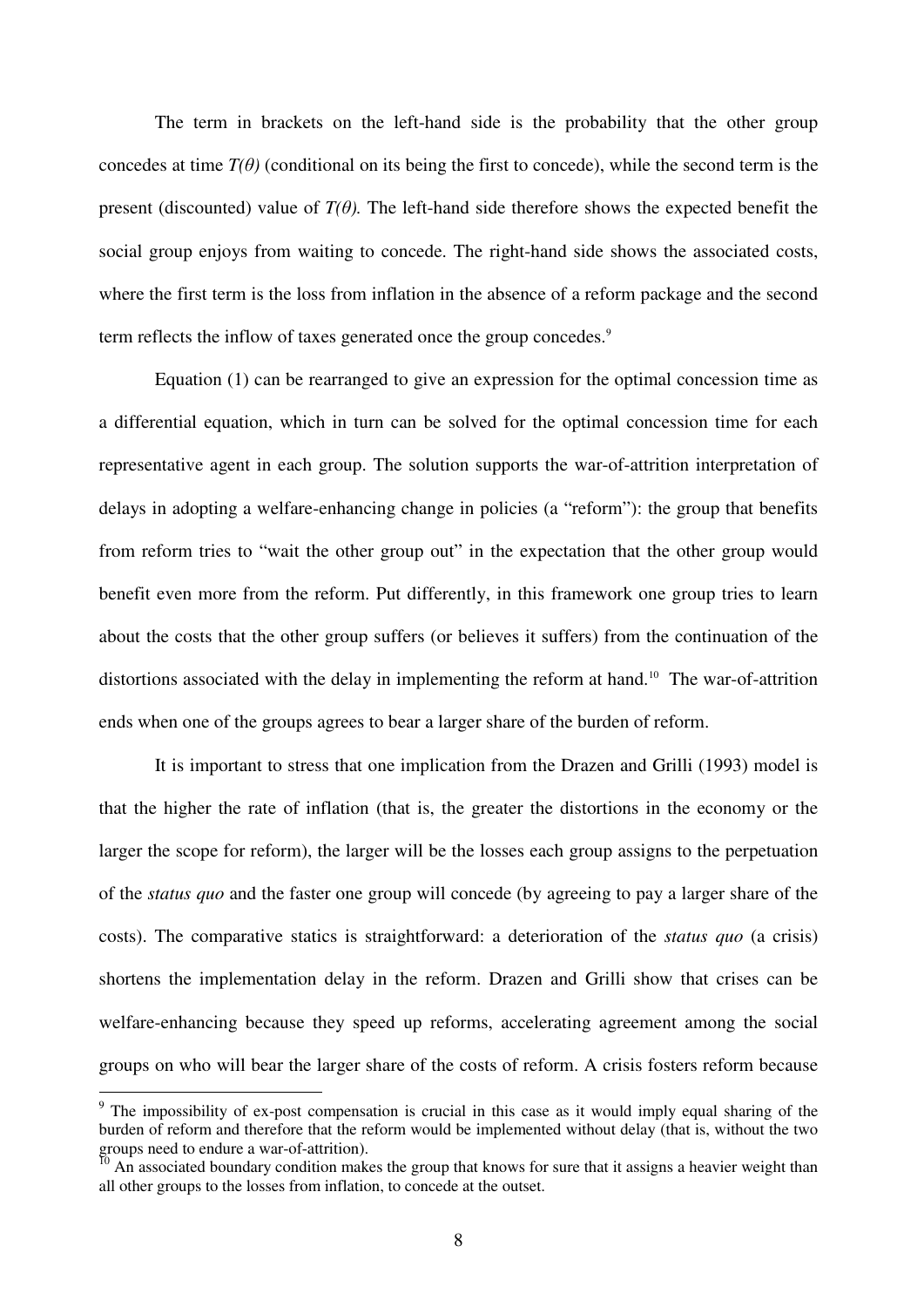it "convinces" one specific group to bear a larger share of the costs. In this light, we suggest that a political crisis, or a realignment of the political power of the different groups in society, would serve the same end of "convincing" one of the groups to bear a disproportionate share of the costs. Although this would hold for any type of reform, we think such realignment would be especially needed for the structural reforms under study in this paper.

### **3. Measuring Trade Liberalization, Labour Market Deregulation and Crises**

In light of existing data availability constraints, to accomplish our objectives we have had to make several limiting choices. First, because most of the labour market reform data (e.g., Blanchard and Wolfers, 2000, and Forteza and Rama, 2001) is available only for five year periods, we have to settle for using five years as the minimum period length.

Second, since stabilization reforms have already been analyzed rather extensively and are perhaps the easiest to accomplish because there are likely to be few losers, we focus on the two key structural reforms mentioned above, namely, labour market and trade liberalizations.<sup>11</sup> In the case of trade liberalization, being unaware of any single data set that contains the required information for the entire period, we use several different data sets to further extend the Sachs and Warner (1995) measure of trade openness (0 for "closed" and 1 for "open"), that was already corrected and extended by Wacziarg and Welch  $(2003)$ .<sup>12</sup> In extending each country series back to the 1950s (wherever possible), for the most part we made use of additional raw data on each of the various components of the Sachs-Warner index, together with the same criteria for distinguishing between "open" and "closed". In some cases, however, when the raw data was incomplete, we also made use of information available from similar indexes from the

 $11$  Loyaza and Soto (2004) provide a thorough discussion of the issues underlying the measurement of economic reforms.

<sup>&</sup>lt;sup>12</sup> Specifically, these authors defined a country as closed (i.e., open =0) if it had any one of the following: (1) an average tariff rate of 40 per cent or more, (2) non-tariff barriers covering 40 per cent or more of trade, (3) a black market exchange rate that is depreciated by 20 percent or more relative to the official exchange rate, (4) a state marketing agency or board for major exports, and (5) a socialist economic system (as defined by Kornai 1992). Rodrik and Rodríguez (2001) provide a critique of these efforts.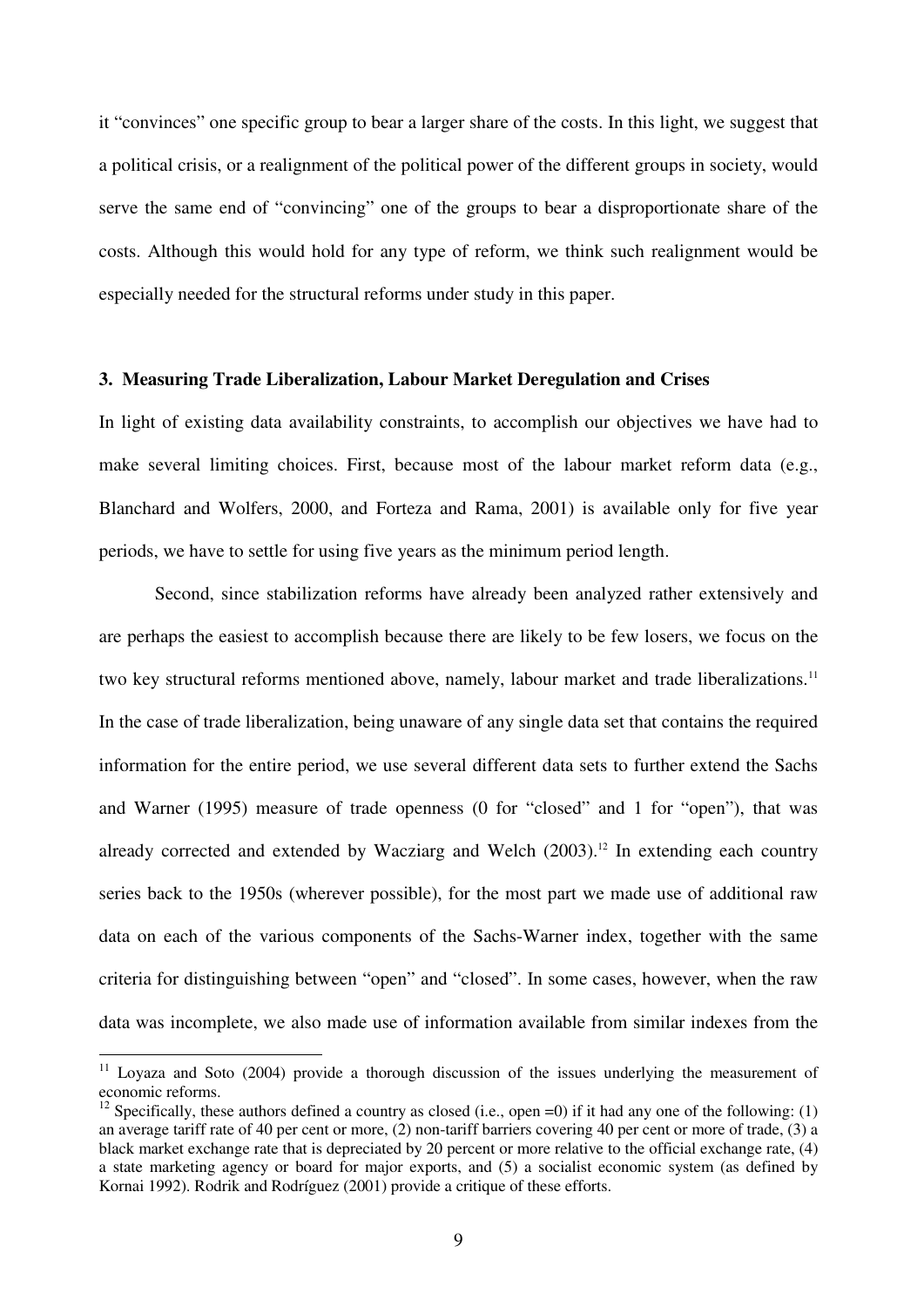Economic Freedom in the World surveys published by the Fraser Institute (Gwartney, Lawson and Damira, 2000) and openness measures from the Penn World Tables. We have extended the country coverage slightly based on additional country-specific information for several of the criteria when confirmed by extremely open ("Free") or closed ("Repressed") for relevant years in the Trade openness component of the Index of Economic Freedom reports.<sup>13</sup>

 Third, with respect to labour market liberalization, since we find no single series that covers a large number of countries and goes back to anything like the 1950s in time, we make use of several different but closely related measures of labour market regulations and rigidities. Although they capture somewhat different aspects, we make use of different indexes for different regions in each case choosing the one that we feel is the most satisfactory for that region: Blanchard and Wolfers (2000) for the OECD, Heckman and Pages (2000) for Latin America,<sup>14</sup> and Botero, Diankov, La Porta, Lopez-de-Silanes and Shleifer (2003) and extended by World Bank (2004) for the remaining regions.<sup>15</sup>

<sup>&</sup>lt;sup>13</sup> Specifically, previously non-classified Bahrain, Iceland, Lebanon, Oman, Qatar and UAE are classified as "open" for some years based on scores of 1 ("Free") or at most 2 ("Mostly Free"), while Cambodia, Laos, Libya, Sudan and Suriname were classified as "closed" based on scores of 5 (Repressed) on the same Trade openness component of the index for some years.

 $14$  This index reflects the costs of job security regulation and is computed as the expected discounted cost at the time a worker is hired of dismissing the worker at some time in the future based on existing labour law (but excluding the costs of court actions). It makes use of a common discount rate of 8 percent, an assumed turnover rate of 12 percent and cost (inclusive of those related to seniority) of dismissing a worker for either justified or unjustified reasons).

<sup>15</sup> According to Djankov et al. in the *Doing Business* project: the Rigidity of Employment Laws index is the average of three sub-indices: a Difficulty of Hiring index, a Rigidity of Hours index, and a Difficulty of Firing index. All sub-indices have several components and take values between 0 and 100, with higher values indicating more rigid regulation. The Difficulty of Hiring index measures (i) whether fixed term contracts can only be used for temporary tasks; (ii) the maximum duration of term contracts; and (iii) the ratio of the mandated minimum wage (or apprentice wage, if available) to the average value-added per working population. The Rigidity of Hours index has five components: (i) whether night work is restricted; (ii) whether weekend work is allowed; (iii) whether the workweek consists of five-and-a-half days or more; (iv) whether the workday can extend to 12 hours or more (including overtime); and (v) whether the annual paid vacation days are 21 days or less. If the answer is "no" on any of these questions, the country is assigned a score of 1, otherwise a score of 0 is assigned. The Difficulty of Firing index has eight components: (i) whether redundancy is not grounds for dismissal; (ii) whether the employer needs to notify the labour union or the labour ministry for firing one redundant worker; (iii) whether the employer needs to notify the labour union or the labour ministry for group dismissals; (iv) whether the employer needs approval from the labour union or the labour ministry for firing one redundant worker; (v) whether the employer needs approval from the labour union or the labour ministry for group dismissals; (vi) whether the law mandates training or replacement prior to dismissal; (vii) whether priority rules apply for dismissals; and (viii) whether priority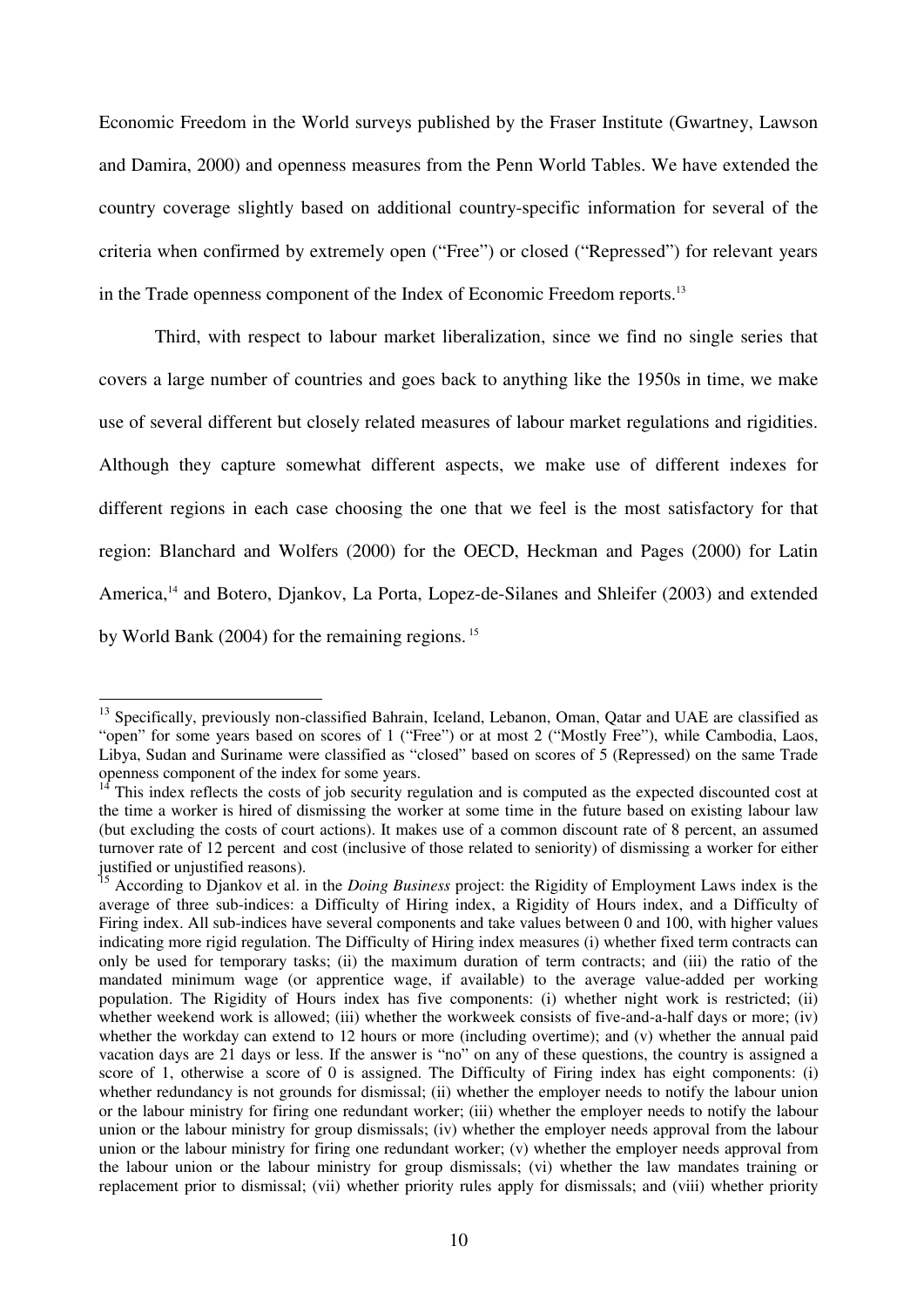An important shortcoming of the World Bank's Rigidity of Employment Laws Index (2004) is that its time coverage is restricted to the years after 1995. For comparability with the OECD and Latin America for labour reforms and with all other countries for trade liberalization, it is desirable to extend the World Bank index backwards. One way to accomplish this is through the use of the various backdating and imputation techniques developed in the context of business cycles analysis (Angelini et al., 2004). Therefore, based on the following regression equation we extend this index to other countries and time periods:

### Rigidity of

 $\overline{a}$ 

Employment laws = French\*10.34878 +Socialist \*19.21761 - English \*6.9012 + German\*6.09 +  $(5.6717)$   $(9.114)$   $(5.85)$   $(5.89)$ + chldlb \* .1917 - abolfl \* 1.648489 - eqlrem \* -2.66 + discrm \* 4.74 +  $(2.57)$   $(2.27)$   $(3.28)$   $(3.14)$  $\text{-} \log \frac{\text{gdp} * 2.34}{\text{+} \sqrt{2}}$  + agratio  $\text{*} \sqrt{40.01 + \text{-} \sqrt{2}}$  agratsq  $\text{*} \sqrt{42.21 + 60.09}$  (2)  $(1.97)$   $(16.79)$   $(16.89)$   $(21.56)$ 

R-squared=0.5312, Adj R-squared =0.4680, Root MSE =  $10.04$ 

where *French, Socialist, English* and *German* are dummy variables for the respective legal traditions as defined in La Porta et al. (1998), *chldlb, abolfl, eqlrem*, and *discrm* are dummy variables for whether or not the country has signed ILO conventions on child labour, forced labour, equal remuneration by gender and discrimination from the data base of Rama and Forteza (2001), and *agrratio* and *agratsq* are the share of agriculture in total employment and its square, respectively. The rationale for the first two types of determinant comes from Botero et al. (2004) which shows that regulatory rigidity is directly related to the use of French and other civil law traditions and inversely related to the GDP per capita. The share of agriculture in total employment and its square are included because labour regulations in this sector tend to be especially light. This equation was estimated with cross section data for 102 countries.

rules apply for re-employment. If the answer to any question is "yes", a score of 1 is assigned; otherwise a score of 0 is given. Questions (i) and (iv) have double-weight in the construction of the final index. The Cost of Firing indicator measures the cost of advance notice requirements, severance payments and penalties for firing a worker, expressed in terms of weekly wages.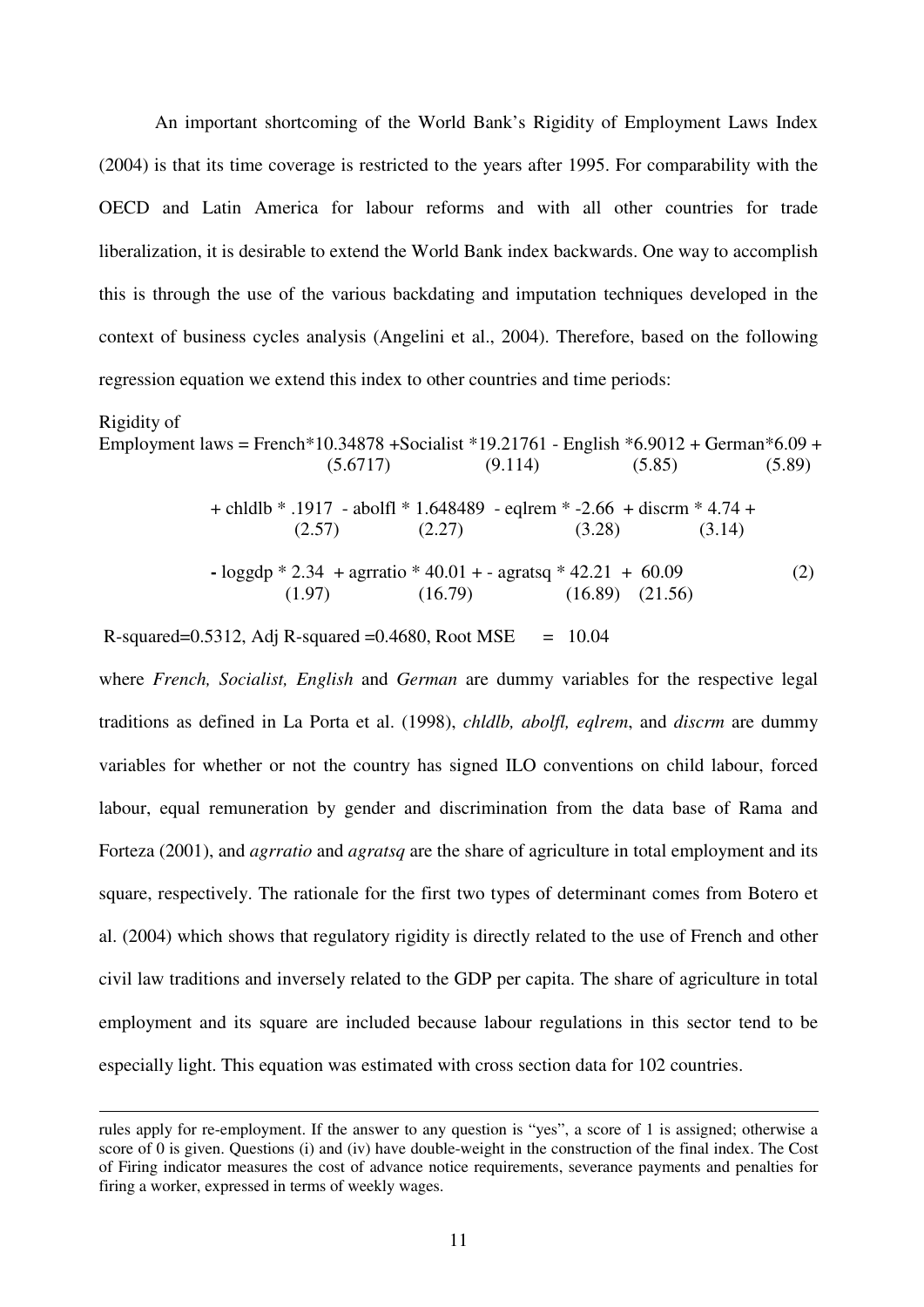The results (with standard errors in parentheses under the respective regression coefficients) are for the inverse of labour market flexibility (i.e., labour market rigidity). While the explanatory power is not especially high ( $R^2 = 0.53$ ), the effects of most determinants are of the expected signs and several are statistically significant. Note that, as expected, the dummy variables for French civil law and Socialist legal traditions both have positive and significant effects of the labour market rigidity index. Neither the German civil law nor the English or common law dummy variables has a significant effect (relative to the excluded category Scandinavian). Three of the ILO convention variables have positive effects (as expected) on the index but only one of these (the convention on discriminatory practices) is close to being significant at the 10 percent level. Per capita GDP is shown to have its expected negative effect on the index and the share of agriculture in the labour force a nonlinear effect.

As noted, the main purpose of this auxiliary regression is to generate our time- varying indexes of labour market reform. While the legal regime type dummy variables do not change over time, all of the other determinants do change. Since we have the time series data on these, this allows us to "backcast" the indexes in time for each country. Indeed, the resulting index shows not only substantial variation across countries but also in quite a few countries considerable variation over time.<sup>16</sup>

Fourth, with respect to political crises of which innumerable definitions might be constructed, we limit attention to the following three indicators. The first is a principal components index of social and political instability formed from the number of revolutions, coups *d'Etat*, and political assassinations (per million people) during each five year period.<sup>17</sup> The second is an inverse measure, i.e., reflecting the absence of crisis, specifically the duration (in years) of the existing regime's leadership (Regime Durability). The third and last is a

<sup>&</sup>lt;sup>16</sup> It is important to highlight that the estimates based on the "backcasted" data for 130 countries does not differ from those based on the original data (for only 68 countries). These results are available upon request.

<sup>&</sup>lt;sup>17</sup> This is an up-date of the index used in Alesina and Perotti (1996), Campos and Nugent (2003) and Campos, Nugent and Robinson (2001).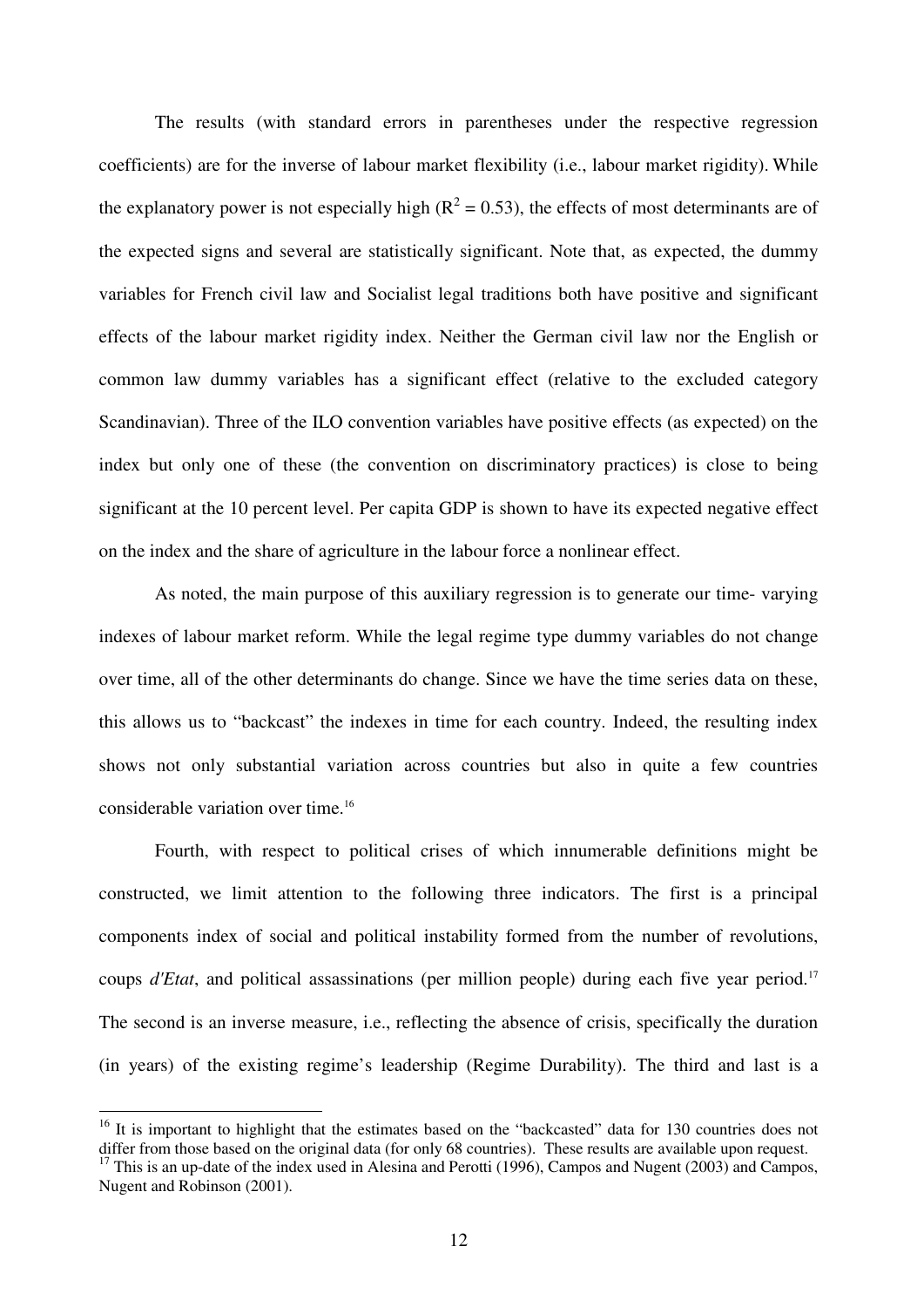measure of the intensity of civil war. The data for constructing the first measure is taken from Banks (2005), the second from *Polity IV*, and for the last from the *Correlates of War* project at the University of Michigan.

Fifth, for economic crises we include several different measures,<sup>18</sup> namely the largest single year GDP fall in percentage points that occurred in each five-year period (Max fall GDP), the current account balance  $(CAB)^{19}$ , the number of years in debt and currency crises within each five year period (Currency Crisis and Debt Crisis).<sup>20</sup>

Sixth, given the importance we attach to the need for reaching a political agreement on reform, we include measures for political institutions that we believe might influence the government's ability to achieve agreement among the different groups on the reforms under study here. One of these measures is the Party Fractionalization index. The more fractionalized are the political parties the more difficult it could be to put together a coalition supporting reform. But, on the other hand, knowing that coalitions would be needed to approve anything, it might stimulate the willingness to compromise and cooperate.<sup>21</sup> (We also use of a measure of the degree of checks and balances within the government (Political Constraints Index) constructed and used by Henisz (2000)) but the results with this indicator are not presented since the results were almost identical with those for party fractionalization).

Since countries with higher levels of per capita income might be more or less likely to practice liberalization of markets, we also include real GDP per capita (in log terms) as an

<sup>&</sup>lt;sup>18</sup> For a review, see Furman and Stiglitz (1998) and Ishihara (2005).

<sup>&</sup>lt;sup>19</sup> CAB is, of course, an inverse measure of crisis.

<sup>&</sup>lt;sup>20</sup> The "Currency Crisis Indicator" is constructed as follows: 1- Nominal official exchange rate against the U.S. dollar is used as an indicator for currency crises. 2- Moving averages and standard deviations on a basis of five years are calculated. 3- Standardized scores are calculated using these moving averages and standard deviations, where the standardized score is equal to the value of the nominal exchange rate in a given year minus the average over the last five years (up to the given year) divided by the standard deviation over the same period. 4- A threshold value for the crisis is chosen arbitrarily. IMF (2003) suggests using the value (2.0) but I preferred to use (1.5) since I found almost no variation between the periods and across the countries when using (2.0) as the threshold. More specifically, using (2.0) makes almost all the countries having no crises. 5- A dummy variable is constructed taking the value (1) when the standardized score exceeds the threshold (1.5), and zero otherwise.

<sup>&</sup>lt;sup>21</sup> As suggested by Montalvo and Reynal-Ouerol (2005), the influence of fractionalization (although in their context in terms of ethnic fractionalization) may be benign relative to polarization.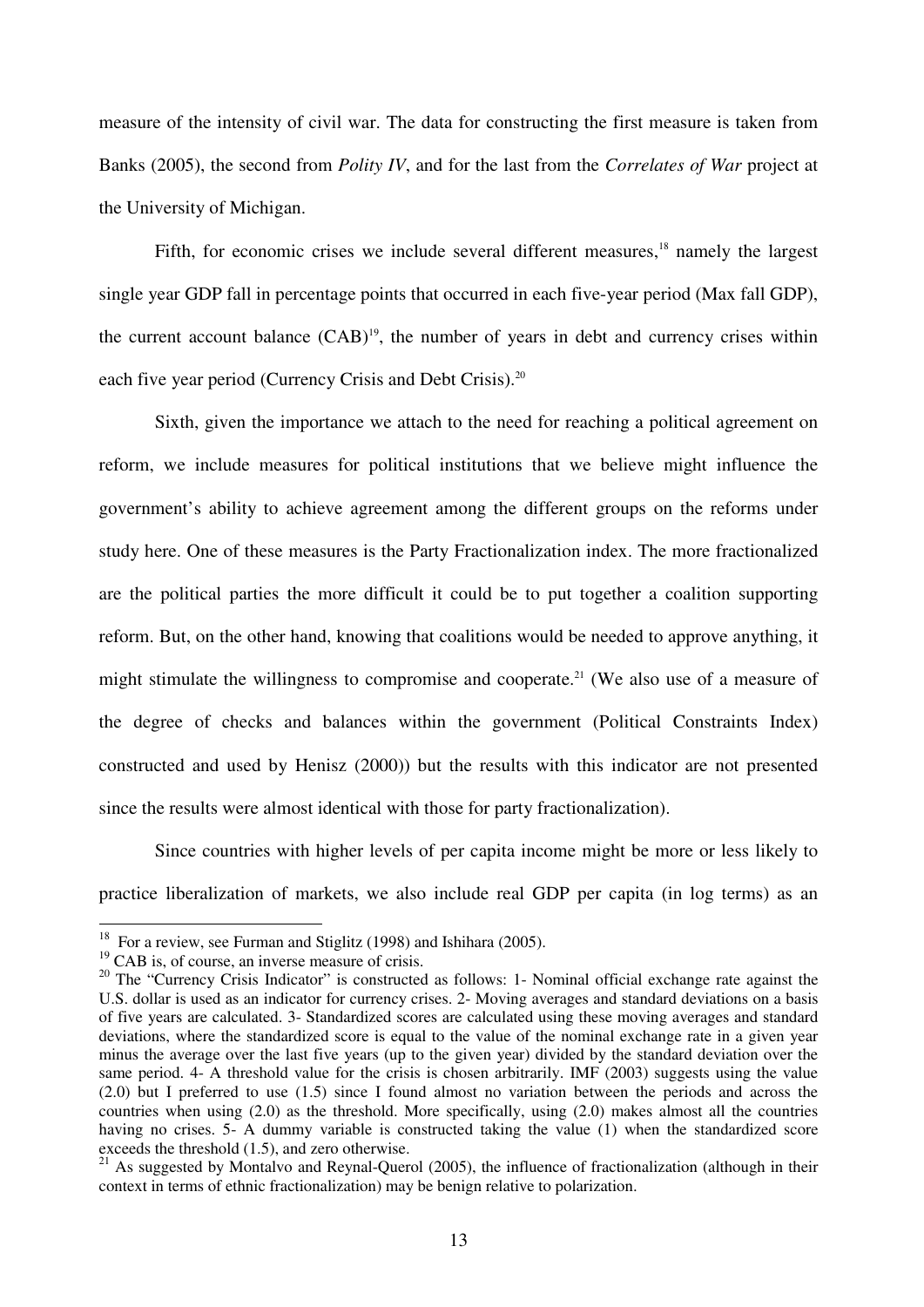additional control variable.

The trade liberalization measures are in the form of strengthening the operation of the market but the labour deregulation measures are often in the form of job security regulations which tend to make the labour market more rigid. To transform both measures into indices of strengthening the operation of market, we use a formula suggested by Lora (1998), which involves subtracting each value from the series maximum and dividing this by the series range (maximum minus minimum value). Once all the variables are collected, they are aggregated and transformed using the following aggregation of reform indexes proposed by Lora (1998) into a 0 to 1 scale (with 1 indicating further reform):

$$
I_{i} = \frac{1}{m_{i}} \frac{1}{n_{i}} \sum_{j=1}^{m_{i}} \sum_{t=1}^{n_{i}} \left[ \frac{(V_{j\max} - V_{jit})}{V_{j\max} - V_{j\min}} \right]
$$
(3)

where *V* is a value of *j*-th variable in *i*-th country in time *t*, *n* stands for the number of the years and *m* for the number of variables. Such transformation allows the two reform series to be measured over the same scale. It leaves the trade reform measure as a measure of trade liberalization but transform the labour market regulation indexes into ones of labour market deregulation, so that higher values of both reflect greater liberalization effort.

 Figures 1 to 6 show the behaviour of our indexes of trade and labour market deregulation per region since 1950. Overall, our indexes suggest that there has been greater progress in trade liberalisation than in labour market deregulation. Indeed, only in the highly developed North America, Australia, New Zealand and Japan region and to a lesser extent the Middle Eastern and North African (MENA) region has labour market liberalization occurred at all in the last decade or so. In the case of trade liberalization, the pace of reform has increased markedly since 1990. Across regions, OECD countries (Figures 2 and 6) show the greatest progress in trade liberalisation (but with Latin America catching up in the last 10 years or so). Note that labour market deregulation has loosened in Africa, probably due to the declining share of agriculture. Africa also stands out in trade liberalization by its extremely late start.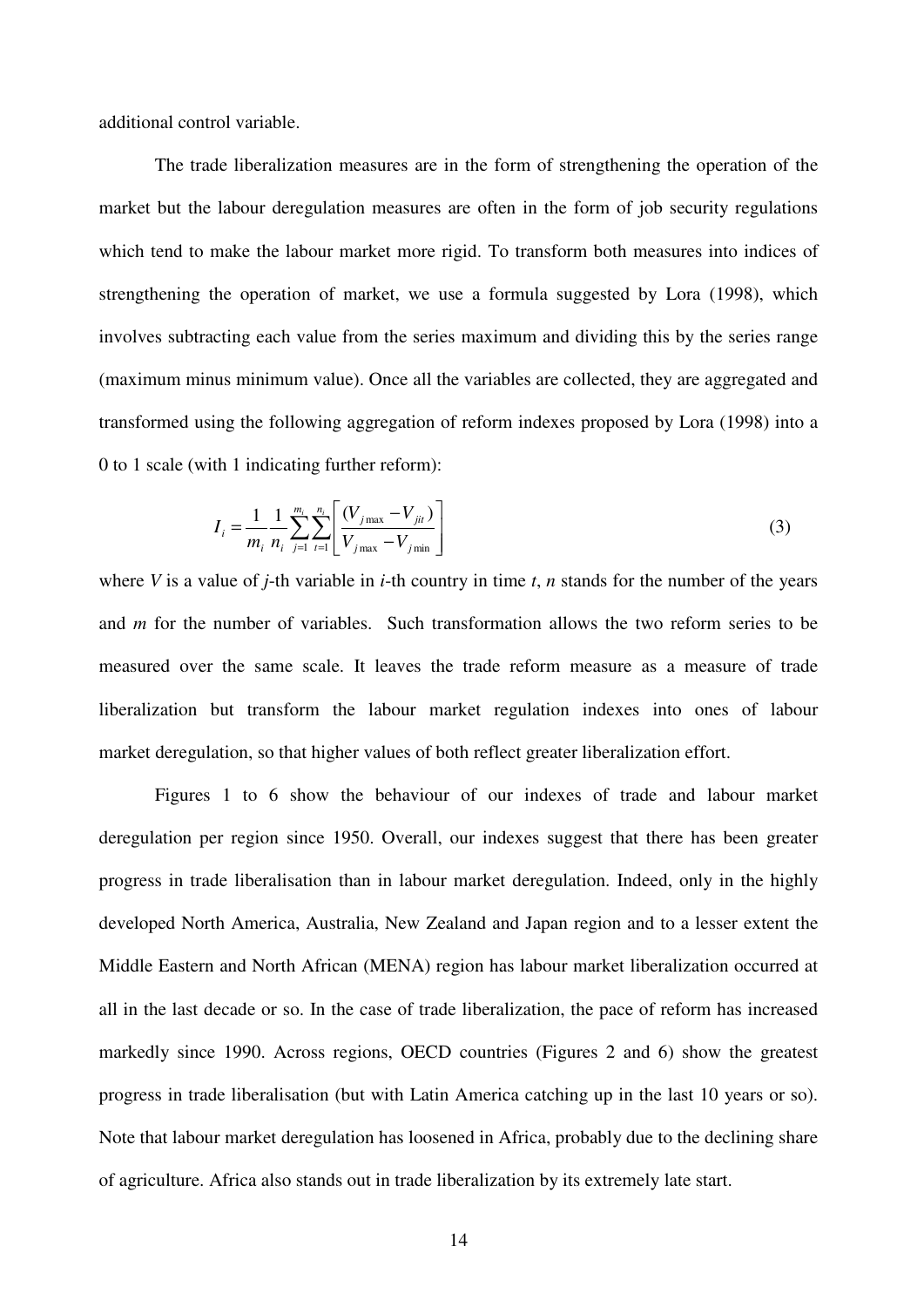### **4. Econometric results**

In this section, we discuss our main econometric results with respect to the dynamics of both trade reforms and labour market deregulation in a large sample of developed and developing countries. Our hypothesis is that political crises (by realigning political forces) may cause one group to accept a larger portion of the costs of reform more readily than would economic crises (which would mainly increase the costs of delay in reaching agreement). We first estimate panel data models in which we specify our indexes of labour and trade reform to be separate functions of economic and of political crises (as well as the other standard controls identified above.) A crucial result in dictating our estimation strategy is derived from paramenter homogeneity or poolability tests (e.g., see Hsiao and Sun, 2000, Hsiao, 2003.) We find that these tests strongly reject the hypothesis that data can be pooled across all regions. This is of course an important result in that it indicates that reform efforts differ markedly across regions (in part, as our results also show, because of the different institutional and political settings in which they are implemented). In this light, while we report results for all countries together, we suggest that more weight should be given to the separate results for each region (developed countries, Africa, Asia, Latin America and the Caribbean (LAC), MENA and Transition).

Subsequently, we subject our results to two types of sensitivity analysis: (1) changing the set of variables used to capture economic as well as political crises, and (2) changing the estimation procedure to one in which feedbacks between the two reform equations are accounted for. In no case do we find the main results concerning the relative importance of the two types of crises to be sensitive to these differences. For no region do we find evidence of within-period interdependence between the two reforms though we do find several instances of lagged effects of one type of reform on the other. The results from the joint estimation, if anything, strenghten our finding that political crises are more important than economic crises in bringing about these two structural reforms.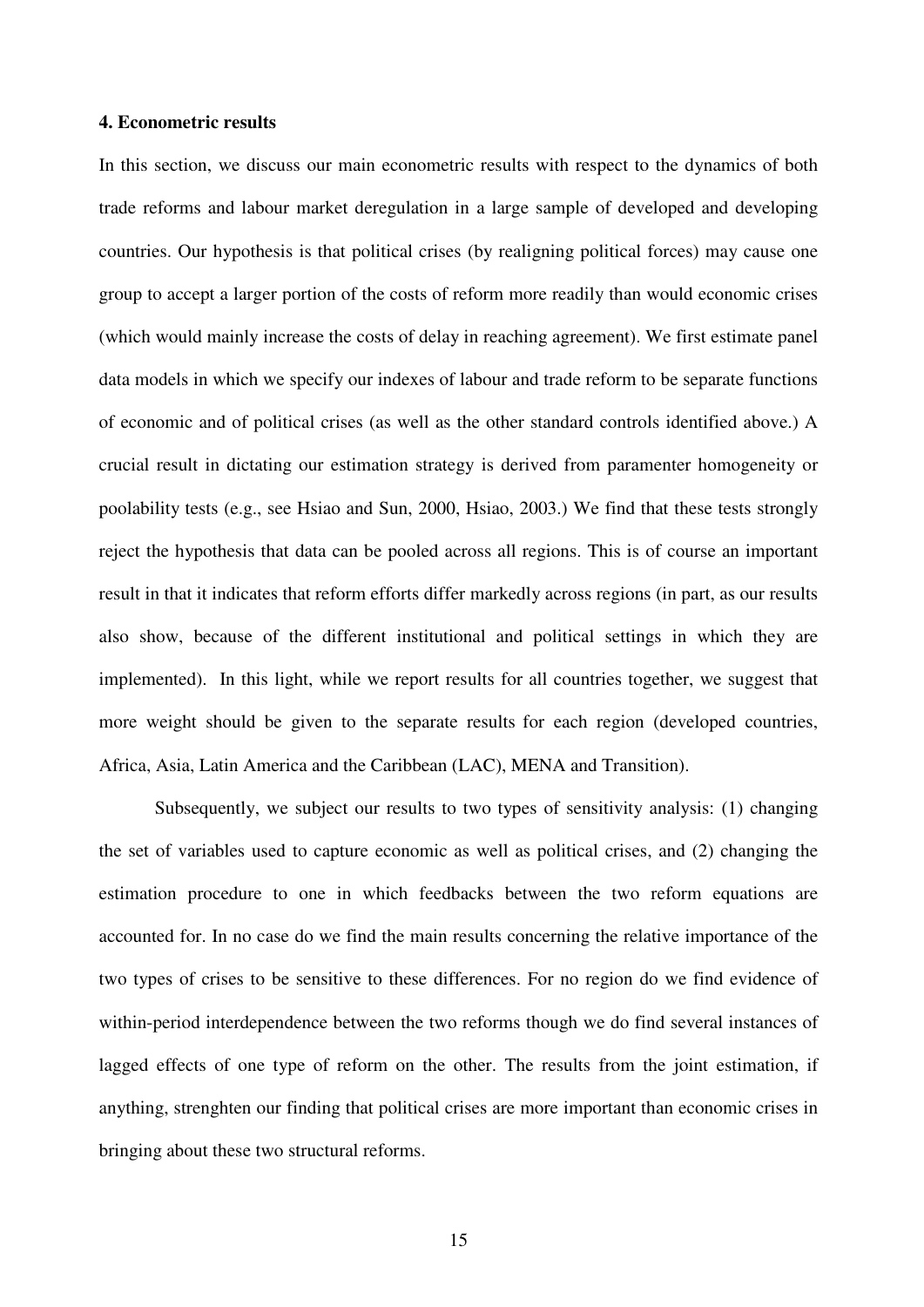We begin by using the fixed-effect panel least squares estimator to investigate the relative roles of political and economic crises in explaining the dynamics of trade liberalization and labour market deregulation. Our econometric model takes the form:

$$
R_{ic} = \alpha + \beta_1 P_{ic} + \beta_2 E_{ic} + X_{ic1} + \varepsilon
$$
\n<sup>(4)</sup>

where  $R_{itc}$  is reform *i* at time period *t* in country *c*,  $P_{tc}$  reflects the intensity of political crises at time period *t* in country *c*,  $E_{tc}$  reflects the intensity of economic crises at time period *t* in country  $c$ , and  $X_{tc}$  is a vector of control variables. As noted, we examine two reforms so *i* can refer to labour marker deregulation or to trade liberalization and, as for *t*, we use the following 5-year periods to generate our observations (which are averages over these specific periods): 1960- 1964, 1965-1969, 1970-1974, 1975-1979, 1980-1984, 1985-1989, 1990-1994 and 1995-2000.<sup>22</sup>

 Tables 1 and 2 provide our baseline estimates regarding Trade Liberalization and Labour Market Reform, respectively. We begin with the effects of the economic crisis variables, follow this with a discussion of the effects of the political crisis variables and finally discuss the effects of the remaining variables.

To confirm the 'crisis begets reform' hypothesis in the case of economic crises, we would need to find positive effects for the first two economic crisis measures (Max fall GDP, Currency crisis) and negative ones for the third (the inverse measure CAB) in the two tables. Yet, the only case for which such a result is obtained is the positive and significant effect (at the 10 percent level) of Max fall GDP on trade liberalization in the Latin America region (LAC) in Table 1.<sup>23</sup> In the case of currency crises, the effects are generally negative and significant for "All" regions, developed countries, Africa and Latin America in Table 1. Similarly, instead of

 $22$  It is important to keep in mind that the main reason for this somewhat limiting choice is that most of the labour market reform data (e.g., Blanchard and Wolfers, 2000, and Forteza and Rama, 2001) is available only averaged over five year periods.

<sup>&</sup>lt;sup>23</sup> Lora (2000) finds support for an important role of economic crises on various reform indicators using annual data for a sample of Latin American countries between 1985 and 2000. We tried to re-estimate his specifications using our data set with and without enlarging them with our measures of political crises. Although we do find some effect of economic crises on our reform indicators for Latin American countries using our data, these effects vanish once we introduce our measures of political crises (with the resulting coefficients on the later highly statistically significant).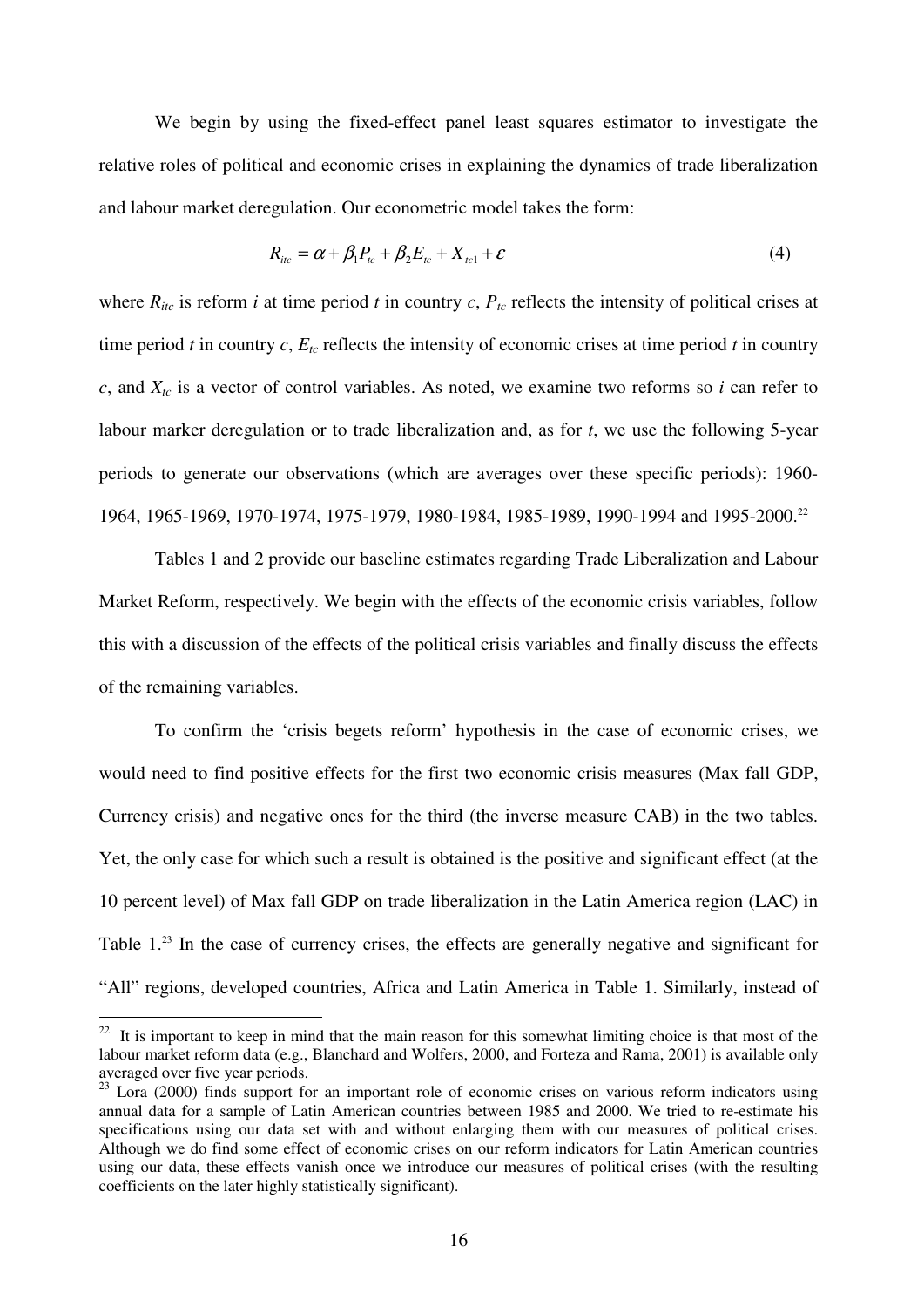being negative, the effects of CAB on both trade and labour market reforms are generally positive (and significant for All" regions and for Africa in Table 1) and for "All", Developed, and African countries in Table 2. This constitutes rather stunning evidence against this hypothesis, with the possible single exception of Max fall GDP in Latin America. Note, however, that because the sample sizes are rather small for both MENA and Transition countries, the results for these regions are certainly not definitive. $24$ 

 Next, we turn to the results for our first two measures of political crisis, the inverse measure Regime Durability (the length in years of the life of the regime) and the Political Instability index described above. For these, confirmation of the 'crisis begets reform' hypothesis requires negative coefficients in the case of Regime Durability and positive ones for Political Instability. As can be seen, in the case of Trade Liberalization, the coefficients are generally of the expected sign and statistically significant. This is especially true in the case of "All" countries (for both variables), Africa (for Regime Durability), Developed and LAC countries (for Political Instability). There is one exception, the case of Regime Durability in Developed countries for which the effect goes against the hypothesis.

In contrast with the results for trade liberalization, Table 2 shows that political crises generally do not stimulate labour market deregulation. Indeed, counter to the political crisis begets reform hypothesis, the coefficients of regime durability is positive and significant effects in "All", developed, Asian and MENA countries, and Political Instability has negative and significant effects in "All" and African countries. Only in the transition economies, do we still find that Political Instability has a positive effect. In general, therefore, with the exception the transition economies, neither economic or political crises stimulate labour market deregulation.

<sup>&</sup>lt;sup>24</sup> We have also investigated whether the lagged values of these economic crises variables would have an effect on reform. For CAB in Africa for the two reforms and "All" countries for labour reform, and Regime Durability for Africa for labour market reform, the effects are negative instead of positive. In all other respects, however, the use of lagged values for the economic reforms does not affect the results. These results are available from the authors upon request.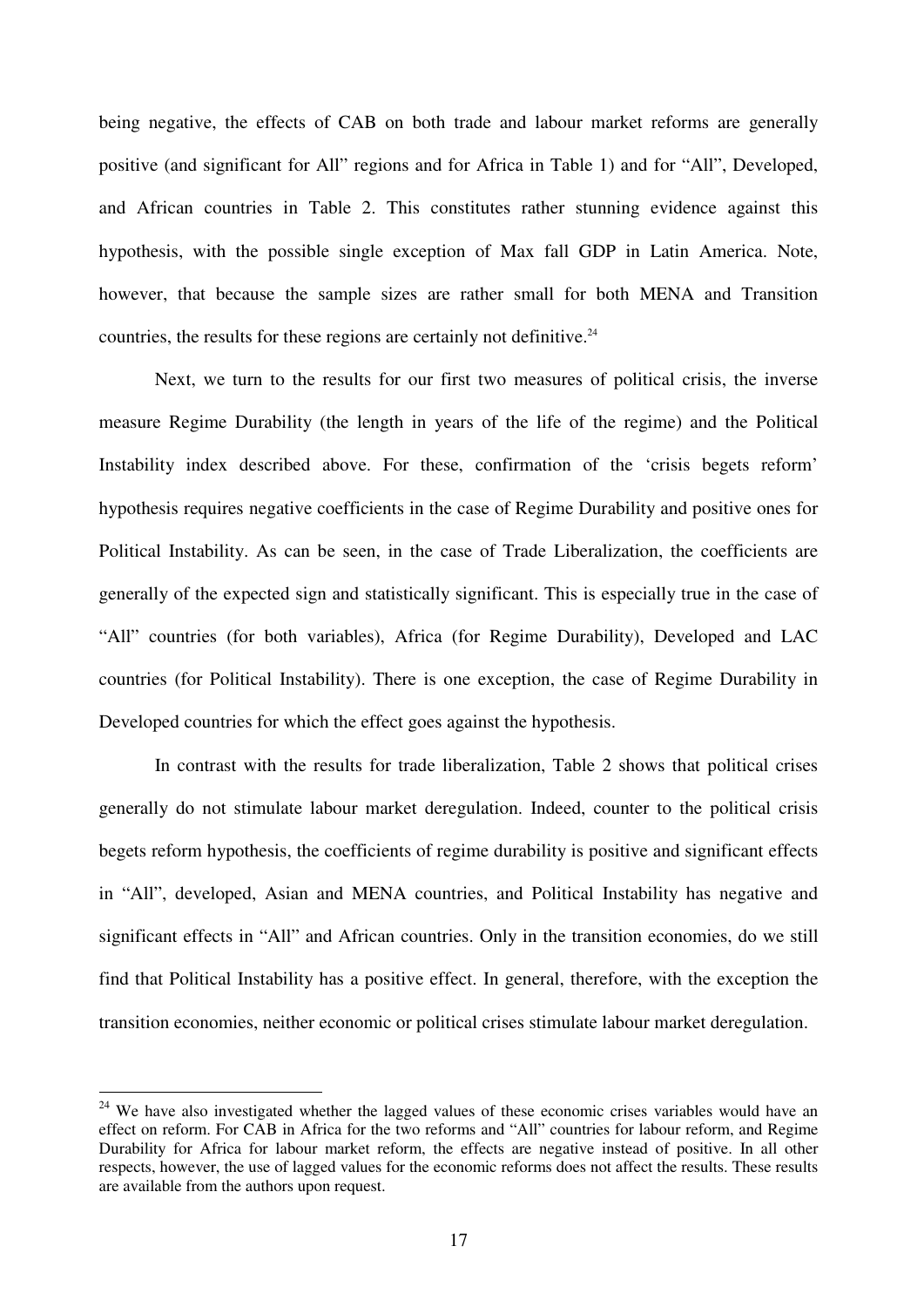Further, note that Log GDP per capita has positive and significant effects on trade liberalization in most regions (Table 1) but a negative and significant effect on Labour market deregulation in developed countries (Table 2). Party fractionalization (for which the effects were a priori ambiguous) has rather consistently positive effects on trade liberalization but negative ones on labour market deregulation.<sup>25</sup>

Of special interest is the difference in the effects of the political crisis, party fractionalization and GDP per capita variables between the two types of reform. Our explanation for these differences is based on experience from around the world suggesting that labour market deregulation is more difficult to accomplish than trade liberalization. This is consistent with the fact that Figures 1-6 consistently show much less variation over time in the labour market deregulation indexes than in trade liberalization. The ability of the relevant economic agents to foresee losses arising from trade reforms may well be considerably greater than those arising from labour market liberalization, implying that more elaborate and stronger compensation mechanisms would have to be arranged and likely involving coordination among more groups (e.g., unions, employer's associations, various ministries, local governments, etc.). As a result, higher levels of development, stronger institutional constraints (party fractionalization) and political crises of the type captured by Regime Durability and Political Instability are sufficient to trigger trade reforms but not labour market reforms.<sup>26</sup>

 Naturally, these results showing the greater impact of political crisis variables than economic crisis variables in the case of trade reform and the powerless of either type of crisis to

 $25$  The former are statistically significant in the case of "All" countries, Africa, Asia and Transition while the latter is significant only in Asia.

<sup>&</sup>lt;sup>26</sup> A critic may charge that the political and economic crises do not need to be independent over time or, more strongly put, that the chain of events should not be from either political or economic crises to reform. Consider the case in which the occurrence of a severe economic crisis de-stabilizes the government (thereby generating a political crisis) which responds to the new pressures by implementing economic reform packages. This led us to investigate the temporal relationship among our various types and examples of crises. Of all possible combinations, we only found evidence of a relationship between (one-period lagged) currency crises and political instability. For a large number of other types of economic and political crises, we were not able to uncover any signs of similar relationships. Again, maybe the 5-year framework is to blame for this and as such we leave further investigation of this interesting issue for future work.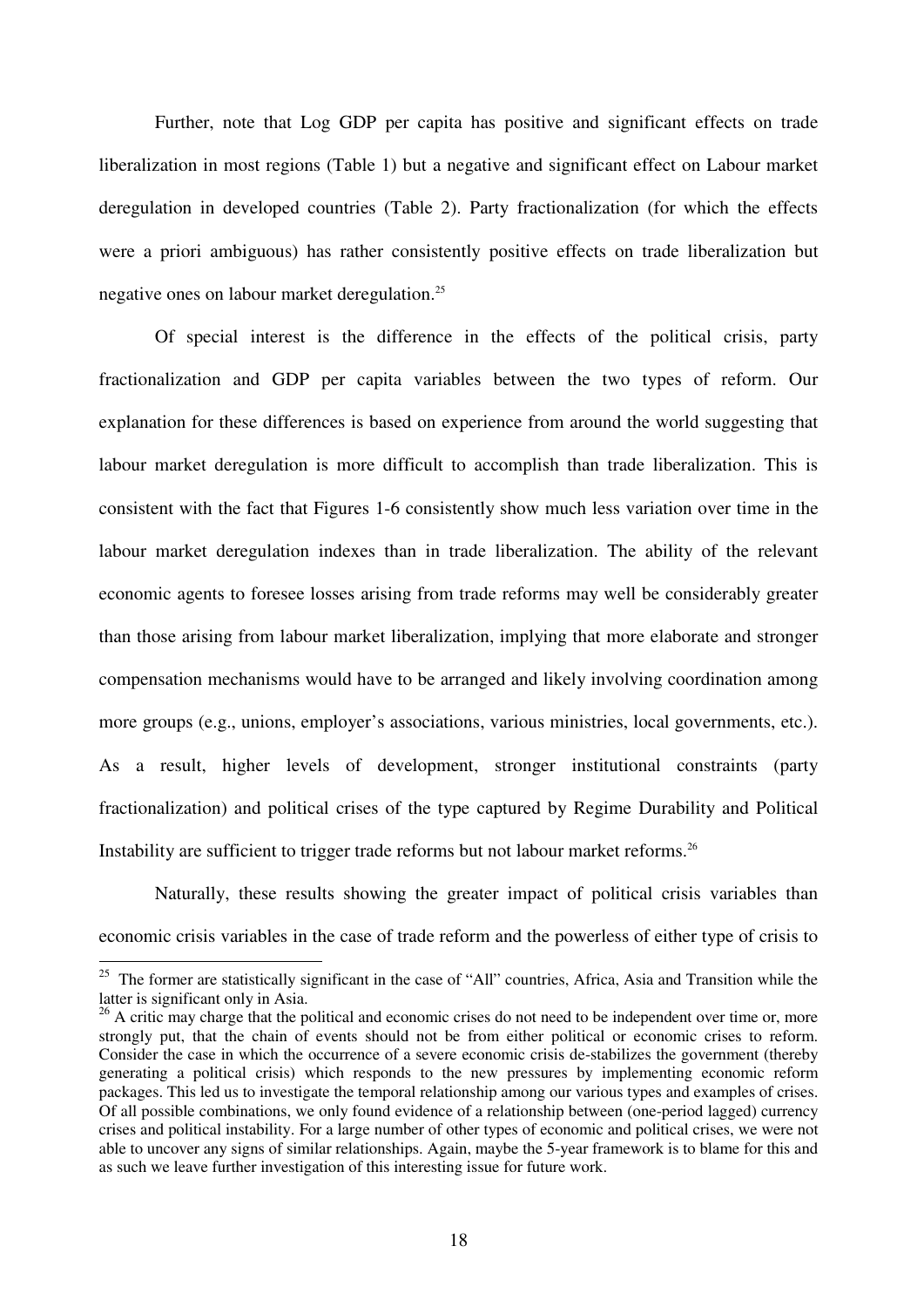affect labour market deregulation are specific to the particular indicators of economic and political crises used. Would the results change if different measures of the two types of crises were used?

To answer this question, in tables 3 and 4 we present the corresponding results for trade liberalization and labour market deregulation, respectively, when we use one alternative measure of both economic and political crises. Specifically, for economic crises, we substitute Debt Crisis for Currency Crisis (for which the previous results had been most adverse to the economic 'crisis begets reform' hypothesis) and a very different measure of political crisis, Civil War Intensity for Regime Durability. Comparing the numbers of observations in Tables 3 and 4 with those in Tables 1 and 2, it can be seen that there is a price to be paid for these changes. The number of available observations in each region is reduced quite substantially. Indeed, separate estimates for Transition economies can no longer be obtained.

Despite the changes in these key variables and in sample size, the results for the economic crisis variables remain largely unaffected. For only one such crisis measure, Max fall GDP, and one region, Latin America, is there any evidence to support the economic 'crisis begets reform' hypothesis. Just as with Currency Crises, the Debt Crises variable seems to hinder, rather than stimulate, economic reform in "All" countries, Africa, Asia and Latin America. The effects of GDP per capita and party fractionalization are also similar. The effects of the Political Instability measure also remain virtually identical to those obtained in Tables 1 and 2. The one notable change is for the new political crisis variable, Civil War Intensity. For this variable the effect on trade liberalization is negative and significant for "All" countries, Africa, Asia and Latin America. Its effects on labour market deregulation are also generally negative but not significant. This finding suggests that the effects of political crises are likely to vary not only between reforms as shown by comparing the effects of each such measure between Tables 1 and 2 and 3 and 4 but also from one measure to another. At least the influence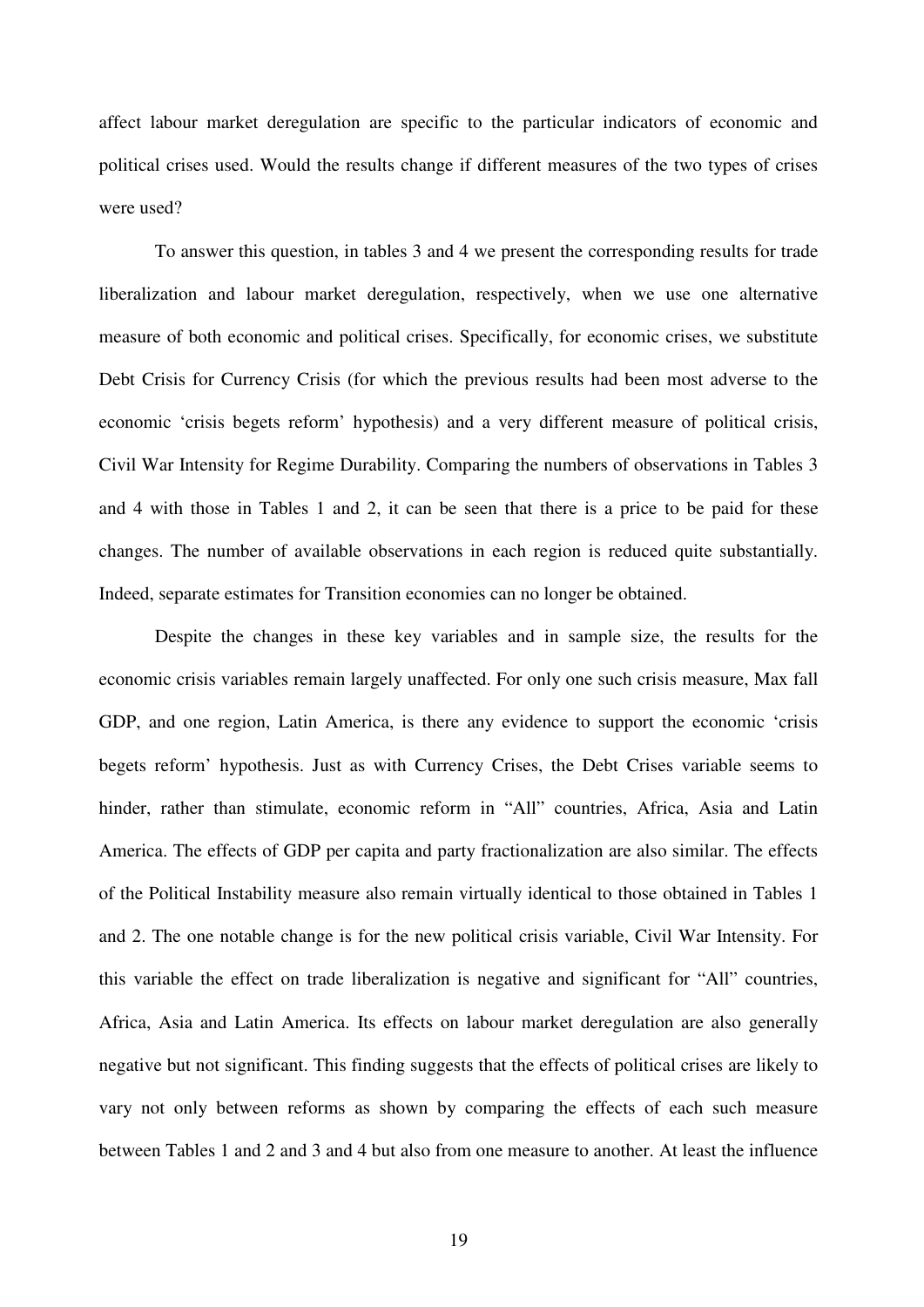on reform of Civil War Intensity seems to be quite different from those of Regime Durability and Political Instability. Whereas the latter measures of political crises seem to stimulate trade but not labour market reform, the former seems to hinder both reforms.

As another sensitivity check, in Tables 5 and 6 we allow for (lagged) feedbacks from one reform to the other. Since the use of lags reduces sample size, to preserve as many degrees of freedom as possible, we return to the specification in Tables 1 and 2 but with the lagged reform added to the right hand side. This implies the addition of an  $R_{j,t-1,c}$  term on the right hand side of our estimating equation (4) for  $R_{itc}$  above.

One important conclusion from Table 5 is that, even allowing for a 5-year lagged response, there seems to be little evidence of a positive feedback going from labour market deregulation to trade liberalization. Indeed, in two regions (Africa and LAC) the effects are negative and significant, suggesting that labour market deregulation seem to hinder trade reform. A second important lesson from table 5 is the further confirmation of lack of empirical support in the preceding tables for the 'economic crisis begets reform' hypothesis. Indeed, once again, our data seems to support the opposite story: the *absence* of currency crises and a *positive*  current account balance foster economic reform. A third important finding of Table 7 is that, once we take into account the lagged effect of trade reform, the effects of regime durability and political instability remain strong: more political instability is positively associated with the implementation of trade reform.

Finally, the corresponding results allowing for the lagged effect of trade reform on labour market deregulation show something a bit different. In particular, they reveal a *positive*  and significant effect of lagged trade reform on labour market deregulation for "All" countries (the fully pooled sample), and for the countries in the African and Asian samples. Taking the results of Tables 5 and 6 together, they support the notion that the sequence in which the governments choose to implement these reforms may matter a great deal. In particular, for the

20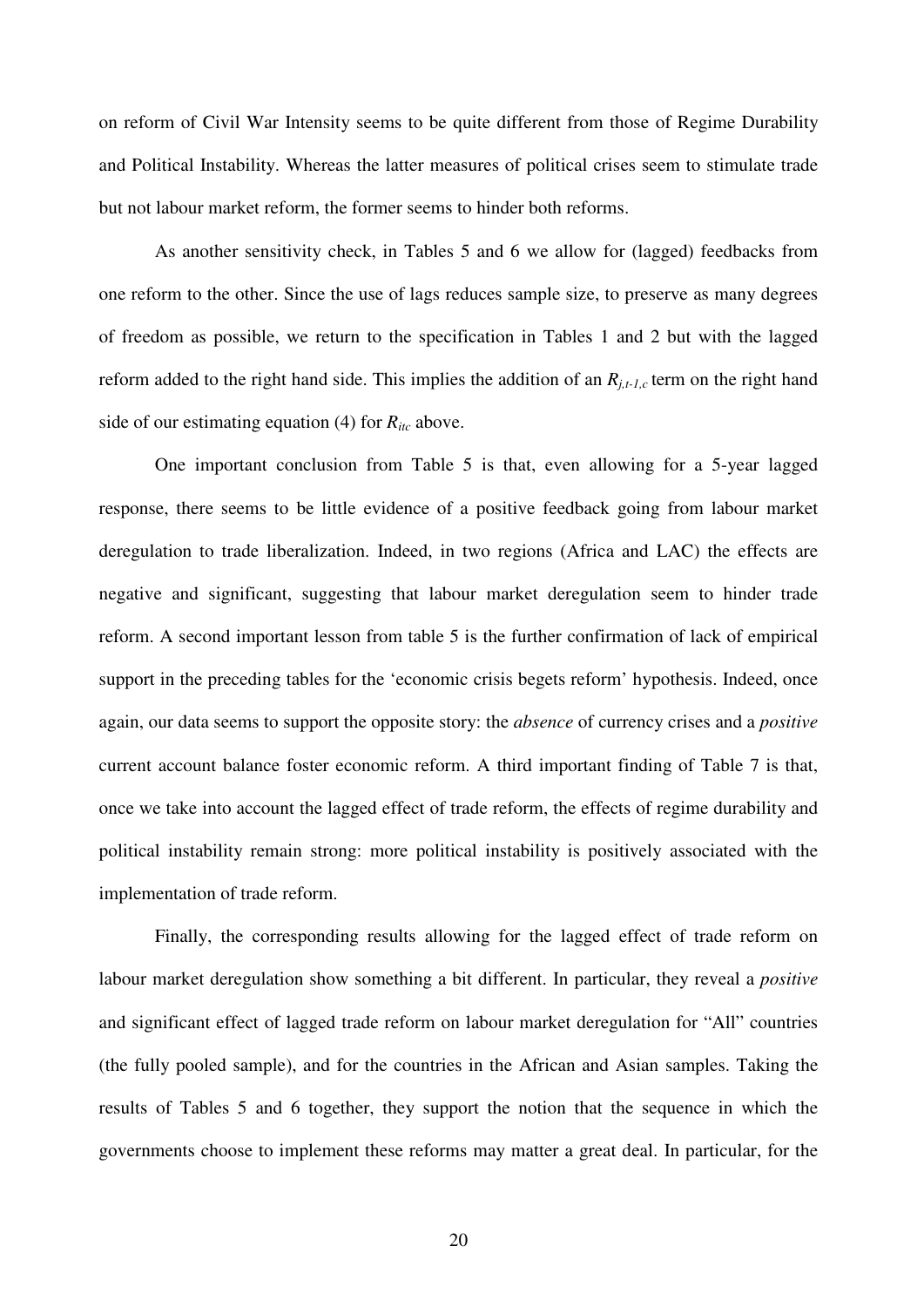African countries, while a preceding labour market deregulation deters trade reform, a preceding trade reform has a positive effect on labour market liberalization. Note also that with two other minor exceptions (Currency Crisis for the Asia and CAB for the Transition economies region) the general rule that economic crises have no effect on reform is again confirmed.

Tables 7 and 8 further probe the sensitivity of our key results. They report on another important robustness check, namely the joint estimation of the two reform equations using twostage panel least squares estimators. This implies adding still another term,  $R_{\textit{itc}}$ , to the right hand side of equation (4). Note that because we have so far specified the two reform equations with an identical set of explanatory variables, this requires changes in the specification in order to achieve identification. Hence, for the trade liberalization equation, we exclude the Max fall GDP (and of course include labour market liberalization), while for the labour market deregulation equation we exclude Currency Crises and CAB (and include trade liberalization).<sup>27</sup>

Table 7 shows the determinants of trade reform when we treat labour market liberalization as endogenous. In terms of economic crises, we can see that the results still provide little support for the economic 'crises beget reform' thesis. Indeed, the evidence on Currency Crises and CAB strongly contradicts it: the fewer years under a currency crisis, the more likely the country is to open up the economy to international trade, with such results obtaining for "All" countries, OECD and Africa. Notice that the evidence for CAB (of a positive and statistically significant effect for the pooled data) also undermines the notion of economic crises as a main driver of trade reform. On the other hand, the evidence on the role of political crises is strong: Regime Durability is negatively and significantly related to trade reform in Africa. Although seldom statistically significant, most coefficients on Political Instability are positive, suggesting that this sort of instability (surely reflecting political crises)

 $27$  The basis for such an exclusions are that one would suppose that the international policy variables reflected in the trade reform index would seem much more likely to be affected by the international dimension of crises but labour reform indicators more likely to be affected by domestic macroeconomic variables related to unemployment.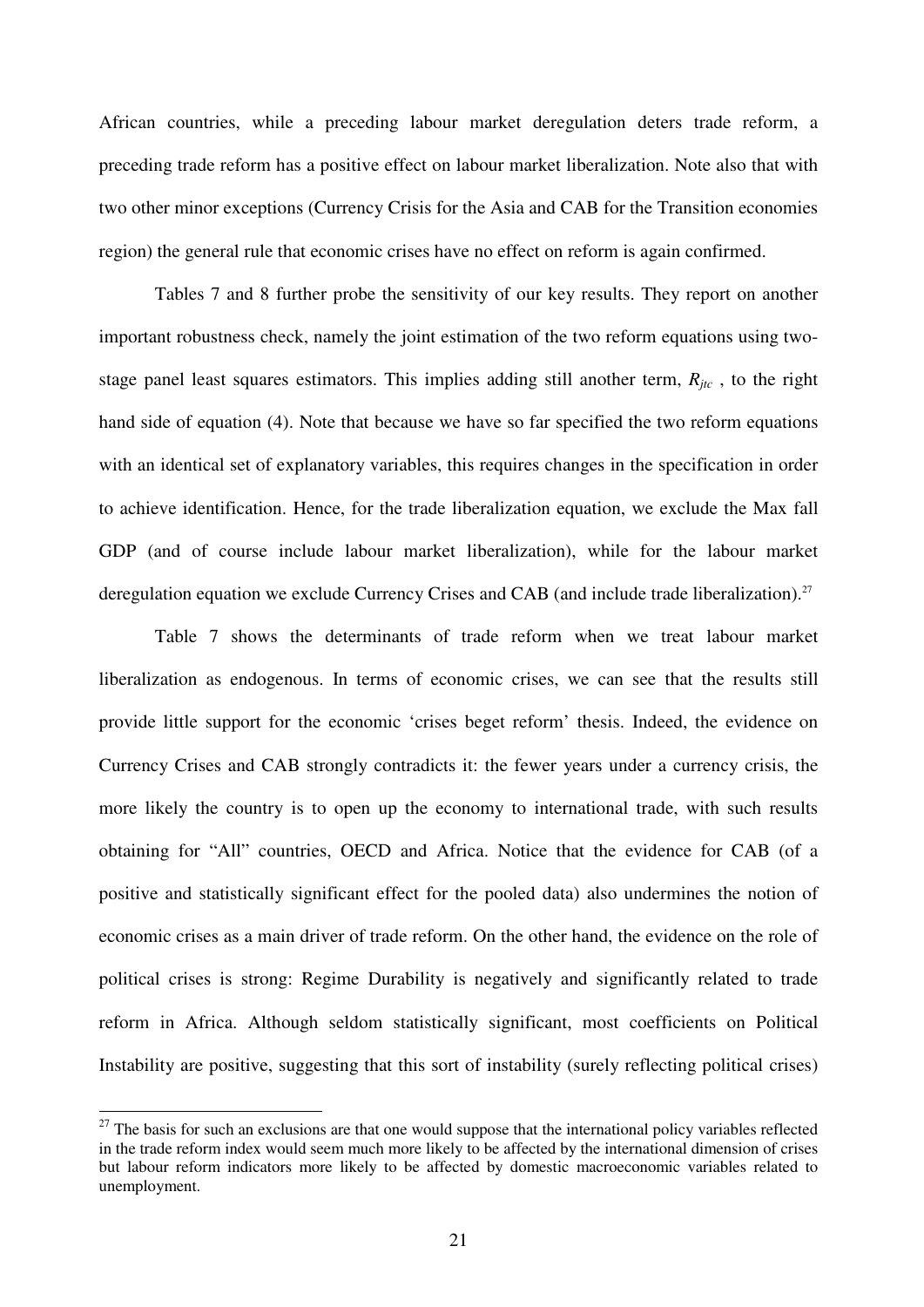foster trade reforms. Finally, we again obtain some strong results for the level of fractionalization of political parties in the lower house. For the whole sample, as well as for the Africa and transition economies, the evidence supports the view that the more divided is the lower house (that is, the lower is the probability that two randomly selected members of the lower house are from the same political party), the more trade reform one observes.

Table 8 repeats this sensitivity check but inverts the reforms: in this case examining the determinants of labour market liberalization when we treat trade reform as endogenous. Once again, there seems to be little support for the role of economic crises in fostering reforms: using all countries together in the estimation yields the result that smaller declines in real per capita GDP are associated with further implementation of reform (and not the opposite). Interestingly, for the OECD countries alone, we do observe that economic crises have the expected positive impact on labour market deregulation. With respect to our political crises variables, the results are again very similar to the ones discussed above (notably, political instability seems to foster trade reform but to hinder labour market deregulation).

Since the presence of so many variables including the instruments in the estimation of this simultaneous equation approach introduces some inevitable multicollinearity in these estimates, the lack of evidence for interdependencies between the two reforms in our results does not necessarily imply the total absence of feedbacks between them. Yet, given the substantial literature concerning the prominence of feedbacks from one reform to another, the result is in fact surprising.

 In sum, by re-estimating our baseline specifications from Tables 1 and 2 after subjecting them to sensitivity analysis with respect to the use of different measures of economic and political crises in Tables 3 and 4, with lagged feedbacks between the two types of reforms in Tables 5 and 6, and simultaneous feedbacks in Tables 7 and 8, the initial results are generally sustained. In particular, political conditions (political crises as well as political institutions)

22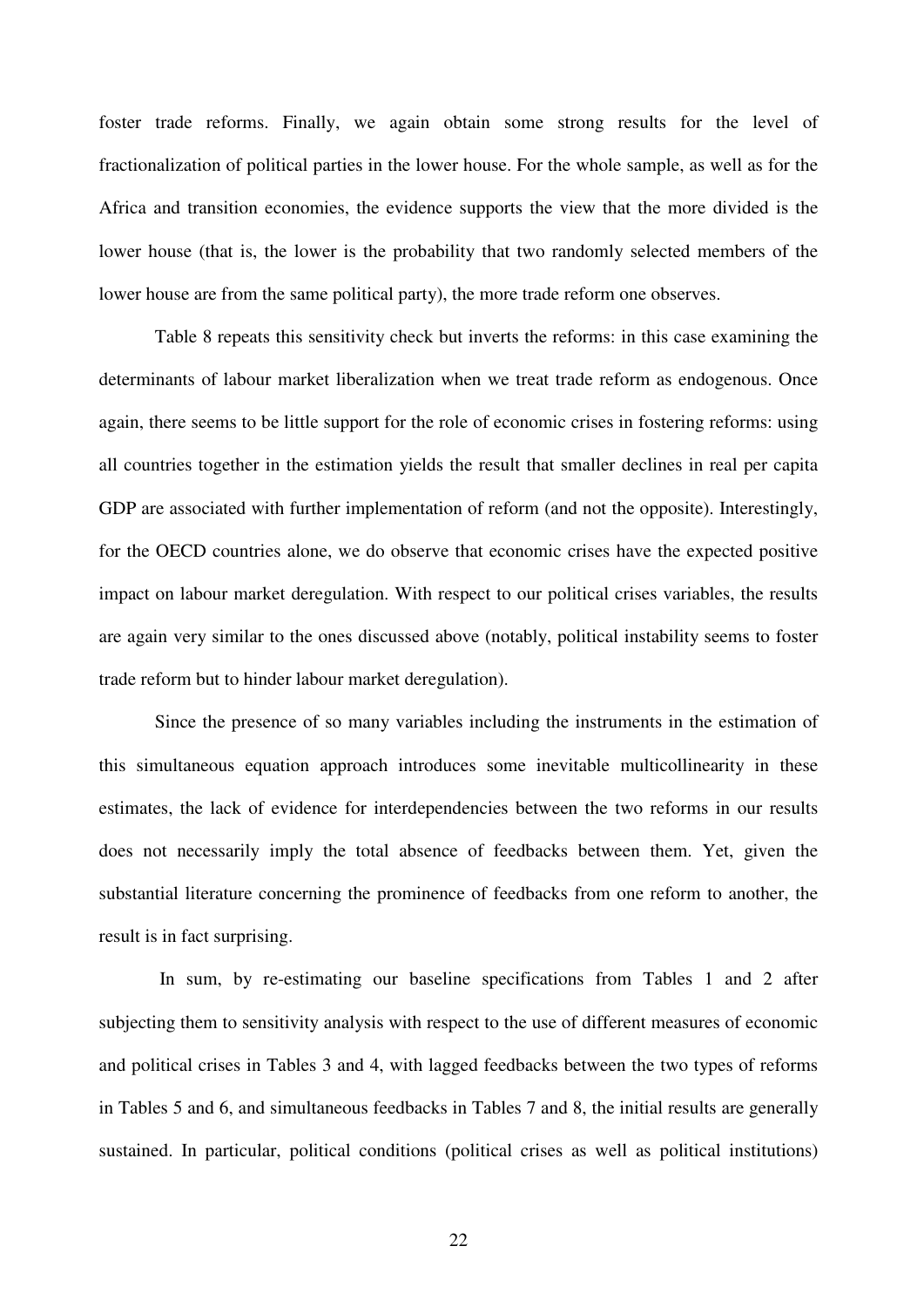seem to be significantly more important determinants of structural reforms, especially of trade reforms, than economic crises.

### **5. Conclusions**

This paper contributes to the debate on the effectiveness of reform programs across the world by attempting to measure and explain (to the best of our knowledge for the first time) two important structural reforms (trade liberalization and labour market deregulation) over several decades across developing, transition and developed countries alike. To that end we construct indicators of both labour market deregulation and trade liberalization for more than 100 developed and developing countries (in 5-year averages) and put together equally extensive data on various potential determinants of these reform efforts (including various indicators of political and economic crises and institutions). We try to explain the two reform indexes separately and find that our measures of political crisis seem to have more important effects than those of economic crises. Indeed, with a couple of minor exceptions of specific measures in one region, the effects of economic crises on the two structural reforms are either weak and non-significant or more frequently perverse, i.e., they inhibit reform. In the case of political crises, these effects on reform vary between reforms and between indicators. With a few minor exceptions, the results are rather robust to a number of sensitivity checks, such as the use of alternative measures of economic and political crises and institutional constraints. They are also robust to the use of simultaneous determination of the two reforms as well as the introduction of lags in the effects of the economic crises on the two reform measures and of each reform measure on the other.

One important finding is that there is considerable heterogeneity in the results across regions, suggesting that the common procedure of pooling across countries in different regions may not be justified. Especially in the case of political crises and institutions, the effects are

23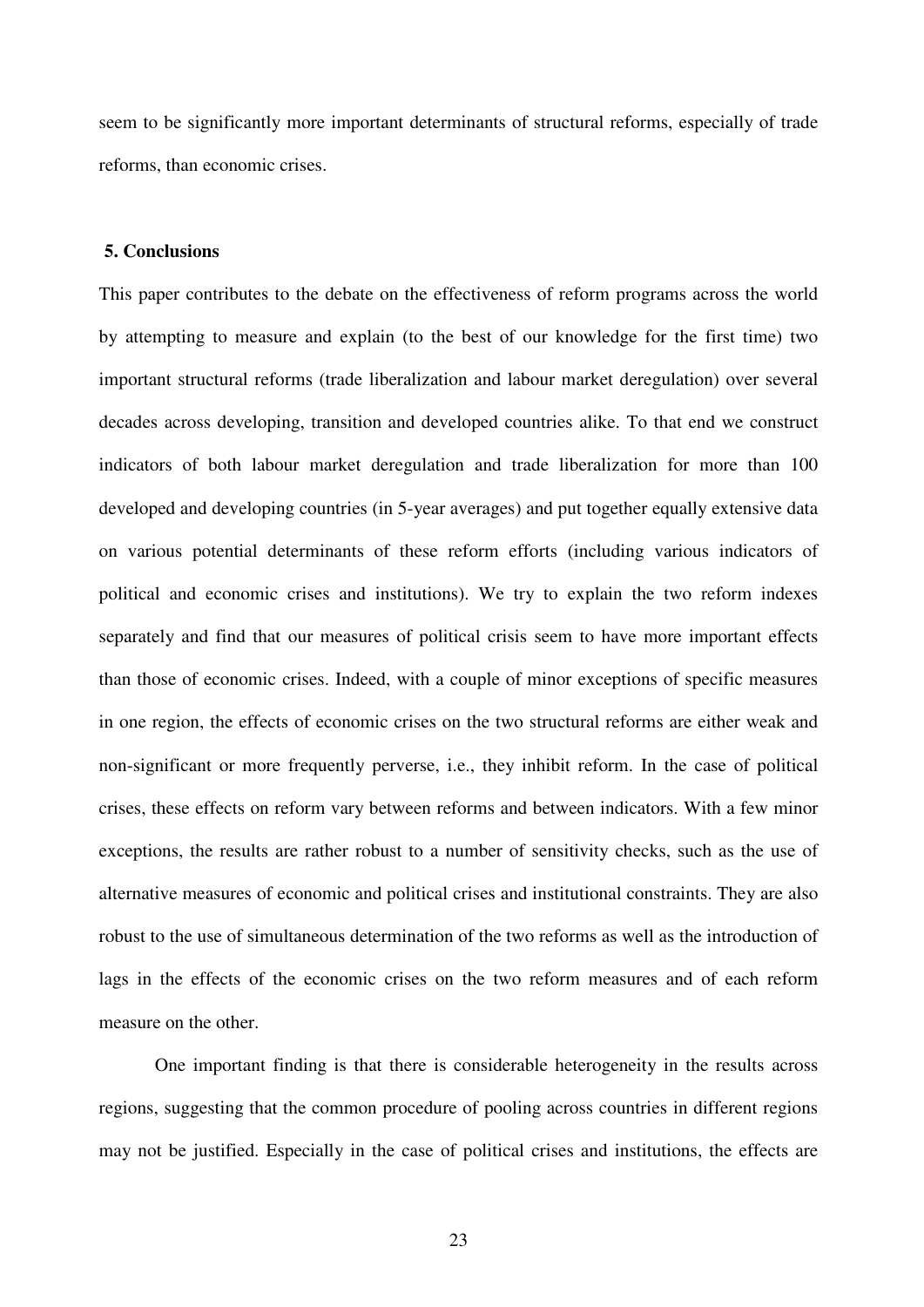found to vary considerably between trade reform and labour market deregulation and from one type of political crisis to another. Yet, despite these differences, the results rather strongly support our conjecture that political considerations (political crises as well as political institutions) may be a more important trigger of reforms than economic crises.

On the basis of these and the other more detailed findings of the previous section, we put forward the following suggestions for future research. (1) Since the current analysis has been conducted in such a way as to determine the level of trade and labour market liberalization attained in each country and time period, it would be desirable to supplement this by analyzing the effects of their implementation speeds, i.e., the extent to which each general type of policy has changed in each period.<sup>28</sup> (2) Given the differences in the effects of political crises on reforms from one region to another, it would be useful to undertake detailed case studies of political, institutional and other developments in individual countries in the attempt to explain such differences. (3) Although trade and labour market liberalization are important structural reforms, there are certainly others (e.g., privatization and financial sector reform). Future research would do well to investigate these, especially since for these reforms annual data is more likely available, thereby permitting more detailed analysis of their interdependencies, interactions and sequencing which help us identify the reforms that are most important and the circumstances in which their effects would be strongest.

 $2^8$  Godoy and Stiglitz (2006) discuss this issue in the specific context of transition economies.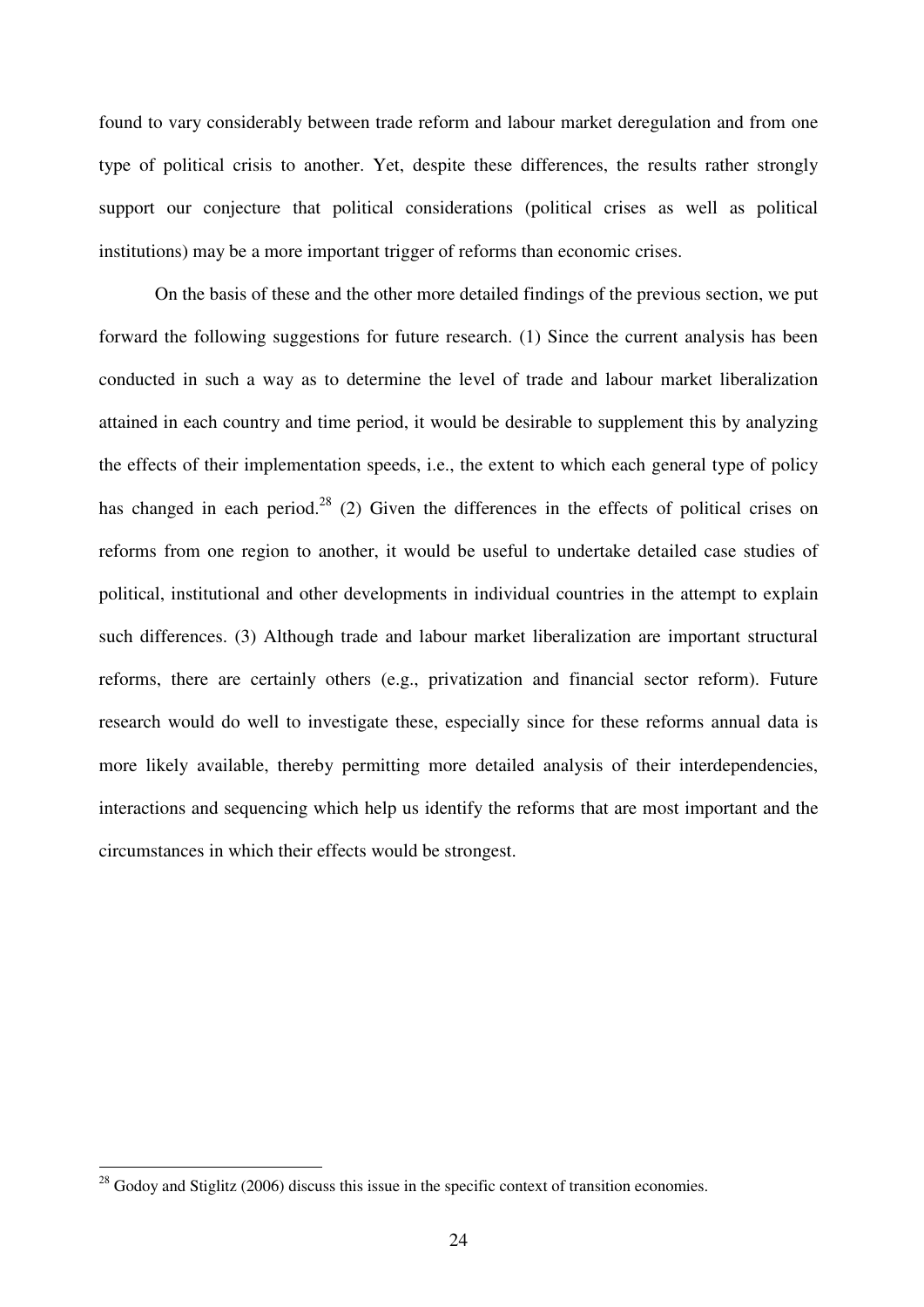### **References**

Acemoglu, D. and J. Robinson (2001). "A Theory of Political Transitions," *American Economic Review*, 91, 938-963.

Acemoglu, D., S. Johnson, J. Robinson and Y Thaicharoen (2003). "Institutional Causes, Macroeconomic Symptoms: Volatility, Crises and Growth," *Journal of Monetary Economics*, 50, 49-123.

Acemoglu, D., S. Johnson and J. Robinson (2005). "Institutions as the Fundamental Cause of Long-Run Growth," in Philippe Aghion and Steven Durlauf (eds.) *Handbook of Economic Growth*, Elsevier.

Alesina, A. and A. Drazen (1991). "Why are Stabilizations Delayed?" *American Economic Review* 81, 1170-88.

Alesina, A. and R. Perotti (1996). "Income Distribution, Political Instability, and Investment," *European Economic Review,* 40, 1203-1228.

Alesina, A., S. Ardagna and F. Trebbi (2006). "Who Adjusts and When? On the Political Economy of Reforms," NBER WP 12049.

Angelini, E., J. Henry and M. Marcellino (2004). "Interpolation and Backdating with a Large Information Set," CEPR DP 4533.

Banks, A. (2005), "Banks' Cross-National Time-Series Data Archive," electronic database.

Blanchard, O. and J. Wolfers (2000). "The Role of Shocks and Institutions in The Rise of European Unemployment: The Aggregate Evidence," *Economic Journal*, 110, 1-33.

Botero, J., S. Djankov, R. La Porta, F. Lopez-de-Silanes, and A. Shleifer (2004). "The Regulation of Labor,"*Quarterly Journal of Economics* 119: 1339-1382.

Bruno, M. (1996). *Deep Crises and Reform: What Have We Learned?* World Bank.

Bruno, M. and W. Easterly (1996). "Inflation's Children: Tales of Crises that Beget Reforms," *American Economic Review Papers and Proceedings* 86, 213-17.

Campos, N. and J. Nugent (2003). "Aggregate Investment and Political Instability: An Econometric Investigation," *Economica* 70 (3): 533-549.

Campos, N., Nugent J. and J. Robinson (2001). "Instability and Growth in the Middle East: Theory and Evidence," in I. Limam (ed.), *Institutional Reform and Development in the MENA Region*, Cairo, ERF.

Drazen, A. (2000). *Political Economy in Macroeconomics*, Princeton University Press.

Drazen, A. and V. Grilli (1993). "The Benefit of Crises for Economic Reforms," *American Economic Review*, 83 (3), 598-607.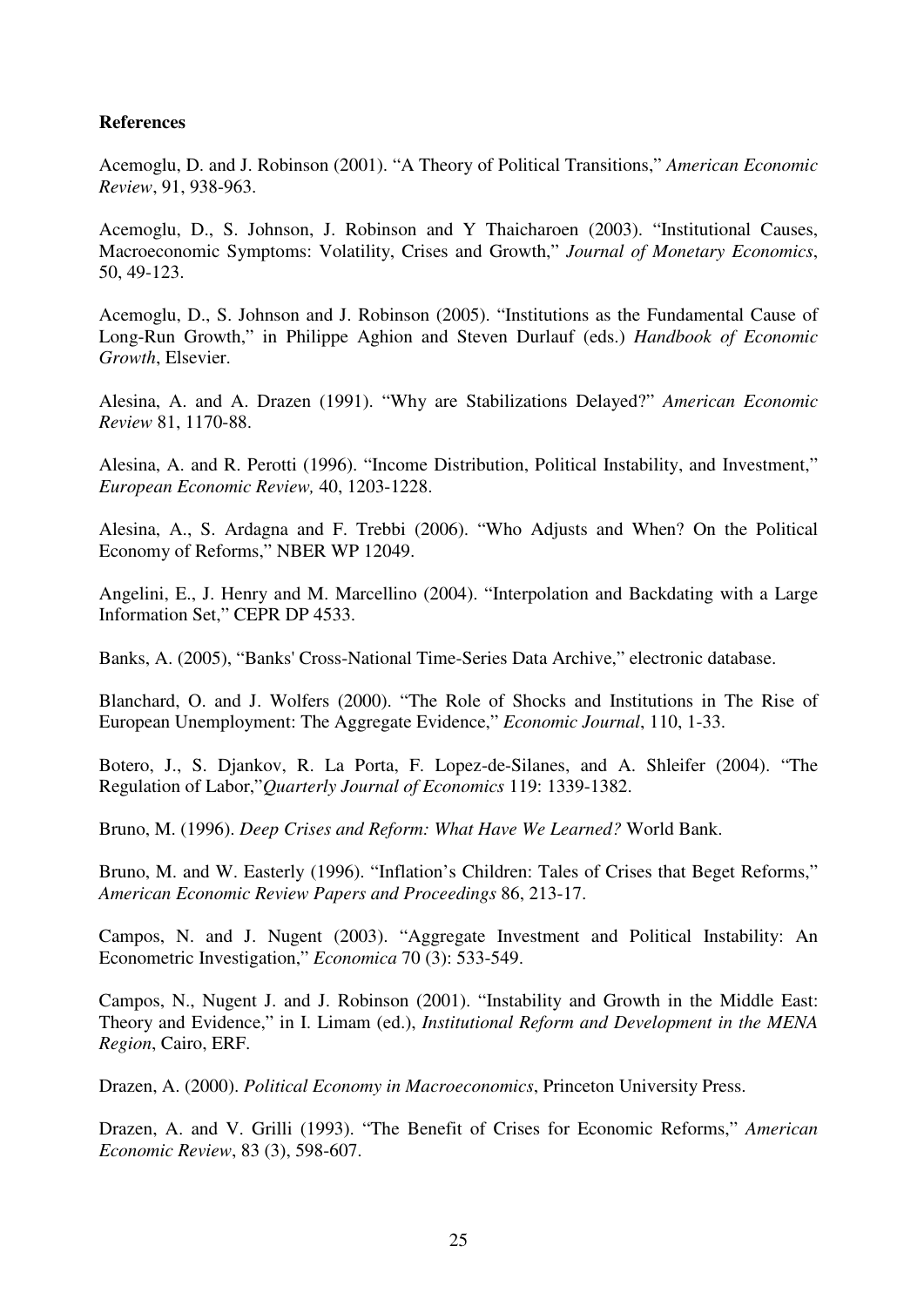Drazen, A. and W. Easterly (2001). "Do Crises Induce Reform? Simple Empirical Tests of Conventional Wisdom," *Economics and Politics*, 13:2, 129-158.

Forteza, A. and M. Rama (2001). "Labor Market Rigidity and the Success of Economic Reforms across More than 100 Countries," World Bank Working Paper 2521.

Furman, J. and J. Stiglitz (1998). "Economic Crises: Evidence and Insights from East Asia," *Brookings Papers on Economic Activity*, 1998(2), 1-114.

Giavazzi, F. and G. Tabellini (2005). "Economic and Political Liberalizations." *Journal of Monetary Economics*, 52, pp. 1297-1330.

Godoy, S. and J. Stiglitz (2006). "Growth, Initial Conditions, Law and Speed of Privatization in Transition Countries: 11 Years Later" NBER Working Paper 11992.

Gwartney, J., Lawson, R. and D. Samida (2000). *Economic Freedom of the World*, Heritage Foundation and Fraser Institute.

Heckman, J. and C. Pages (2003). "Law and Employment: Lessons from Latin America and the Caribbean," NBER working paper 10129.

Henisz, W. (2000). "The Institutional Environment for Multinational Investment", *Journal of Law Economics and Organization*, 16 (2), 334-364.

Hsiao, C and B Sun (2000). "To Pool or Not to Pool Panel Data," in *Panel Data Econometrics: Future Directions*, ed. by J. Krishnakumar and E. Ronchetti, Amsterdam: Elsevier.

Hsiao, C. (2003), *Analysis of Panel Data*, Cambridge University Press.

Huang, Y. and J. Temple (2005). "Does External Trade Promote Financial Development?" CEPR DP 5150.

International Monetary Fund (2003). *World Economic Outlook*, IMF.

Ishihara, Y. (2005). "Quantitative Analysis of Crisis: Crisis Identification and Causality," World Bank WPS3598

Kornai, J. (1992), *The Socialist System: The Political Economy of Communism*. Princeton: Princeton University Press.

Labán, R. and F. Sturzenegger (1994). "Distributional Conflict, Financial Adaptation and Delayed Stabilization," *Economics and Politics* 6, 257-76.

La Porta, R., F. López-de-Silanes, A. Shleifer and R. Vishny (1998). "Law and Finance," *Journal of Political Economy*, 106, 1113-1155.

Loayza, N. and R. Soto (2004). "On the Measurement of Market-Oriented Reforms," World Bank Policy Research Working Paper Series No.3371.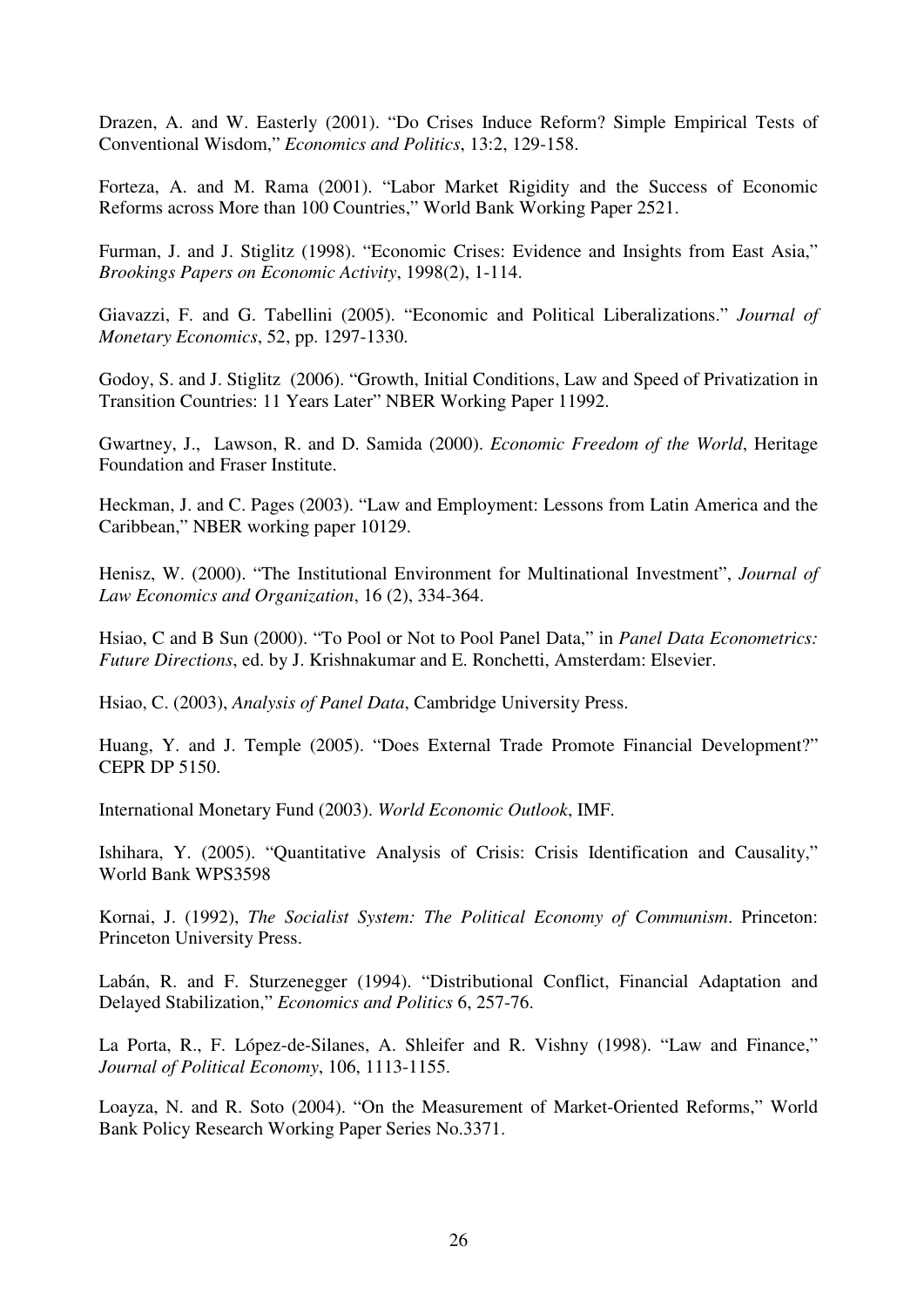Lora, E. (1998), "What Makes Reforms Likely? Timing and Sequencing of Structural reforms in Latin America," Inter-American Development Bank, Working Paper 424.

Montalvo, J.G. and M. Reynal-Querol (2005) "Ethnic Polarization, Potential Conflict and Civil Wars", *American Economic Review* 95 (3), 796-816.

Persson, T. (2002). "Do political institutions shape economic policy?" *Econometrica* 70, 883- 905.

Persson, T. and G. Tabellini (2000). *Political Economics: Explaining Economic Policy*, MIT Press.

Polity IV Project (2002). "Political Regime Characteristics and Transitions, 1800-2002", available at *http://www.cidcm.umd.edu/inscr/polity/*.

Rodrik, D. (1996). "Understanding Economic Policy Reform," *Journal of Economic Literature* 34 (1), 9-41.

Rodrik, D. and F. Rodríguez (2001). "Trade Policy and Economic Growth: A Skeptics Guide to the Cross-National Evidence." in B. Bernanke and K. Rogoff (editors), *NBER Macroeconomics Annual 2000*, Vol. 15, MIT Press: 261-325.

Rodrik, D. and Wacziarg, R. (2005). "Do Democratic Transitions Produce Bad Economic Outcomes?" *American Economic Review* 95, pp. 50-56.

Sachs, Jeffrey D. and Andrew Warner (1995). "Economic Reform and the Process of Global Integration" *Brookings Papers on Economic Activity*, 1, 1-118.

Tommasi, M. and A. Velasco (1996). "Where are We in the Political Economy of Reform," *Journal of Policy Reform* 1, 187-238.

Tornell, A. (1998). "Reform from Within," UCLA, mimeo.

Wacziarg, R. and K. Welch (2003). "Trade Liberalization and Growth: New Evidence," NBER Working Paper 10152, December.

World Bank (2004). *Doing Business in 2004: Understanding Regulation*. Washington, D.C. and New York: World Bank and Oxford University Press.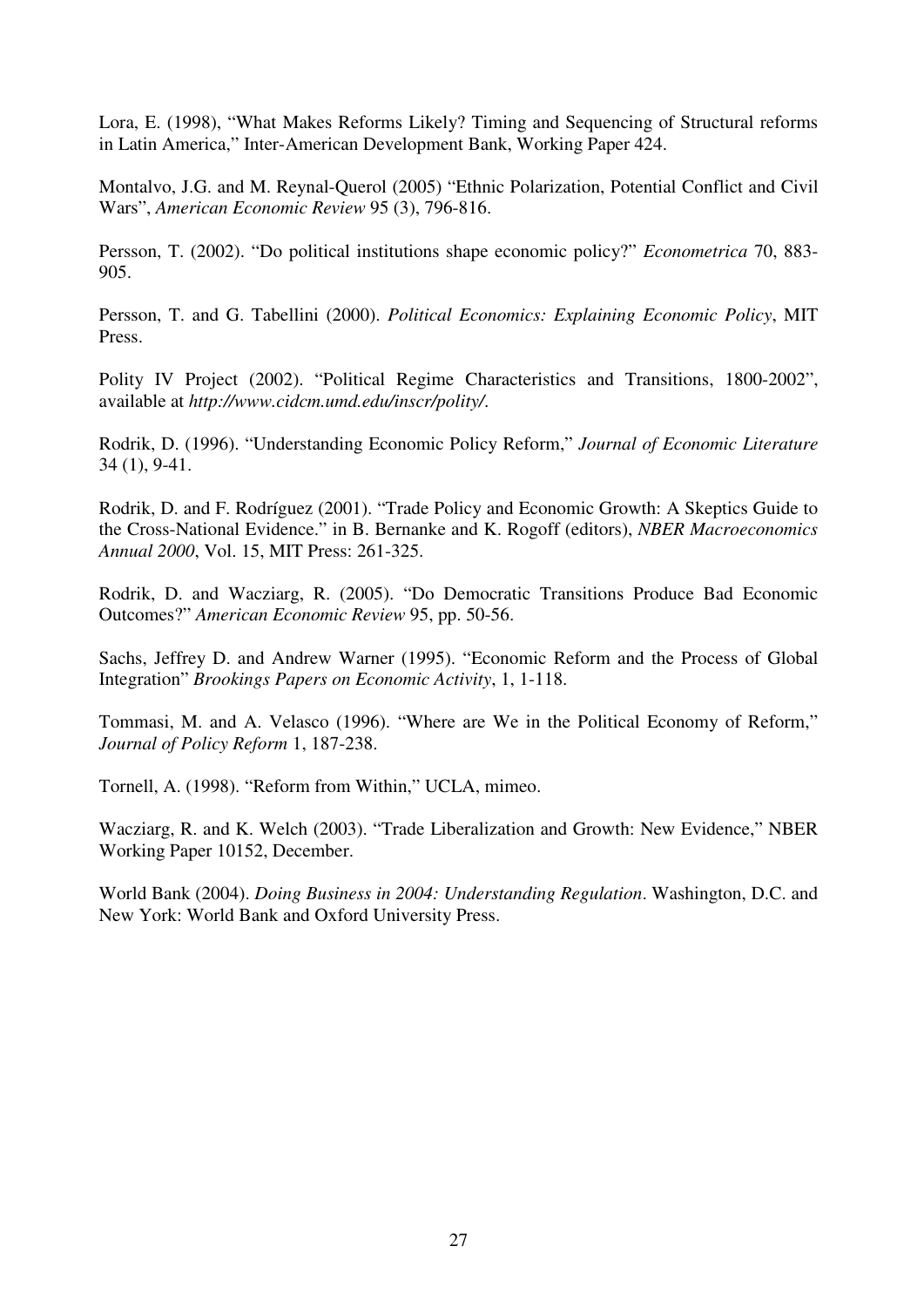

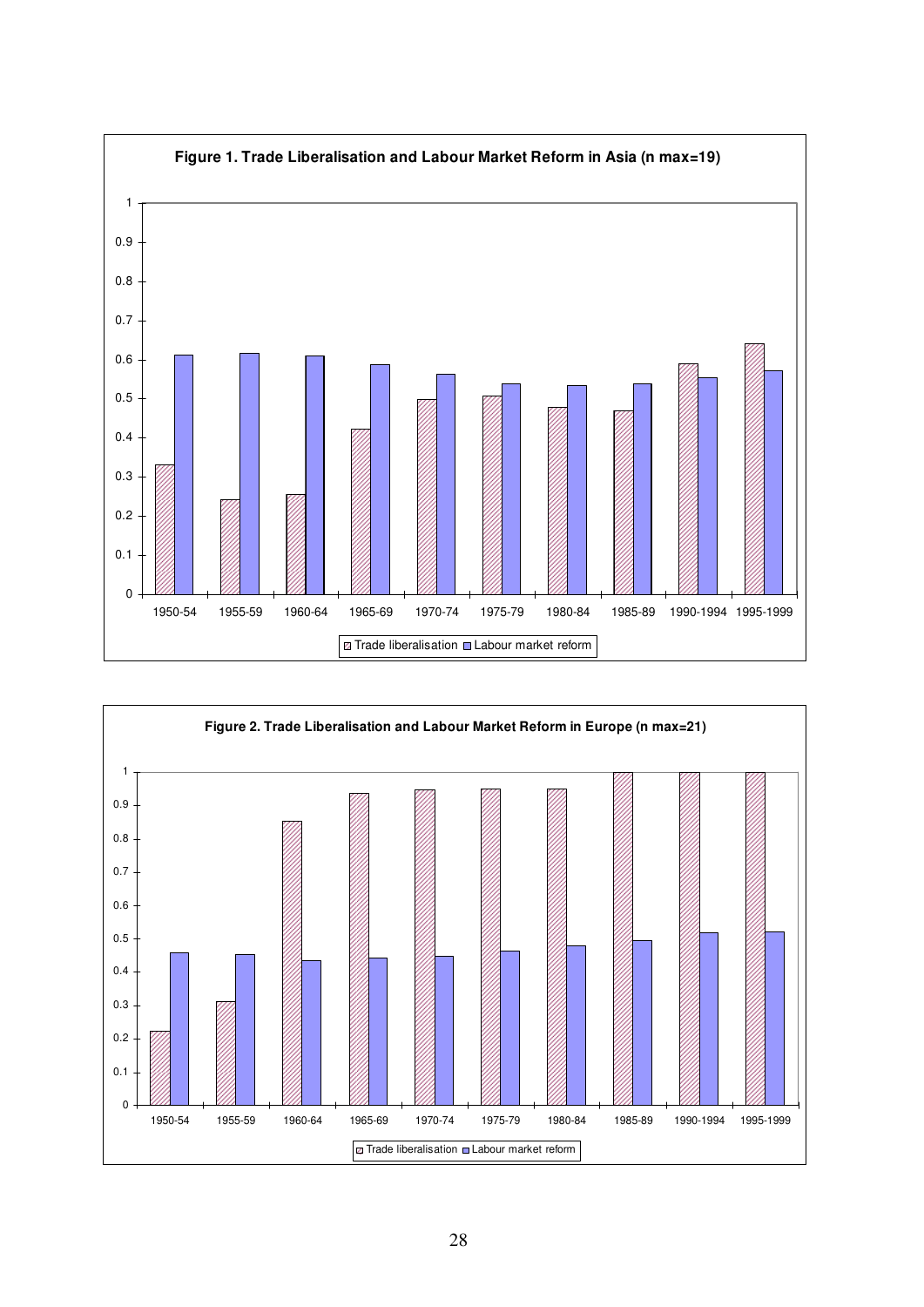

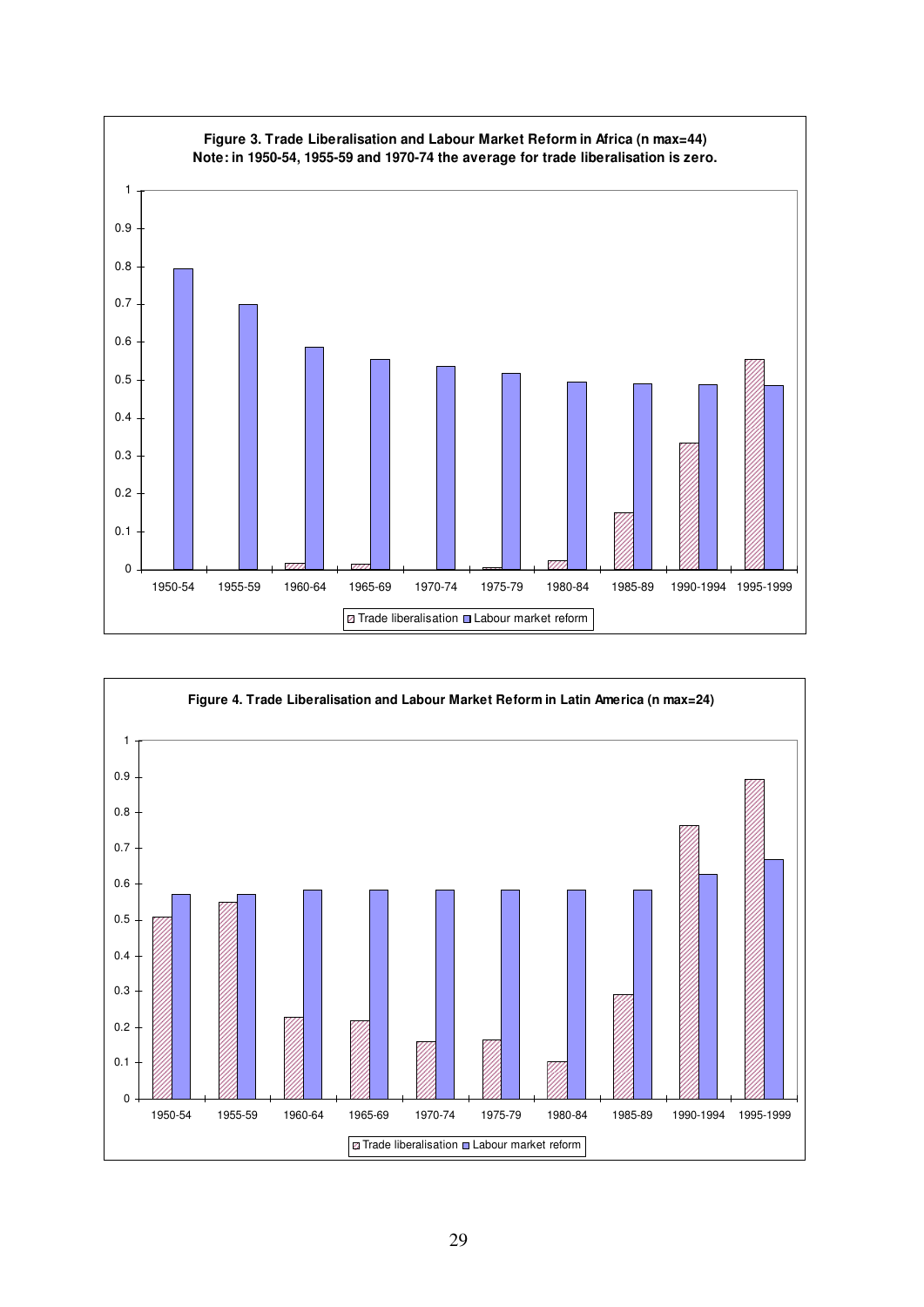

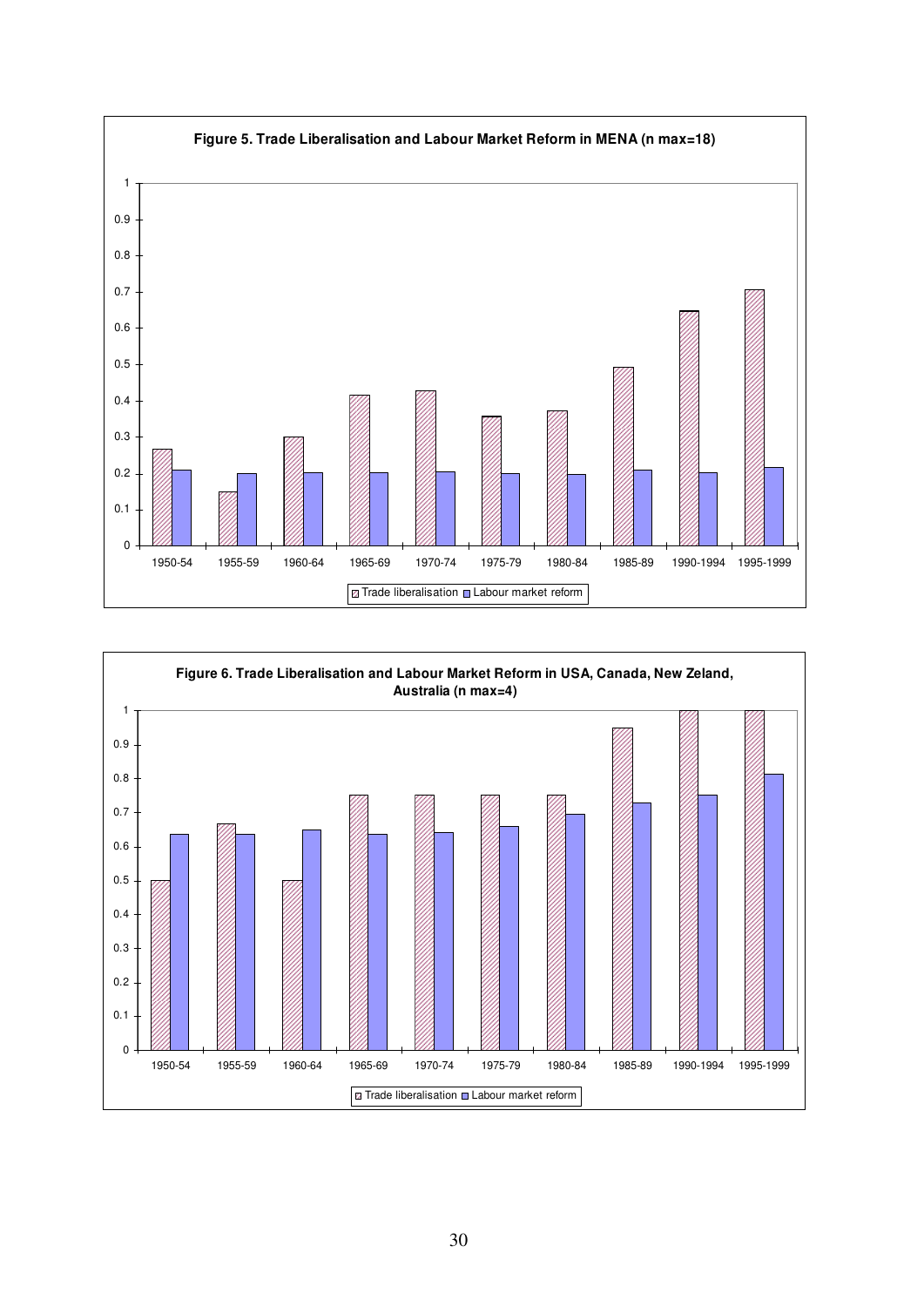|                                                                                                              |              |             | Table 1       |             |             |             |            |  |
|--------------------------------------------------------------------------------------------------------------|--------------|-------------|---------------|-------------|-------------|-------------|------------|--|
| The Effects of Political and Economic Crises on Trade Liberalization                                         |              |             |               |             |             |             |            |  |
| Panel fixed-effects estimates                                                                                |              |             |               |             |             |             |            |  |
|                                                                                                              |              |             |               |             |             |             |            |  |
|                                                                                                              | All          | Developed   | Africa        | Asia        | <b>LAC</b>  | <b>MENA</b> | Transition |  |
| Log real per capita GDP                                                                                      | $0.171***$   | $-0.00735$  | $0.299***$    | $0.0998**$  | $0.323***$  | $0.192**$   | 0.000325   |  |
|                                                                                                              | [0.022]      | [0.046]     | [0.055]       | [0.046]     | [0.051]     | [0.080]     | [0.47]     |  |
| Max fall GDP                                                                                                 | 1.72E-05     | 0.000052    | $-1.3E-05$    | 2.87E-06    | $0.000206*$ | $-5E-05$    | 9.59E-06   |  |
|                                                                                                              | [0.000012]   | [0.000047]  | [0.00014]     | [0.000012]  | [0.00011]   | [0.00027]   | [0.000071] |  |
| Currency crises                                                                                              | $-0.0442***$ | $-0.0415**$ | $-0.0543**$   | $-0.0126$   | $-0.0648**$ | $-0.054$    | $-0.0872$  |  |
|                                                                                                              | [0.012]      | [0.019]     | [0.022]       | [0.027]     | [0.028]     | [0.065]     | [0.061]    |  |
| CAB                                                                                                          | $0.00546**$  | $-0.00804$  | $0.00807**$   | $-0.00228$  | 0.00534     | 0.00969     | $-0.0299$  |  |
|                                                                                                              | [0.0027]     | [0.0064]    | [0.0035]      | [0.0070]    | [0.0081]    | [0.014]     | [0.021]    |  |
| <b>Regime Durability</b>                                                                                     | $-0.00352**$ | $0.00634**$ | $-0.00939***$ | $-0.00355$  | 0.00142     | 0.000895    | $-0.00137$ |  |
|                                                                                                              | [0.0015]     | [0.0031]    | [0.0028]      | [0.0046]    | [0.0034]    | [0.0068]    | [0.013]    |  |
| Political Instability                                                                                        | $0.0819**$   | $0.125*$    | $-0.135$      | 0.0405      | $0.104*$    | 0.252       | $-0.209$   |  |
|                                                                                                              | [0.032]      | [0.067]     | [0.089]       | [0.078]     | [0.053]     | [0.15]      | [0.67]     |  |
| Party fractionalization                                                                                      | $0.0286***$  | 0.0208      | $0.0293**$    | $0.0407***$ | 0.00563     | 0.0239      | $0.101*$   |  |
|                                                                                                              | [0.0067]     | [0.019]     | [0.012]       | [0.015]     | [0.015]     | [0.021]     | [0.053]    |  |
| Constant                                                                                                     | $-0.834***$  | $0.536***$  | $-1.614***$   | $-0.331$    | $-2.085***$ | $-1.282**$  | $-0.102$   |  |
|                                                                                                              | [0.14]       | [0.19]      | [0.35]        | $[0.28]$    | [0.34]      | [0.60]      | [4.03]     |  |
| <b>Observations</b>                                                                                          | 712          | 171         | 182           | 97          | 162         | 60          | 40         |  |
| No. countries                                                                                                | 130          | 22          | 36            | 17          | 21          | 12          | 22         |  |
| R-squared                                                                                                    | 0.23         | 0.18        | 0.38          | 0.26        | 0.32        | 0.35        | 0.79       |  |
| Note: Standard errors in brackets. * significant at 10%; ** significant at 5%; *** significant at 1% levels. |              |             |               |             |             |             |            |  |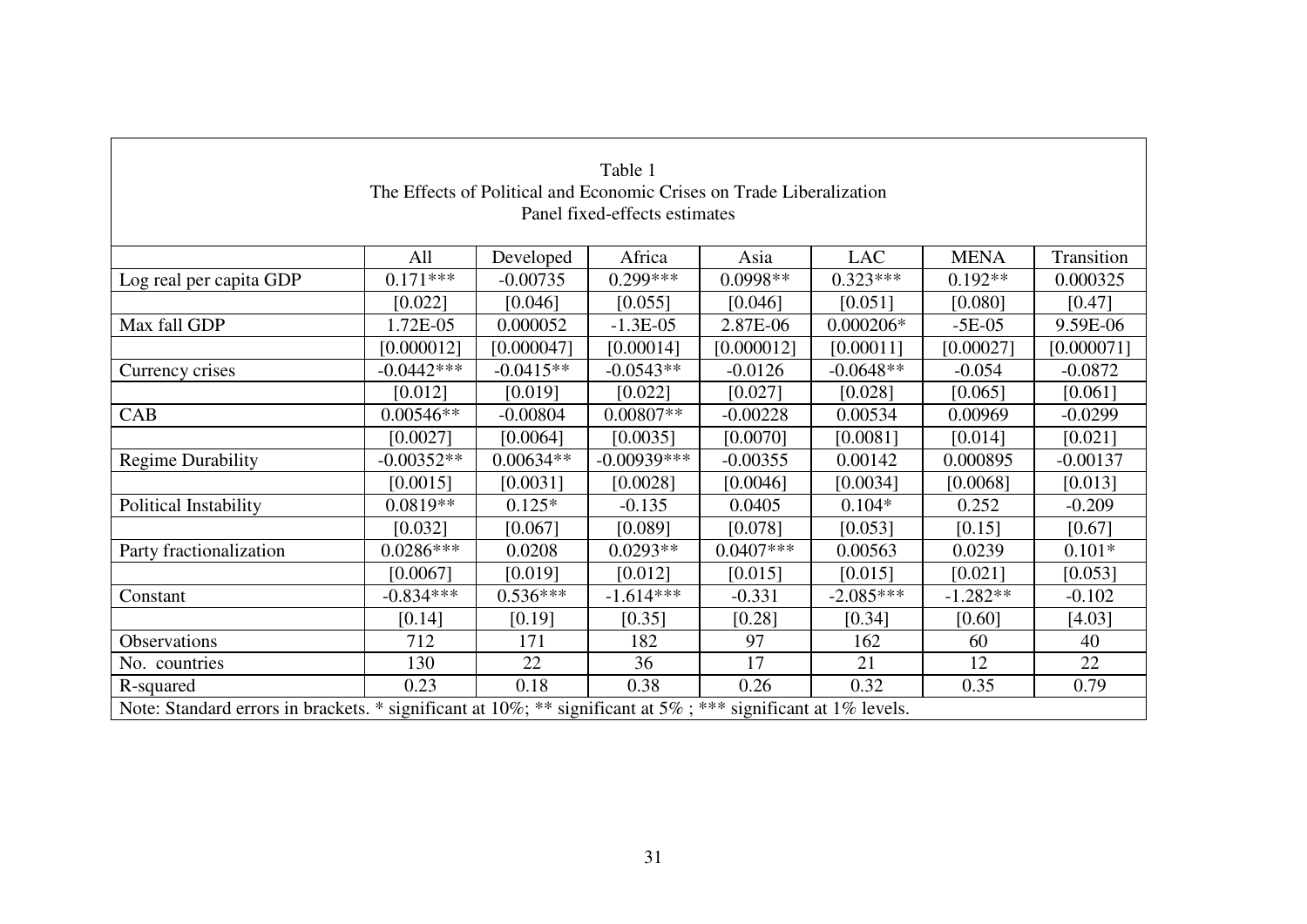| Table 2                                                                                                      |              |              |              |               |            |             |               |  |  |
|--------------------------------------------------------------------------------------------------------------|--------------|--------------|--------------|---------------|------------|-------------|---------------|--|--|
| The Effects of Political and Economic Crises on Labour Market Deregulation                                   |              |              |              |               |            |             |               |  |  |
| Panel fixed-effects estimates                                                                                |              |              |              |               |            |             |               |  |  |
|                                                                                                              |              |              |              |               |            |             |               |  |  |
|                                                                                                              | All          | Developed    | Africa       | Asia          | <b>LAC</b> | <b>MENA</b> | Transition    |  |  |
| Log real per capita GDP                                                                                      | 0.00176      | $-0.0569***$ | $-0.00263$   | $-0.00077$    | $-0.00207$ | $-0.00152$  | 0.0378        |  |  |
|                                                                                                              | [0.0033]     | [0.017]      | [0.0078]     | [0.0073]      | [0.0065]   | [0.0054]    | [0.084]       |  |  |
| Max fall GDP                                                                                                 | $-0.000003*$ | 1.41E-06     | 2.13E-05     | $-0.000004**$ | 3.67E-06   | 2.95E-05    | $-0.00004***$ |  |  |
|                                                                                                              | [0.0000019]  | [0.000018]   | [0.000019]   | [0.0000019]   | [0.000014] | [0.000019]  | [0.000013]    |  |  |
| Currency crises                                                                                              | 0.00147      | $-0.00402$   | 0.00155      | 0.00541       | 0.000628   | $-0.00324$  | $-0.00296$    |  |  |
|                                                                                                              | [0.0019]     | [0.0072]     | [0.0031]     | [0.0043]      | [0.0036]   | [0.0044]    | [0.011]       |  |  |
| CAB                                                                                                          | $0.00130***$ | $0.00407*$   | $0.00145***$ | 0.000237      | 0.000493   | 0.0002      | $-0.00664$    |  |  |
|                                                                                                              | [0.00034]    | [0.0024]     | [0.00037]    | [0.0011]      | [0.0010]   | [0.00094]   | [0.0038]      |  |  |
| <b>Regime Durability</b>                                                                                     | $0.00079***$ | $0.00218*$   | 0.000268     | $0.00271***$  | $-0.00022$ | $0.00101**$ | $-0.00183$    |  |  |
|                                                                                                              | [0.00023]    | [0.0012]     | [0.00040]    | [0.00072]     | [0.00043]  | [0.00046]   | [0.0022]      |  |  |
| Political Instability                                                                                        | $-0.0106**$  | 0.00101      | $-0.0288**$  | $-0.00124$    | $-0.003$   | 0.000364    | $0.253*$      |  |  |
|                                                                                                              | [0.0050]     | [0.025]      | [0.013]      | [0.012]       | [0.0068]   | [0.010]     | $[0.12]$      |  |  |
| Party fractionalization                                                                                      | $-0.00052$   | 0.00209      | $-0.00066$   | $-0.0106***$  | $-0.00014$ | 0.00228     | $-0.00578$    |  |  |
|                                                                                                              | [0.0010]     | [0.0073]     | [0.0017]     | [0.0024]      | [0.0019]   | [0.0015]    | [0.0093]      |  |  |
| Constant                                                                                                     | $0.232***$   | $0.762***$   | $0.306***$   | $0.321***$    | $0.679***$ | $0.183***$  | $-0.144$      |  |  |
|                                                                                                              | [0.021]      | [0.071]      | [0.050]      | [0.044]       | [0.044]    | [0.040]     | [0.71]        |  |  |
| Observations                                                                                                 | 732          | 171          | 193          | 106           | 162        | 60          | 40            |  |  |
| No. countries                                                                                                | 138          | 22           | 41           | 20            | 21         | 12          | 22            |  |  |
| R-squared                                                                                                    | 0.08         | 0.23         | 0.17         | 0.43          | 0.01       | 0.31        | 0.59          |  |  |
| Note: Standard errors in brackets. * significant at 10%; ** significant at 5%; *** significant at 1% levels. |              |              |              |               |            |             |               |  |  |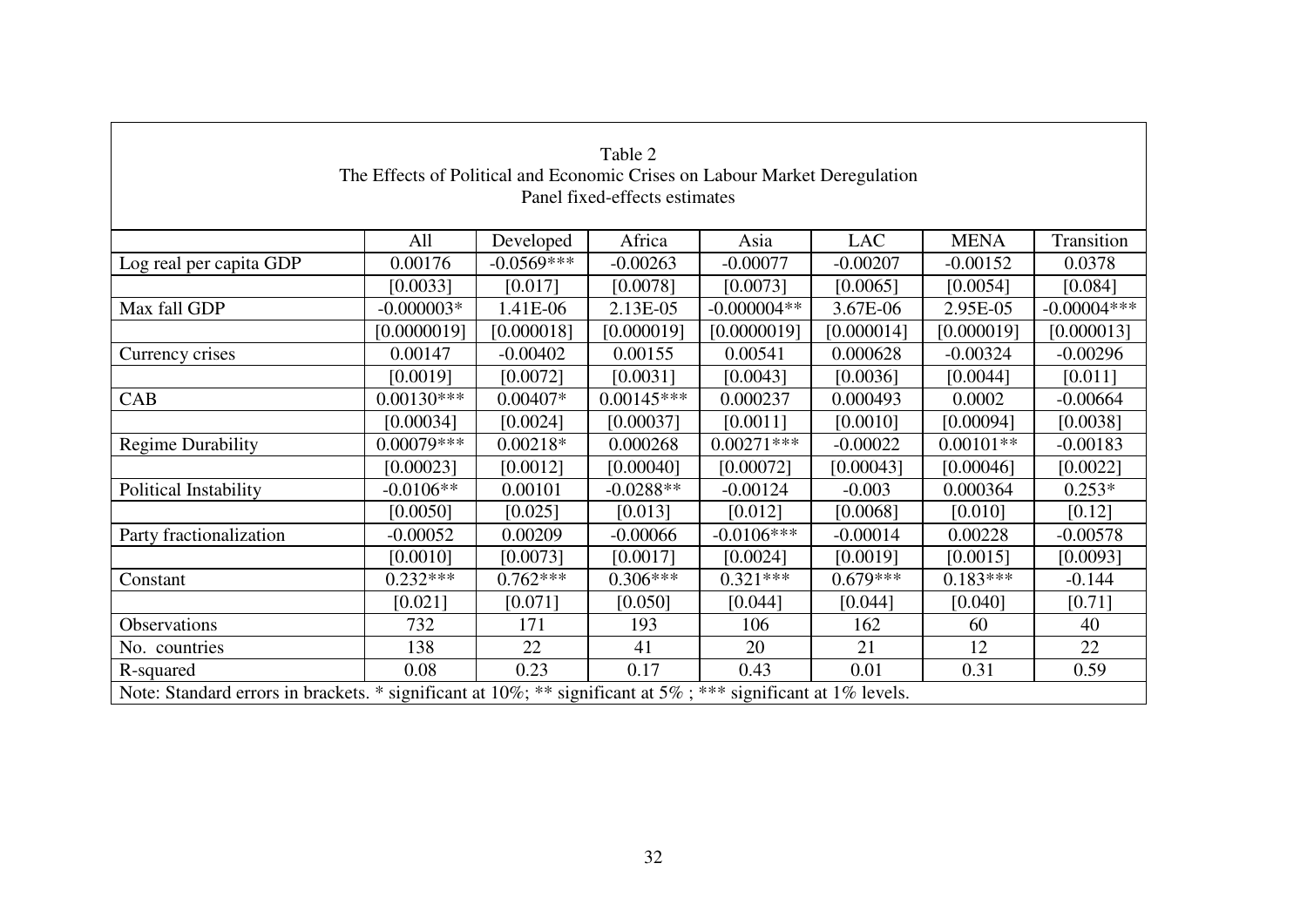| Table 3                                                                                                      |              |                |             |             |              |             |  |  |  |
|--------------------------------------------------------------------------------------------------------------|--------------|----------------|-------------|-------------|--------------|-------------|--|--|--|
| The Effects of Political and Economic Crises on Trade Liberalization                                         |              |                |             |             |              |             |  |  |  |
| Panel fixed-effects estimates                                                                                |              |                |             |             |              |             |  |  |  |
|                                                                                                              |              |                |             |             |              |             |  |  |  |
|                                                                                                              | All          | Developed      | Africa      | Asia        | <b>LAC</b>   | <b>MENA</b> |  |  |  |
| Log real per capita GDP                                                                                      | $0.212***$   | $0.0676**$     | $0.429***$  | $0.140*$    | $0.591***$   | $0.390***$  |  |  |  |
|                                                                                                              | [0.030]      | [0.028]        | [0.088]     | [0.071]     | [0.094]      | [0.11]      |  |  |  |
| Max fall GDP                                                                                                 | 1.52E-05     | 5.13E-07       | $-7E-05$    | 0.000429    | $0.000262**$ | $-0.00016$  |  |  |  |
|                                                                                                              | [0.000024]   | [0.000015]     | [0.00018]   | [0.00029]   | [0.00011]    | [0.00027]   |  |  |  |
| Debt crises                                                                                                  | $-0.0692**$  | $\overline{0}$ | $-0.0804*$  | $-0.107*$   | $-0.116**$   | $-0.11$     |  |  |  |
|                                                                                                              | [0.027]      | [0]            | [0.047]     | [0.060]     | [0.058]      | [0.086]     |  |  |  |
| CAB                                                                                                          | 0.00391      | 0.00531        | $0.00986**$ | $-0.00645$  | $-0.00522$   | 0.0072      |  |  |  |
|                                                                                                              | [0.0035]     | [0.0066]       | [0.0048]    | [0.012]     | [0.011]      | [0.013]     |  |  |  |
| Civil war intensity                                                                                          | $-0.0464***$ | 0.0021         | $-0.0657**$ | $-0.0350**$ | $-0.112*$    | $-0.00309$  |  |  |  |
|                                                                                                              | [0.014]      | [0.056]        | [0.032]     | [0.017]     | [0.064]      | [0.066]     |  |  |  |
| Political Instability                                                                                        | $0.125***$   | $0.111*$       | $-0.0743$   | 0.0718      | $0.142**$    | 0.154       |  |  |  |
|                                                                                                              | [0.037]      | [0.065]        | [0.12]      | [0.10]      | [0.065]      | [0.16]      |  |  |  |
| Party fractionalization                                                                                      | $0.0321***$  | $-0.00232$     | $0.0430***$ | $0.0615***$ | $-0.0168$    | 0.00208     |  |  |  |
|                                                                                                              | [0.0075]     | [0.013]        | [0.014]     | [0.019]     | [0.020]      | [0.023]     |  |  |  |
| Constant                                                                                                     | $-1.303***$  | 0.34           | $-2.704***$ | $-0.801*$   | $-4.132***$  | $-2.937***$ |  |  |  |
|                                                                                                              | [0.23]       | [0.24]         | [0.60]      | [0.47]      | [0.68]       | [0.89]      |  |  |  |
| <b>Observations</b>                                                                                          | 490          | 138            | 127         | 62          | 101          | 48          |  |  |  |
| No. countries                                                                                                | 102          | 25             | 27          | 13          | 17           | 11          |  |  |  |
| R-squared                                                                                                    | 0.25         | 0.09           | 0.36        | 0.43        | 0.44         | 0.49        |  |  |  |
| Note: Standard errors in brackets. * significant at 10%; ** significant at 5%; *** significant at 1% levels. |              |                |             |             |              |             |  |  |  |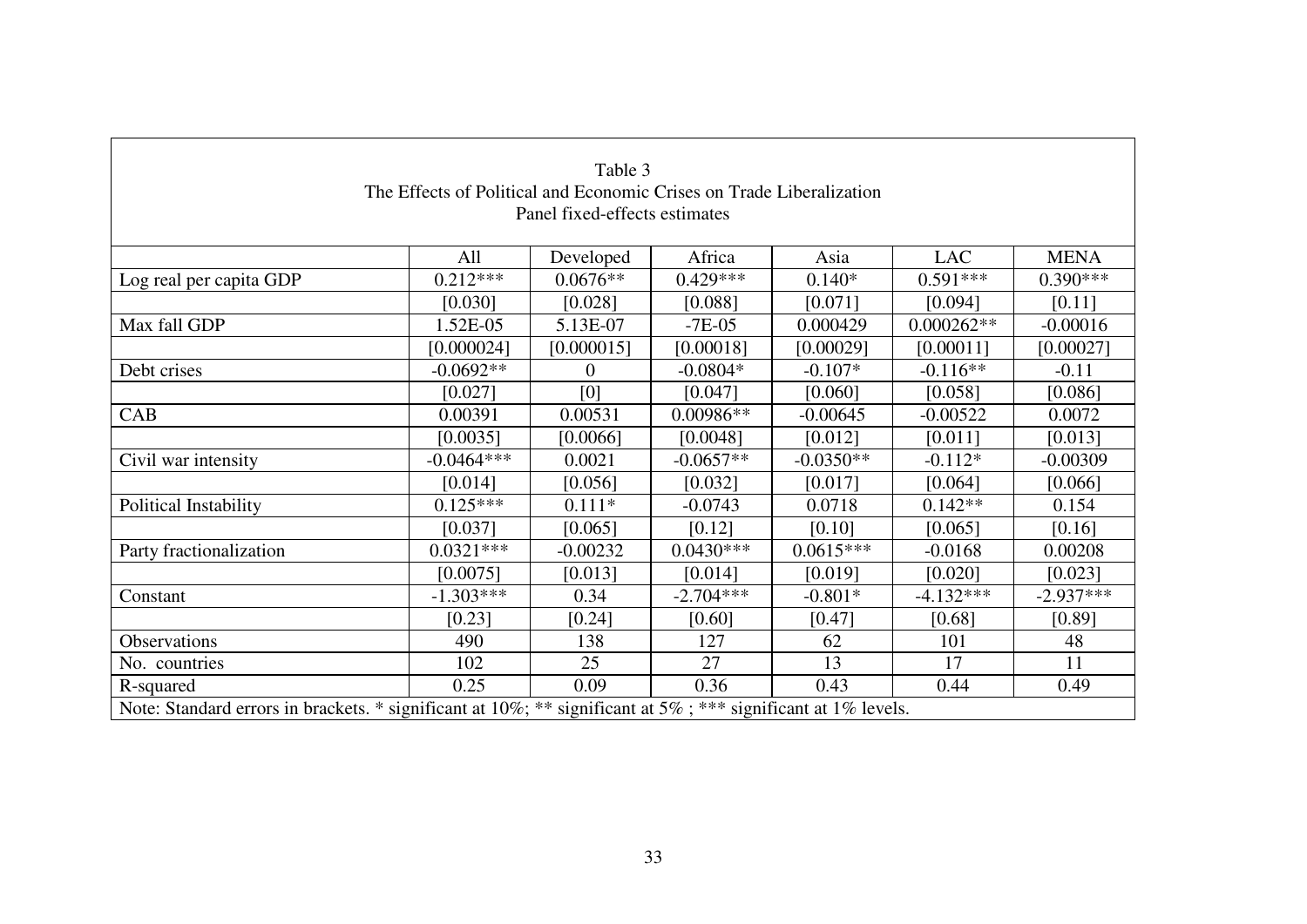| Table 4                                                                                                      |              |             |              |              |            |             |  |  |  |  |
|--------------------------------------------------------------------------------------------------------------|--------------|-------------|--------------|--------------|------------|-------------|--|--|--|--|
| The Effects of Political and Economic Crises on Labour Market Deregulation                                   |              |             |              |              |            |             |  |  |  |  |
| Panel fixed-effects estimates                                                                                |              |             |              |              |            |             |  |  |  |  |
|                                                                                                              |              |             |              |              |            |             |  |  |  |  |
|                                                                                                              | All          | Developed   | Africa       | Asia         | <b>LAC</b> | <b>MENA</b> |  |  |  |  |
| Log real per capita GDP                                                                                      | $0.0143***$  | $-0.0104$   | 0.0014       | 0.0156       | $-0.00685$ | 0.00781     |  |  |  |  |
|                                                                                                              | [0.0049]     | [0.0073]    | [0.012]      | [0.013]      | [0.012]    | [0.0094]    |  |  |  |  |
| Max fall GDP                                                                                                 | $-1E-06$     | $-5.8E-06$  | 0.000033     | 4.38E-05     | $-7.5E-06$ | 2.73E-05    |  |  |  |  |
|                                                                                                              | [0.0000038]  | [0.0000038] | [0.000024]   | [0.000051]   | [0.000015] | [0.000023]  |  |  |  |  |
| Debt crises                                                                                                  | $-0.0064$    | 0           | $-0.0002$    | $-0.0133$    | 0.00634    | 0.00123     |  |  |  |  |
|                                                                                                              | [0.0043]     | [0]         | [0.0065]     | [0.011]      | [0.0077]   | [0.0073]    |  |  |  |  |
| CAB                                                                                                          | $0.00158***$ | $0.00417**$ | $0.00133***$ | $0.00395*$   | 0.000496   | 0.000761    |  |  |  |  |
|                                                                                                              | [0.00041]    | [0.0017]    | [0.00046]    | [0.0021]     | [0.0014]   | [0.0011]    |  |  |  |  |
| Civil war intensity                                                                                          | $-0.00046$   | $-0.0035$   | 0.00181      | $-0.00166$   | $-0.00145$ | $-0.00104$  |  |  |  |  |
|                                                                                                              | [0.0023]     | [0.015]     | [0.0045]     | [0.0030]     | [0.0085]   | [0.0056]    |  |  |  |  |
| Political Instability                                                                                        | $-0.0123**$  | $-0.0123$   | $-0.0395**$  | 0.0193       | $-0.00291$ | $-0.00634$  |  |  |  |  |
|                                                                                                              | [0.0060]     | [0.017]     | [0.017]      | [0.018]      | [0.0086]   | [0.014]     |  |  |  |  |
| Party fractionalization                                                                                      | $-0.00177$   | $-0.00046$  | $-5.4E-05$   | $-0.0123***$ | $-0.0026$  | 0.00192     |  |  |  |  |
|                                                                                                              | [0.0012]     | [0.0035]    | [0.0019]     | [0.0034]     | [0.0027]   | [0.0020]    |  |  |  |  |
| Constant                                                                                                     | $0.157***$   | $0.456***$  | $0.270***$   | $0.264***$   | $0.713***$ | 0.122       |  |  |  |  |
|                                                                                                              | [0.037]      | [0.063]     | [0.084]      | [0.082]      | [0.090]    | [0.076]     |  |  |  |  |
| Observations                                                                                                 | 502          | 138         | 136          | 65           | 101        | 48          |  |  |  |  |
| No. countries                                                                                                | 107          | 25          | 31           | 14           | 17         | 11          |  |  |  |  |
| R-squared                                                                                                    | 0.07         | 0.07        | 0.19         | 0.37         | 0.05       | 0.23        |  |  |  |  |
| Note: Standard errors in brackets. * significant at 10%; ** significant at 5%; *** significant at 1% levels. |              |             |              |              |            |             |  |  |  |  |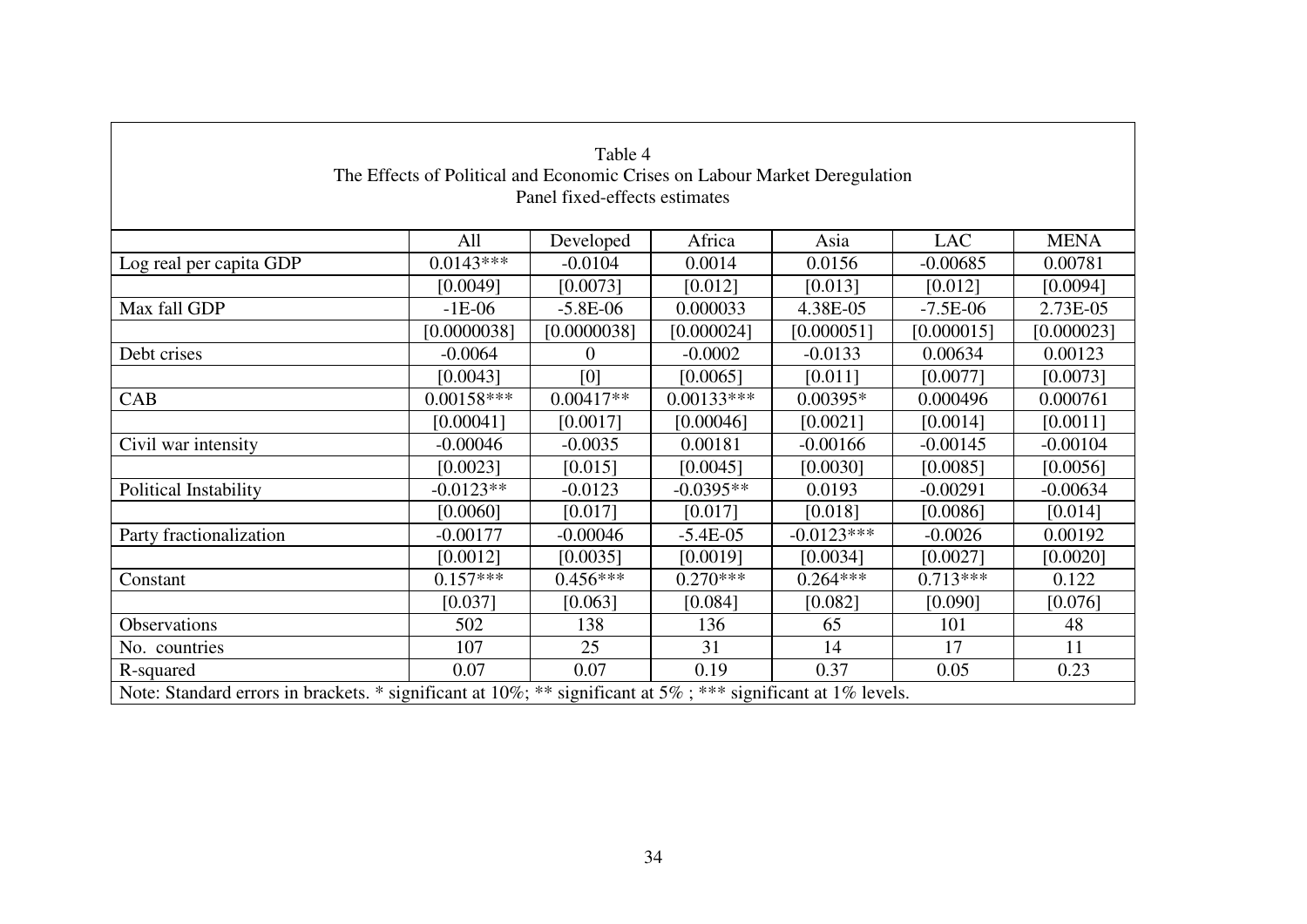|                                                                                                              |              |             | Table 5        |            |             |             |            |  |
|--------------------------------------------------------------------------------------------------------------|--------------|-------------|----------------|------------|-------------|-------------|------------|--|
| The Effects of Political and Economic Crises on Trade Liberalization                                         |              |             |                |            |             |             |            |  |
| Panel fixed-effects estimates                                                                                |              |             |                |            |             |             |            |  |
|                                                                                                              |              |             |                |            |             |             |            |  |
|                                                                                                              | All          | Developed   | Africa         | Asia       | <b>LAC</b>  | <b>MENA</b> | Transition |  |
| <b>Lagged Labour Market</b>                                                                                  | $-0.311$     | 0.00198     | $-0.678**$     | $-0.525$   | $-1.572*$   | 2.117       | 1.01       |  |
| Deregulation                                                                                                 | [0.19]       | [0.22]      | [0.33]         | [0.58]     | [0.87]      | [1.68]      | [0.70]     |  |
| Log real per capita GDP                                                                                      | $0.172***$   | $-0.00733$  | $0.308***$     | $0.106**$  | $0.319***$  | $0.168**$   | 0.25       |  |
|                                                                                                              | [0.022]      | [0.046]     | [0.054]        | [0.047]    | [0.051]     | [0.082]     | [0.48]     |  |
| Max fall GDP                                                                                                 | 1.77E-05     | 5.21E-05    | $-8.7E-06$     | 2.62E-06   | $0.000209*$ | $-2.7E-05$  | $-5.2E-05$ |  |
|                                                                                                              | [0.000012]   | [0.000047]  | [0.00013]      | [0.000012] | [0.00011]   | [0.00027]   | [0.000081] |  |
| Currency crises                                                                                              | $-0.0435***$ | $-0.0415**$ | $-0.0487**$    | $-0.0146$  | $-0.0667**$ | $-0.0686$   | $-0.0604$  |  |
|                                                                                                              | [0.012]      | [0.019]     | [0.022]        | [0.027]    | [0.028]     | [0.065]     | [0.061]    |  |
| CAB                                                                                                          | $0.00565**$  | $-0.00804$  | $0.00835**$    | $-0.00253$ | 0.00433     | 0.00704     | $-0.0344$  |  |
|                                                                                                              | [0.0027]     | [0.0065]    | [0.0035]       | [0.0070]   | [0.0081]    | [0.014]     | [0.021]    |  |
| <b>Regime Durability</b>                                                                                     | $-0.00359**$ | $0.00634**$ | $-0.00940$ *** | $-0.00374$ | 0.00179     | 0.00125     | 0.00117    |  |
|                                                                                                              | [0.0015]     | [0.0031]    | [0.0028]       | [0.0046]   | [0.0034]    | [0.0068]    | [0.012]    |  |
| Political Instability                                                                                        | $0.0822**$   | $0.125*$    | $-0.126$       | 0.0448     | $0.106**$   | $0.318*$    | $-0.29$    |  |
|                                                                                                              | [0.032]      | [0.067]     | [0.088]        | [0.078]    | [0.053]     | [0.16]      | [0.64]     |  |
| Party fractionalization                                                                                      | $0.0277***$  | 0.0208      | $0.0267**$     | $0.0379**$ | 0.00474     | 0.0322      | $0.101*$   |  |
|                                                                                                              | [0.0067]     | [0.019]     | [0.012]        | [0.015]    | [0.015]     | $[0.022]$   | [0.050]    |  |
| Constant                                                                                                     | $-0.757***$  | $0.535**$   | $-1.480***$    | $-0.19$    | $-1.015$    | $-1.632**$  | $-2.596$   |  |
|                                                                                                              | [0.15]       | $[0.21]$    | [0.36]         | [0.32]     | [0.68]      | [0.65]      | [4.22]     |  |
| Observations                                                                                                 | 712          | 171         | 182            | 97         | 162         | 60          | 40         |  |
| No. countries                                                                                                | 130          | 22          | 36             | 17         | 21          | 12          | 22         |  |
| R-squared                                                                                                    | 0.23         | 0.18        | 0.4            | 0.27       | 0.34        | 0.38        | 0.83       |  |
| Note: Standard errors in brackets. * significant at 10%; ** significant at 5%; *** significant at 1% levels. |              |             |                |            |             |             |            |  |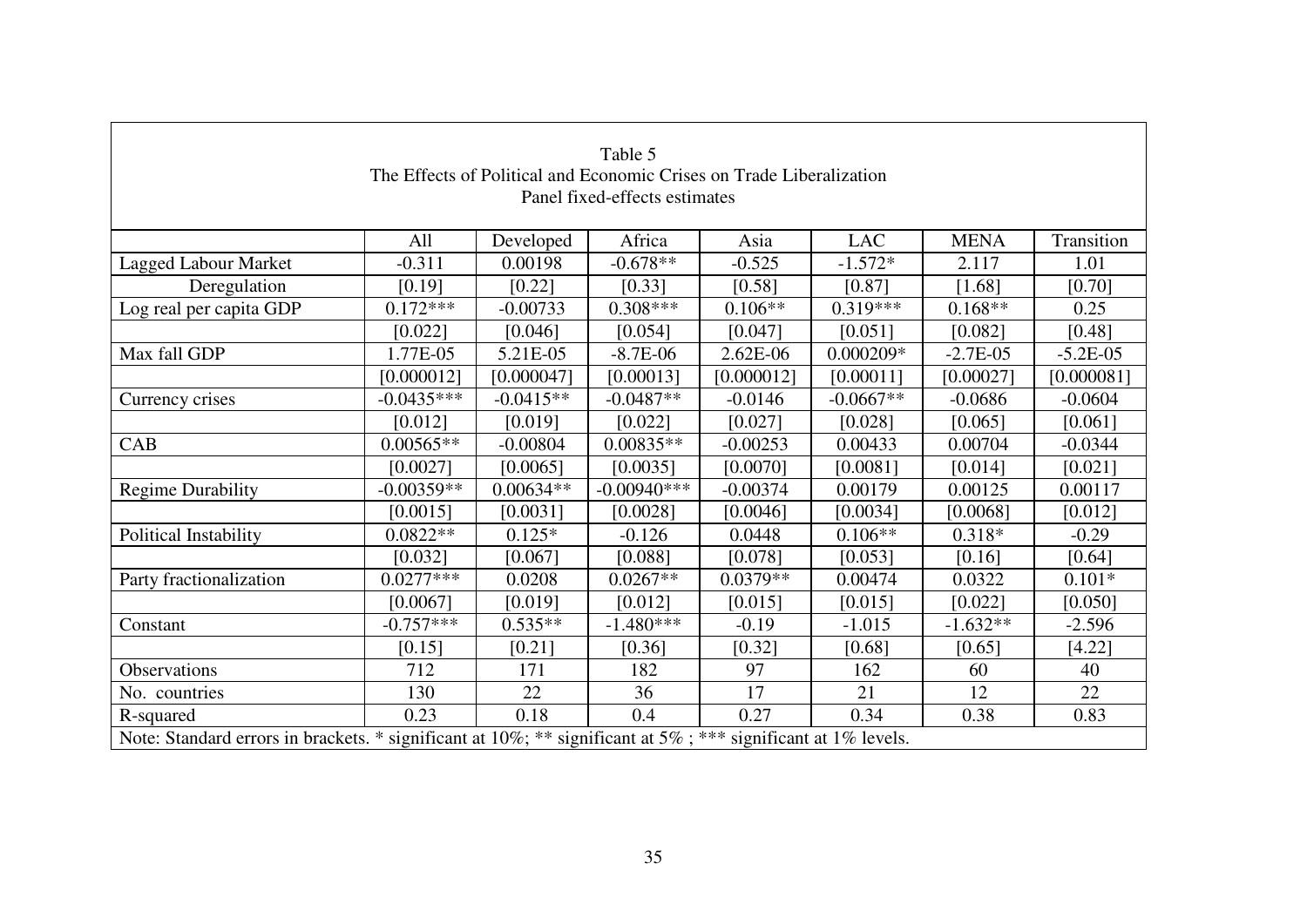| Table 6                                                                                                      |               |              |             |               |            |             |            |  |  |
|--------------------------------------------------------------------------------------------------------------|---------------|--------------|-------------|---------------|------------|-------------|------------|--|--|
| The Effects of Political and Economic Crises on Labour Market Deregulation                                   |               |              |             |               |            |             |            |  |  |
| Panel fixed-effects estimates                                                                                |               |              |             |               |            |             |            |  |  |
|                                                                                                              |               |              |             |               |            |             |            |  |  |
|                                                                                                              | All           | Developed    | Africa      | Asia          | <b>LAC</b> | <b>MENA</b> | Transition |  |  |
| Lagged Trade Liberalization                                                                                  | $0.0162**$    | $-0.0274$    | $0.0401***$ | $0.0419**$    | 0.0161     | 0.0116      | 0.0444     |  |  |
|                                                                                                              | [0.0065]      | [0.023]      | [0.015]     | [0.020]       | [0.011]    | [0.011]     | [0.056]    |  |  |
| Log real per capita GDP                                                                                      | 0.000281      | $-0.0525***$ | $-0.011$    | $-0.00767$    | $-0.00572$ | $-0.00305$  | $-0.121$   |  |  |
|                                                                                                              | [0.0036]      | [0.018]      | [0.0091]    | [0.0082]      | [0.0072]   | [0.0056]    | [0.15]     |  |  |
| Max fall GDP                                                                                                 | $-0.0000035*$ | 1.54E-06     | 1.81E-05    | $-0.0000037*$ | 3.51E-07   | 2.98E-05    | $-5.1E-05$ |  |  |
|                                                                                                              | [0.0000019]   | [0.000018]   | [0.000019]  | [0.0000020]   | [0.000015] | [0.000019]  | [0.000040] |  |  |
| Currency crises                                                                                              | 0.00325       | $-0.00459$   | 0.00428     | $0.00800*$    | 0.00054    | $-0.0031$   | $-0.0203$  |  |  |
|                                                                                                              | [0.0020]      | [0.0072]     | [0.0033]    | [0.0045]      | [0.0042]   | [0.0044]    | [0.021]    |  |  |
| CAB                                                                                                          | 0.000786*     | $0.00431*$   | $0.000940*$ | 0.000616      | 0.000144   | 6.31E-05    | $-0.0145*$ |  |  |
|                                                                                                              | [0.00045]     | [0.0025]     | [0.00055]   | [0.0012]      | [0.0011]   | [0.00094]   | [0.0063]   |  |  |
| <b>Regime Durability</b>                                                                                     | $0.0008***$   | $0.00218*$   | 0.000646    | $0.00277***$  | $-0.00024$ | $0.00103**$ | $-0.001$   |  |  |
|                                                                                                              | [0.00023]     | [0.0012]     | [0.00043]   | [0.00075]     | [0.00045]  | [0.00046]   | [0.0035]   |  |  |
| Political Instability                                                                                        | $-0.0125**$   | 0.00348      | $-0.0270**$ | 0.00431       | $-0.00346$ | $-0.00219$  | 0.065      |  |  |
|                                                                                                              | [0.0052]      | [0.025]      | [0.013]     | [0.013]       | [0.0076]   | [0.011]     | [0.32]     |  |  |
| Party fractionalization                                                                                      | $-0.0004$     | 0.00139      | $-0.00019$  | $-0.0106***$  | $-0.00025$ | 0.00226     | $-0.00864$ |  |  |
|                                                                                                              | [0.0010]      | [0.0075]     | [0.0017]    | [0.0025]      | [0.0020]   | [0.0015]    | [0.016]    |  |  |
| Constant                                                                                                     | $0.234***$    | $0.751***$   | $0.346***$  | $0.358***$    | $0.701***$ | $0.183***$  | 1.248      |  |  |
|                                                                                                              | [0.023]       | [0.074]      | [0.058]     | [0.048]       | [0.049]    | [0.040]     | [1.25]     |  |  |
| Observations                                                                                                 | 684           | 169          | 175         | 96            | 152        | 59          | 33         |  |  |
| No. countries                                                                                                | 128           | 22           | 36          | 17            | 21         | 11          | 21         |  |  |
| R-squared                                                                                                    | 0.08          | 0.24         | 0.15        | 0.47          | 0.03       | 0.33        | 0.72       |  |  |
| Note: Standard errors in brackets. * significant at 10%; ** significant at 5%; *** significant at 1% levels. |               |              |             |               |            |             |            |  |  |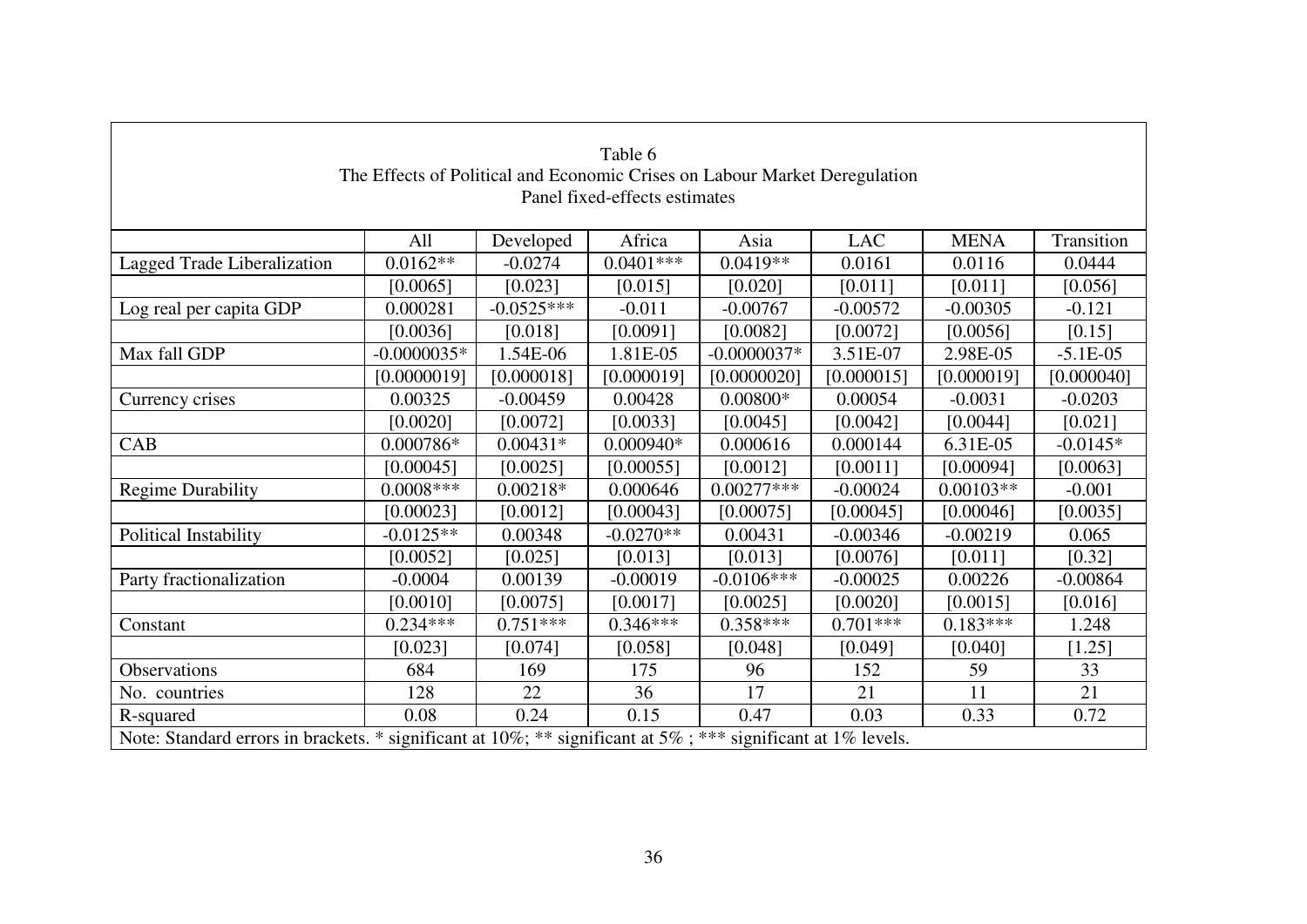|                                                                                                                                             |                                                                      |             | Table 7      |            |            |             |            |  |
|---------------------------------------------------------------------------------------------------------------------------------------------|----------------------------------------------------------------------|-------------|--------------|------------|------------|-------------|------------|--|
|                                                                                                                                             | The Effects of Political and Economic Crises on Trade Liberalization |             |              |            |            |             |            |  |
| 2SLS Panel fixed-effects estimates                                                                                                          |                                                                      |             |              |            |            |             |            |  |
|                                                                                                                                             |                                                                      |             |              |            |            |             |            |  |
|                                                                                                                                             | All                                                                  | Developed   | Africa       | Asia       | <b>LAC</b> | <b>MENA</b> | Transition |  |
| Labour market deregulation                                                                                                                  | $-4.655$                                                             | 1.837       | $-1.022$     | $-0.769$   | 56.01      | 2.481       | $-0.232$   |  |
|                                                                                                                                             | [4.18]                                                               | [1.74]      | [10.7]       | [3.33]     | [210]      | [14.5]      | [1.73]     |  |
| Log real per capita GDP                                                                                                                     | $0.178***$                                                           | $-0.0117$   | $0.297***$   | $0.0989**$ | 0.439      | 0.222       | 0.0091     |  |
|                                                                                                                                             | [0.029]                                                              | [0.048]     | [0.063]      | [0.048]    | [0.64]     | [0.18]      | [0.47]     |  |
| Currency crises                                                                                                                             | $-0.0370**$                                                          | $-0.0410**$ | $-0.0524*$   | $-0.00761$ | $-0.1$     | $-0.039$    | $-0.0879$  |  |
|                                                                                                                                             | [0.017]                                                              | [0.020]     | [0.028]      | [0.038]    | [0.23]     | [0.10]      | [0.061]    |  |
| CAB                                                                                                                                         | 0.00952*                                                             | $-0.00659$  | 0.00919      | $-0.00205$ | $-0.0223$  | 0.00942     | $-0.0315$  |  |
|                                                                                                                                             | [0.0055]                                                             | [0.0067]    | [0.012]      | [0.0078]   | [0.12]     | [0.015]     | [0.020]    |  |
| <b>Regime Durability</b>                                                                                                                    | 0.000394                                                             | 0.00374     | $-0.00907**$ | $-0.00141$ | 0.0135     | $-0.00407$  | $-0.0018$  |  |
|                                                                                                                                             | [0.0040]                                                             | [0.0042]    | [0.0044]     | [0.010]    | [0.051]    | [0.030]     | [0.013]    |  |
| Political Instability                                                                                                                       | 0.0335                                                               | 0.114       | $-0.167$     | 0.0413     | 0.271      | 0.227       | $-0.15$    |  |
|                                                                                                                                             | [0.059]                                                              | [0.070]     | [0.37]       | [0.080]    | [0.76]     | [0.26]      | [0.71]     |  |
| Party fractionalization                                                                                                                     | $0.0272***$                                                          | 0.0115      | $0.0290**$   | 0.0325     | 0.0133     | 0.0198      | $0.0992*$  |  |
|                                                                                                                                             | [0.0086]                                                             | [0.023]     | [0.012]      | [0.039]    | $[0.11]$   | [0.032]     | [0.051]    |  |
| Constant                                                                                                                                    | 0.238                                                                | 0.195       | $-1.306$     | $-0.0768$  | $-40.12$   | $-1.951$    | $-0.136$   |  |
|                                                                                                                                             | [0.96]                                                               | [0.40]      | [3.26]       | [1.12]     | [143]      | [4.19]      | [3.99]     |  |
| Observations                                                                                                                                | 712                                                                  | 171         | 182          | 97         | 162        | 60          | 40         |  |
| No. countries                                                                                                                               | 130                                                                  | 22          | 36           | 17         | 21         | 12          | 22         |  |
| R-squared                                                                                                                                   | 0.0104                                                               | 0.0024      | 0.1373       | 0.0894     | 0.0043     | 0.1295      | 0.1097     |  |
| Note: Standard errors in brackets. * significant at 10%; ** significant at 5%; *** significant at 1% levels. The first-stage regression has |                                                                      |             |              |            |            |             |            |  |
| labour market reform as a function of per capita GDP, currency crises, max fall GDP, CAB, regime durability, party fractionalization,       |                                                                      |             |              |            |            |             |            |  |
| and political instability.                                                                                                                  |                                                                      |             |              |            |            |             |            |  |